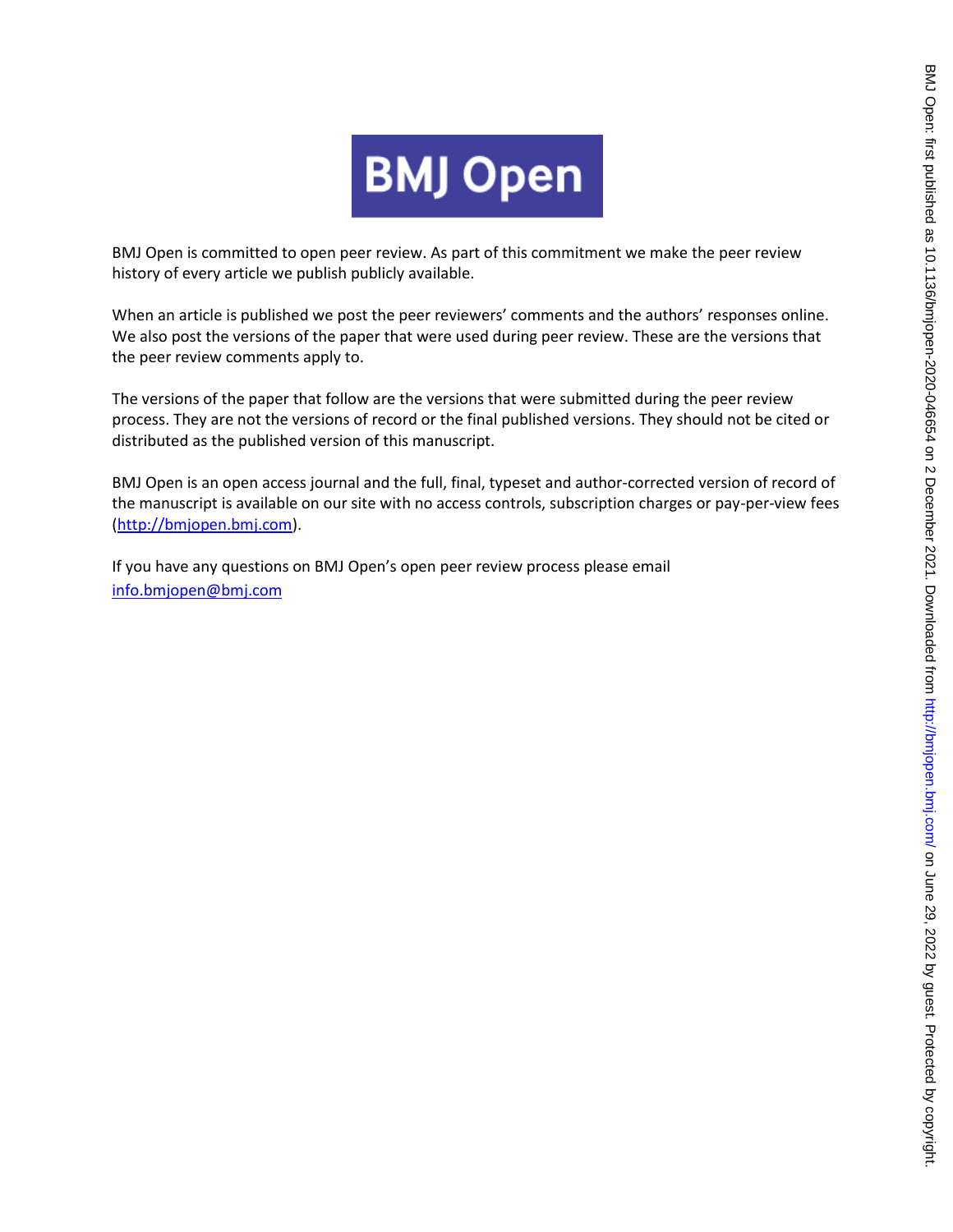# **BMJ Open**

## **Cohort Profile: Stress, development and mental health study, the follow-up study of Finnish TAM cohort from adolescence to midlife**

| Journal:                         | <b>BMJ</b> Open                                                                                                                                                                                                                                                                                                                                                                                                                                                                                                                                                                                                                                                                                                                                                                  |
|----------------------------------|----------------------------------------------------------------------------------------------------------------------------------------------------------------------------------------------------------------------------------------------------------------------------------------------------------------------------------------------------------------------------------------------------------------------------------------------------------------------------------------------------------------------------------------------------------------------------------------------------------------------------------------------------------------------------------------------------------------------------------------------------------------------------------|
| Manuscript ID                    | bmjopen-2020-046654                                                                                                                                                                                                                                                                                                                                                                                                                                                                                                                                                                                                                                                                                                                                                              |
| Article Type:                    | Cohort profile                                                                                                                                                                                                                                                                                                                                                                                                                                                                                                                                                                                                                                                                                                                                                                   |
| Date Submitted by the<br>Author: | 05-Nov-2020                                                                                                                                                                                                                                                                                                                                                                                                                                                                                                                                                                                                                                                                                                                                                                      |
| Complete List of Authors:        | Berg, Noora; Finnish Institute for Health and Welfare, Department of<br>Public Health Solutions; Uppsala University, Department of Public Health<br>and Caring Sciences<br>Kiviruusu, Olli; Finnish Institute for Health and Welfare, Department of<br><b>Public Health Solutions</b><br>Grundström, Jenna; Finnish Institute for Health and Welfare, Department<br>of Public Health Solutions; University of Helsinki, Faculty of social<br>sciences<br>Huurre, Taina; Finnish Institute for Health and Welfare, Department of<br>Public Health Solutions; City of Vantaa, Department of Education and<br>Learning<br>Marttunen, Mauri; Finnish Institute for Health and Welfare, Department<br>of Public Health Solutions; University of Helsinki, Department of<br>Psychiatry |
| Keywords:                        | MENTAL HEALTH, Depression & mood disorders < PSYCHIATRY, Anxiety<br>disorders < PSYCHIATRY, PUBLIC HEALTH, SOCIAL MEDICINE,<br><b>PSYCHIATRY</b>                                                                                                                                                                                                                                                                                                                                                                                                                                                                                                                                                                                                                                 |
|                                  |                                                                                                                                                                                                                                                                                                                                                                                                                                                                                                                                                                                                                                                                                                                                                                                  |
|                                  | SCHOLARONE"<br>Manuccrinte                                                                                                                                                                                                                                                                                                                                                                                                                                                                                                                                                                                                                                                                                                                                                       |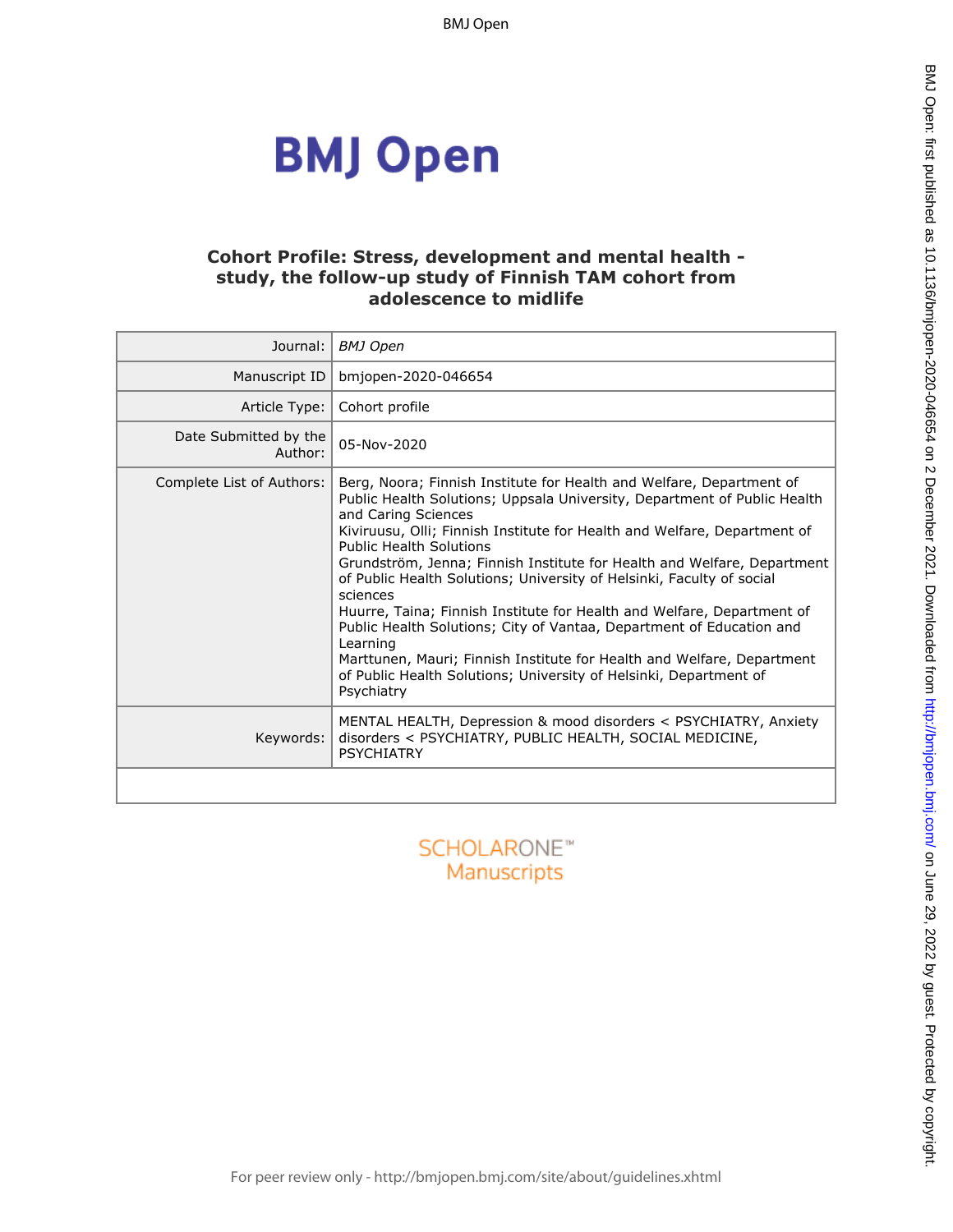$\mathbf{1}$ 

 



*I*, the Submitting Author has the right to grant and does grant on behalf of all authors of the Work (as defined *in the below author licence), an exclusive licence and/or a non-exclusive licence for contributions from authors who are: i) UK Crown employees; ii) where BMJ has agreed a CC-BY licence shall apply, and/or iii) in accordance with the terms applicable for US Federal Government officers or employees acting as part of their official duties; on a worldwide, perpetual, irrevocable, royalty-free basis to BMJ Publishing Group Ltd ("BMJ") its licensees and where the relevant Journal is co-owned by BMJ to the co-owners of the Journal, to publish the*  Work in this journal and any other BMJ products and to exploit all rights, as set out in our *[licence](https://authors.bmj.com/wp-content/uploads/2018/11/BMJ_Journals_Combined_Author_Licence_2018.pdf)*.

*The Submitting Author accepts and understands that any supply made under these terms is made by BMJ to the Submitting Author unless you are acting as an employee on behalf of your employer or a postgraduate student of an affiliated institution which is paying any applicable article publishing charge ("APC") for Open Access articles. Where the Submitting Author wishes to make the Work available on an Open Access basis (and intends to pay the relevant APC), the terms of reuse of such Open Access shall be governed by a Creative Commons licence – details of these licences and which Creative Commons licence will apply to this Work are set out in our licence referred to above.* 

*Other than as permitted in any relevant BMJ Author's Self Archiving Policies, I confirm this Work has not been accepted for publication elsewhere, is not being considered for publication elsewhere and does not duplicate material already published. I confirm all authors consent to publication of this Work and authorise the granting of this licence.*

For Prince

on June 29, 2022 by guest. Protected by copyright. <http://bmjopen.bmj.com/> BMJ Open: first published as 10.1136/bmjopen-2020-046654 on 2 December 2021. Downloaded from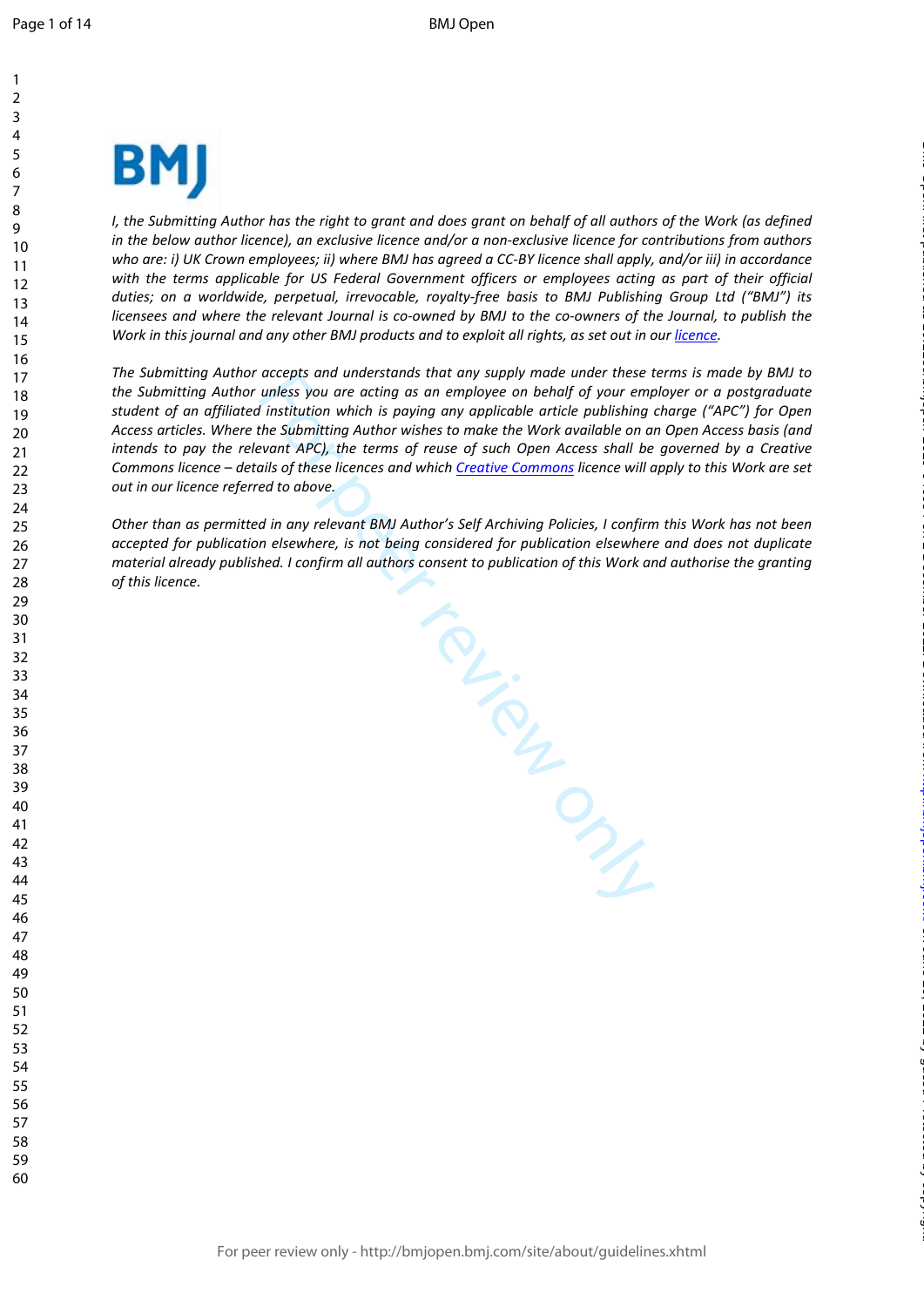# Cohort Profile: Stress, development and mental health -study, the follow-up study of Finnish TAM cohort from adolescence to midlife

1 Department of Public Health Solutions, Finnish Institute for Health and Welfare, Helsinki, Finland

2 Department of Public Health and Caring Sciences, Uppsala University, Uppsala, Sweden

3 Faculty of Social Sciences, University of Helsinki, Helsinki, Finland

4 Department of Education and learning, City of Vantaa, Vantaa, Finland

5 Department of psychiatry, University of Helsinki, Helsinki, Finland

\*Corresponding author

Noora Berg

 $\mathbf{1}$  $\overline{2}$  $\overline{4}$  $\overline{7}$ 

Finnish Institute for Health and Welfare

P.O. Box 30, 00271 Helsinki, Finland

+35829 5248519

noora.berg@thl.fi

Keywords: depression & mood disorders, mental health, psychiatry, public health, social medicine,

substance misuse

Word count: 2016

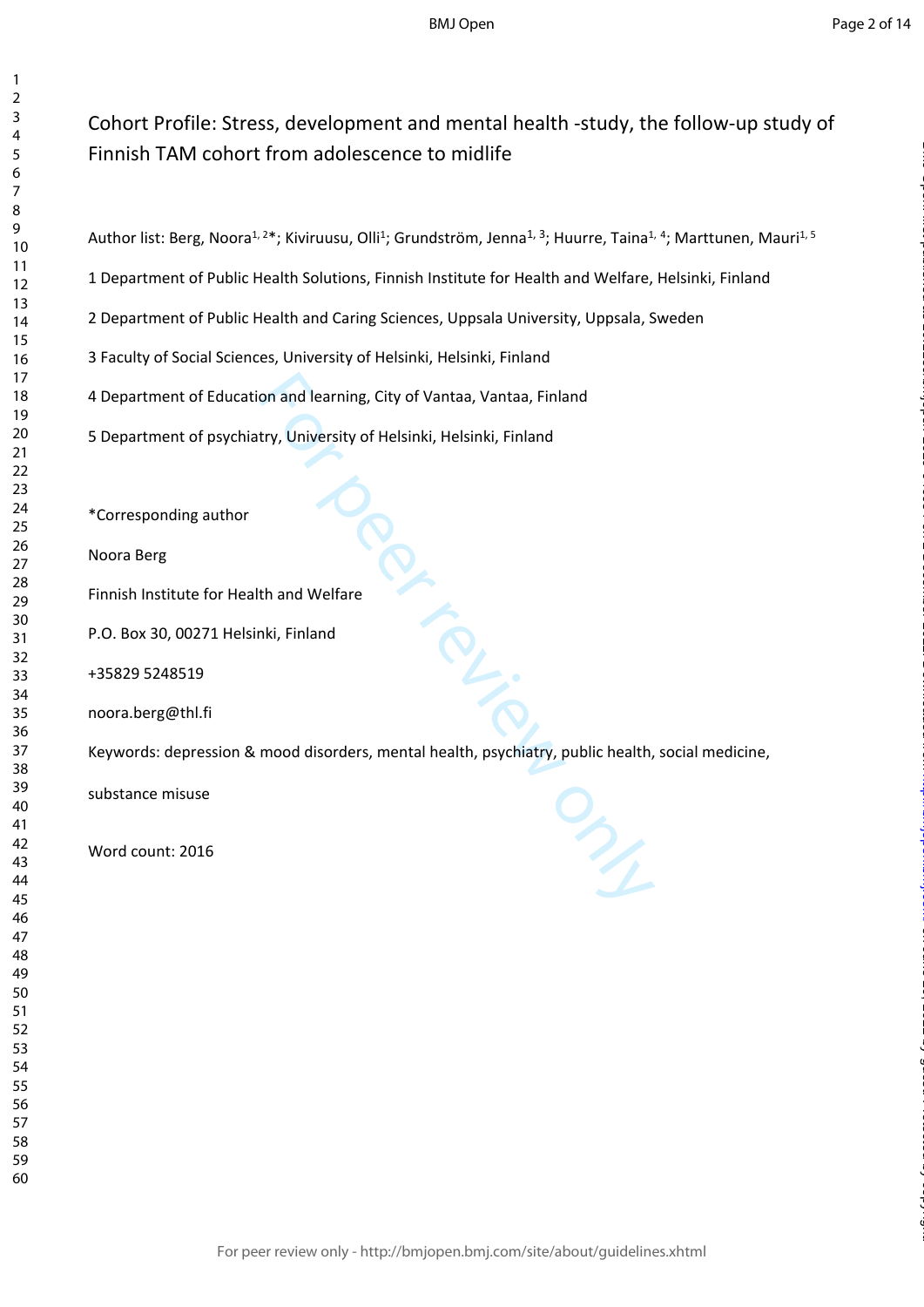$\mathbf{1}$  $\overline{2}$ 

#### **Abstract**

Purpose: Stress, development and mental health (TAM) is a cohort study investigating risk and protective factors as well as longitudinal associations regarding mental health and well-being from adolescence to midlife. This interdisciplinary study operates e.g. in the fields of public health, social medicine, psychiatry, and the life course perspective.

Participants: In 1981 (N=2242, 98.0%), 1982 (N=2191, 95.6%) and 1983 (N=2194, 96.7%) during school classes surveys were conducted to all Finnish-speaking pupils (mostly born 1967) in the Tampere region in Finland. Participants of a school study at age 16 in 1983 (N=2194) were followed up using postal questionnaires in the years 1989, 1999, 2009 and 2019 at ages 22 (N=1656), 32 (N=1471), 42 (N=1334), and 52 (N=1160).

ducted to all Finnish-speaking pupils (mostly born 1967) i<br>school study at age 16 in 1983 (N=2194) were followed u<br>ars 1989, 1999, 2009 and 2019 at ages 22 (N=1656), 32 (N<br>f-reported questionnaires include information on p Findings to date: The self-reported questionnaires include information on physical and mental health (e.g. depression & mood disorders, anxiety disorders), health behaviour and substance misuse (e.g. alcohol, tobacco, exercise), socioeconomic conditions, psychosocial resources (e.g. self-esteem), social relationships and support, life events etc. The numerous studies published to date have examined mental health and various factors from several perspectives such as risk and protective factors, individual developmental paths (e.g. trajectories) and pathway models (mediation and moderation).

on June 29, 2022 by guest. Protected by copyright. <http://bmjopen.bmj.com/> BMJ Open: first published as 10.1136/bmjopen-2020-046654 on 2 December 2021. Downloaded from

Future plans: Next follow-up is planned to be conducted at age 62 in 2029. Before that it is possible to link the data with cause-of-death register.

#### **Strengths and limitations of this study**

 This cohort covers almost completely one age cohort of one city at baseline and has a long followup time covering several life phases from adolescence to midlife in a 36-year follow-up.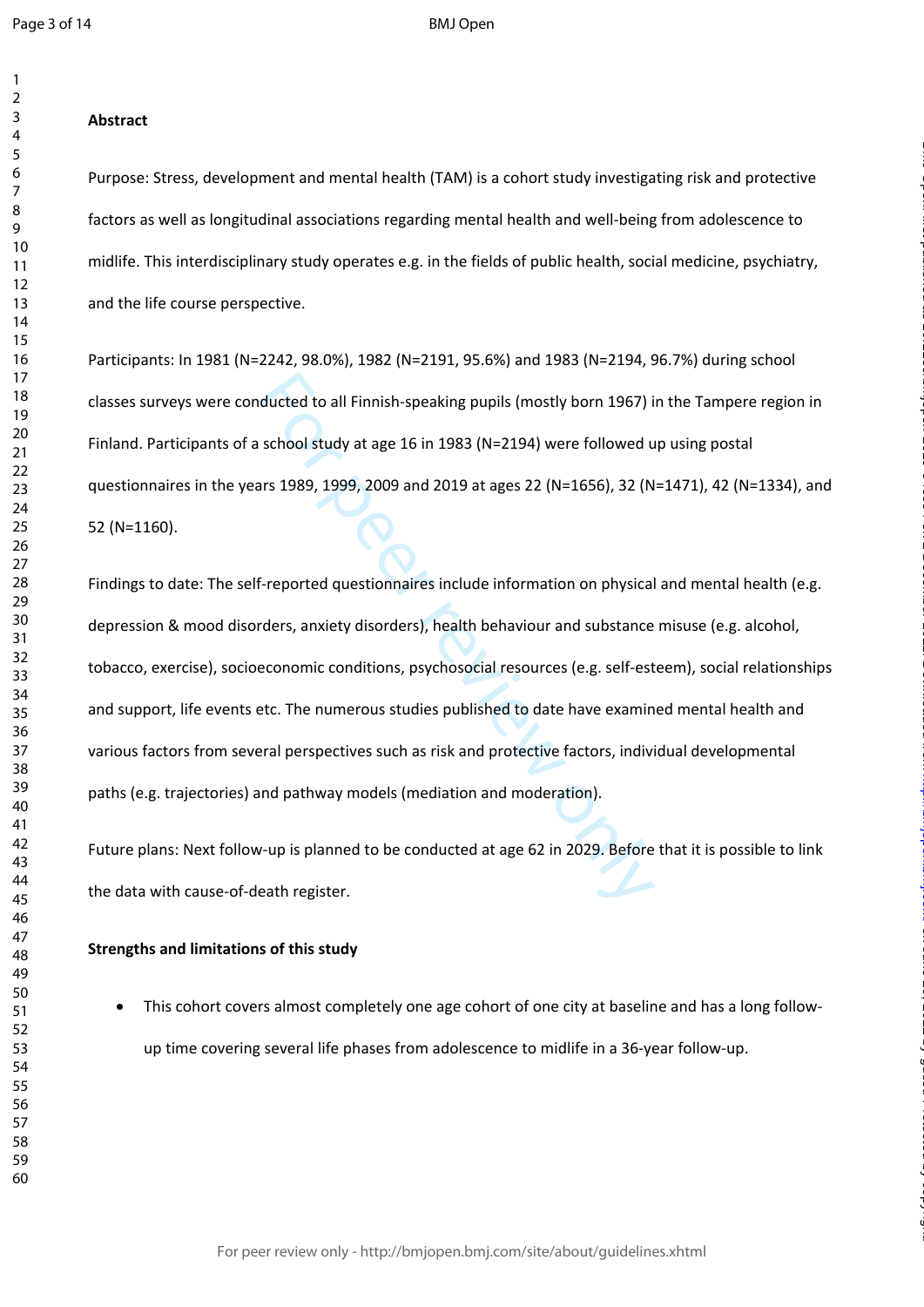- $\bullet$ The data has been collected using a holistic perspective and it includes information on physical and mental health, health behaviours, socioeconomic conditions, psychosocial resources (e.g. selfesteem), social relationships and support, life events etc.
	- The response rates at follow-ups (52.9-75.5%) are reasonably good compared to postal surveys in general.
- The limitations of the cohort include rather long gaps between the follow-ups (6-10 years) and the data confining nearly only to self-reported measures.

#### **INTRODUCTION**

early only to self-reported measures.<br>
based on concepts and theories on developmental psychds<br>
and morbidity in the framework of child and adolescent<br>
h research, subjective health had increased interest and t<br>
iginal stu Originally the study was based on concepts and theories on developmental psychopathology, stress, psychosomatic symptoms and morbidity in the framework of child and adolescent psychiatry and social medicine. In public health research, subjective health had increased interest and this study was built along with this interest. The original study questions in the 1980s dealt with the association between stress, development and psychosomatic symptoms in adolescence and were examined by the project's long standing principal investigator prof. Hillevi Aro in her PhD project[1]. Not many previous studies on stress and development had focused on adolescents and this study was set up to add knowledge on this developmentally important age phase. Already from the beginning the aim has been to examine development from a holistic perspective covering several different dimensions of life (e.g. health, health behaviour, socioeconomic factors, social relationships, psychosocial resources and life events).

After the 1980s the focus of the study has been broadened to include a life course perspective. Interest has been on both risk and protective factors[2] and their interplay through the life course and associations with health and especially mental health. The project was started at the Department of Public Health in the University of Tampere and later phases have been carried out at the Finnish Institute for Health and Welfare, THL (formerly National Public Health Institute), in Finland.

 $\mathbf{1}$  $\overline{2}$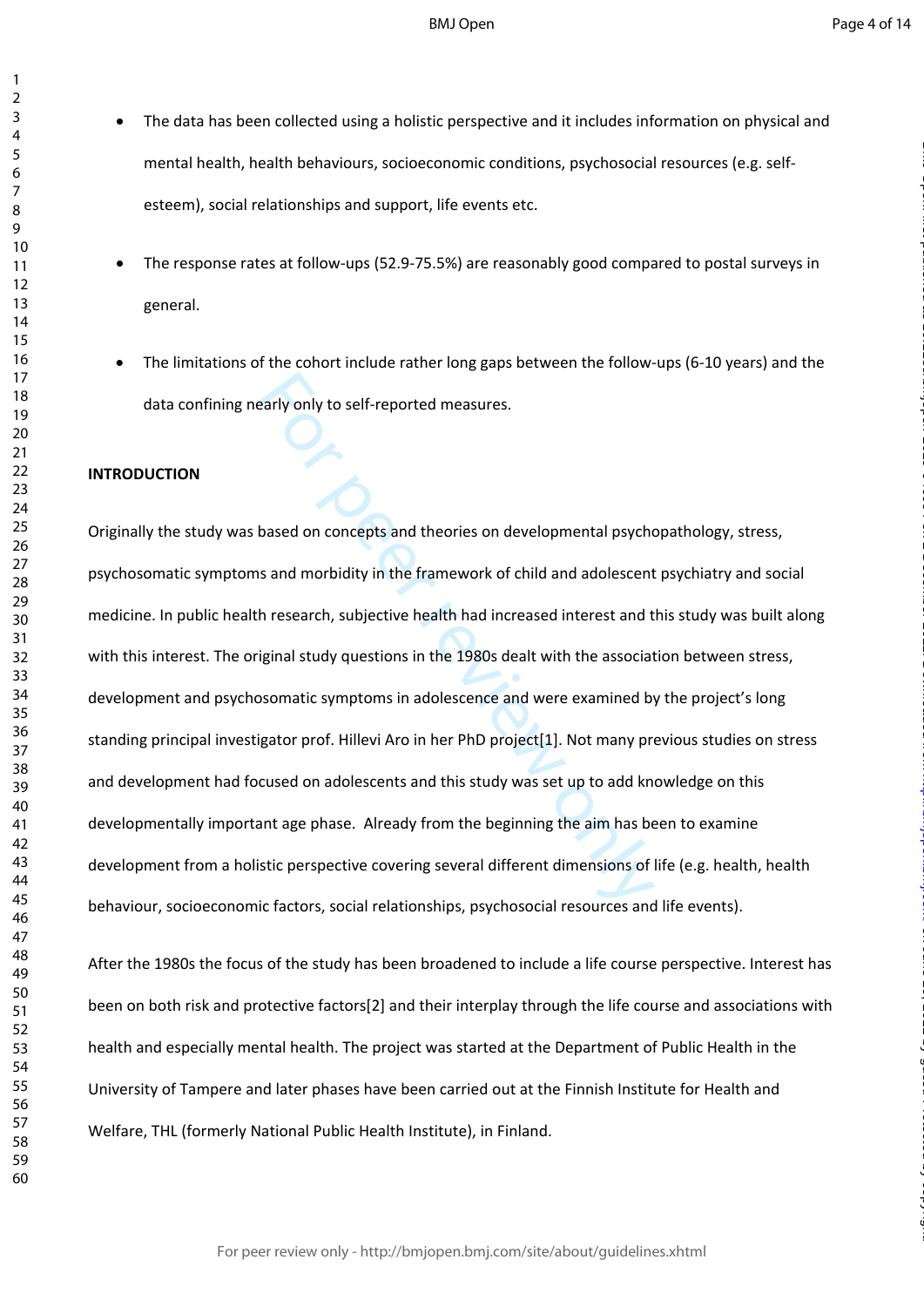123456789

 $\mathbf{1}$  $\overline{2}$ 3  $\overline{4}$ 5 6  $\overline{7}$ 8 9

#### **COHORT DESCRIPTION**

The origins of this follow-up study are three cross-sectional school surveys studying psychosomatic symptoms and health behaviour among adolescents that were conducted in 1981-1983 at the Department of Public Health in the University of Tampere (Table 1). In these cross-sectional studies the target population included all Finnish speaking 8<sup>th</sup> (Autumn 1981 and Spring 1982) and 9<sup>th</sup> (Spring 1983) grade pupils attending comprehensive schools in Tampere, an industrial and university city in Southern Finland, with some 166 000 inhabitants at that time. In the 1980s nearly all Tampere residents were Caucasian and Finnish-speaking (one Swedish-speaking school class was excluded from the cohort). Most people in Finland attend public schools, and very few private schools exist. The target population was 2287 adolescents in 1981, 2291 in 1982 and 2269 in 1983. The participants of the 1983 survey (N=2194, 96.7%) formed the base population for the follow-up studies (mean age 15.9, SD 0.3). (Table 1.)

|                                    |          |     |            | with some 166 000 inhabitants at that time. In the 1980s nearly all Tampere residents were Caucasian and     |            |           |           |              |
|------------------------------------|----------|-----|------------|--------------------------------------------------------------------------------------------------------------|------------|-----------|-----------|--------------|
|                                    |          |     |            | Finnish-speaking (one Swedish-speaking school class was excluded from the cohort). Most people in Finland    |            |           |           |              |
|                                    |          |     |            | attend public schools, and very few private schools exist. The target population was 2287 adolescents in     |            |           |           |              |
|                                    |          |     |            | 1981, 2291 in 1982 and 2269 in 1983. The participants of the 1983 survey (N=2194, 96.7%) formed the base     |            |           |           |              |
|                                    |          |     |            | population for the follow-up studies (mean age 15.9, SD 0.3). (Table 1.)                                     |            |           |           |              |
|                                    |          |     |            | Table 1. Target population and response rates in three cross-sectional school surveys and in four follow-ups |            |           |           |              |
|                                    |          |     |            |                                                                                                              |            |           |           |              |
| Survey                             | Time     | Age | Target     | Number of                                                                                                    | Response   | Died      | Address   | Response     |
|                                    |          |     | population | respondents rate for                                                                                         |            | (N)       | was       | rate for the |
|                                    |          |     | (N)        | (N)                                                                                                          | the target |           | available | contacted    |
|                                    |          |     |            | Total                                                                                                        | population |           | (N)       | population   |
|                                    |          |     |            | Women<br>Men                                                                                                 | (%)        |           |           | (%)          |
|                                    |          |     |            |                                                                                                              |            |           |           |              |
| Cross-                             | December | 14  | 2287       | 2242                                                                                                         | 98.0       |           |           |              |
| sectional                          | 1981     |     |            | 1095                                                                                                         |            |           |           |              |
|                                    |          |     |            | 1147                                                                                                         |            |           |           |              |
| Cross-                             | May 1982 | 15  | 2291       | 2191                                                                                                         | 95.6       |           |           |              |
| sectional                          |          |     |            | 1074                                                                                                         |            |           |           |              |
| $\sf II$                           |          |     |            | 1117                                                                                                         |            |           |           |              |
| Cross-                             | May 1983 | 16  | 2269       | 2194                                                                                                         | 96.7       |           |           |              |
| sectional                          |          |     |            | 1071                                                                                                         |            |           |           |              |
| $\ensuremath{\mathsf{III}}\xspace$ |          |     |            | 1123                                                                                                         |            |           |           |              |
| Follow-                            | Spring   | 22  | 2194       | 1656                                                                                                         | 75.5       | $\pmb{4}$ | 2139      | 77.4         |
| up I                               | 1989     |     |            | 890                                                                                                          |            |           |           |              |
|                                    |          |     |            | 766                                                                                                          |            |           |           |              |
| Follow-                            | Spring   | 32  | 2194       | 1471                                                                                                         | 67.0       | 22        | 2091      | 70.4         |

Table 1. Target population and response rates in three cross-sectional school surveys and in four follow-ups

on June 29, 2022 by guest. Protected by copyright. <http://bmjopen.bmj.com/> BMJ Open: first published as 10.1136/bmjopen-2020-046654 on 2 December 2021. Downloaded from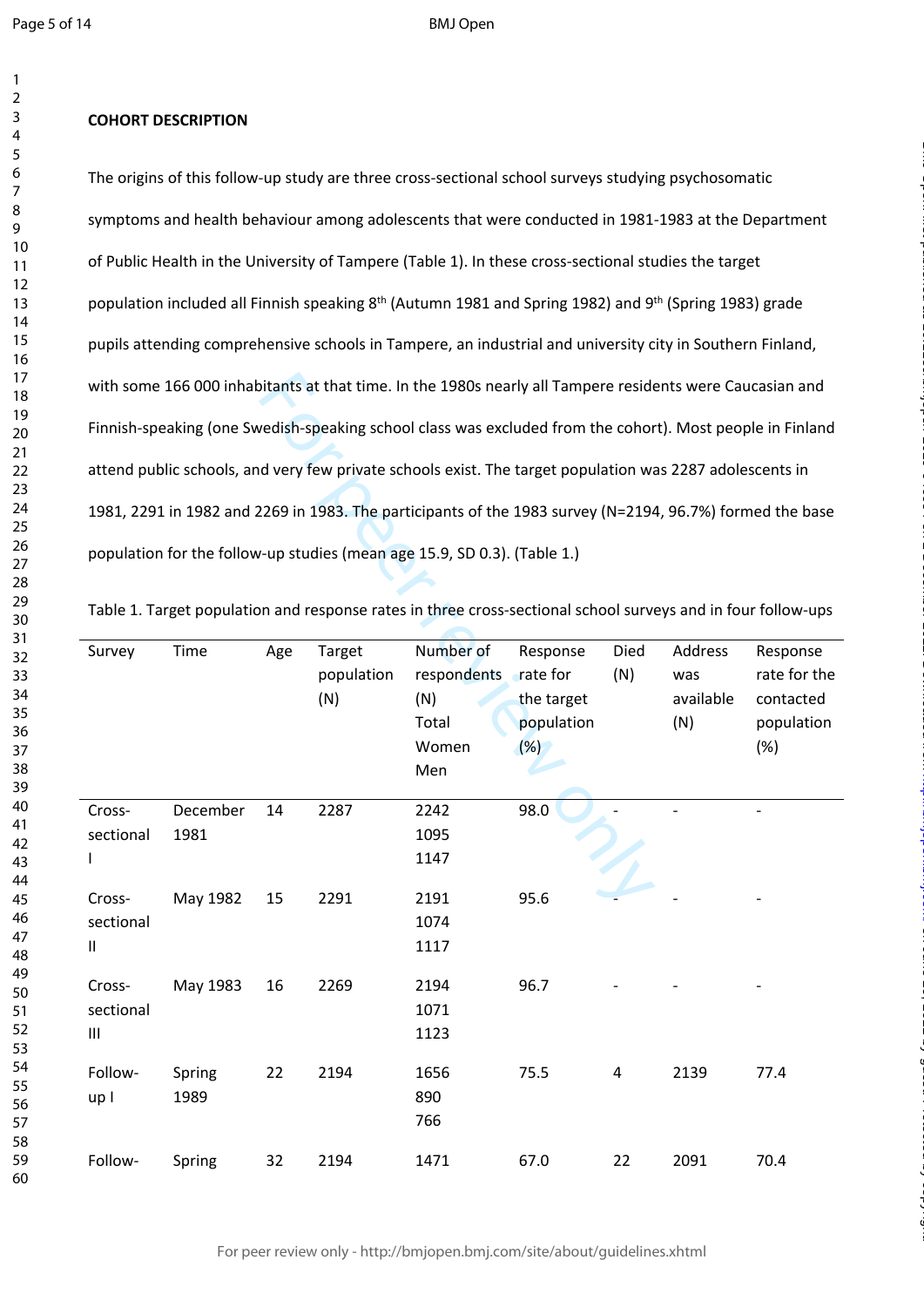| up II             | 1999           |    |      | 805<br>666         |      |    |      |      |
|-------------------|----------------|----|------|--------------------|------|----|------|------|
| Follow-<br>up III | Spring<br>2009 | 42 | 2194 | 1334<br>734<br>600 | 60.8 | 45 | 2117 | 63.0 |
| Follow-<br>up IV  | Spring<br>2019 | 52 | 2194 | 1160<br>648<br>512 | 52.9 | 85 | 2059 | 56.3 |

#### **Follow-up information**

After the school survey at age 16, the cohort has been followed up four times using postal questionnaires in 1989 at age 22 (N=1656, 75.5%), in 1999 at age 32 (N=1471, 67.0%), in 2009 at age 42 (1334, 60.8%), and in 2019 at age 52 (N=1160, 52.9%) (Table 1). In the first follow-up 0.2%, in the second 1.0%, in the third 2.1%, and in the fourth 3.9% had died.

Even though the participation rates have somewhat declined, in general the response rates are good. Of the age 16 participants 89% has participated in at least one, 74% in at least two, 57% in at least three, and 36% in all the follow-ups, while only 11% has not participated in any of the four follow-ups.

t age 16, the cohort has been followed up four times usin<br>75.5%), in 1999 at age 32 (N=1471, 67.0%), in 2009 at age<br>52.9%) (Table 1). In the first follow-up 0.2%, in the second<br>ad died.<br>ation rates have somewhat declined, Attrition has been studied in more detail at age 32[3]. The results of that analysis showed that the most important predictors of non-response were gender and school performance at age 16 years. These two variables explained away the effect of all other variables at 16 and 22 years on non-response, with the exception of earlier non-response at age 22. Findings of the attrition analyses indicated further that attrition did not bias the estimation of depression prevalence at age 32[3]. Gender and school performance at 16 continued to be prominent predictors of non-response considering the whole follow-up period up to age 52: while parental lower socioeconomic status and divorce, respondent's daily smoking and heavy episodic drinking at age 16 predicted significantly lower number of responses between ages 22 and 52 (range 0 – 4), their effects were attenuated and non-significant when the effects of gender and school performance were taken into account.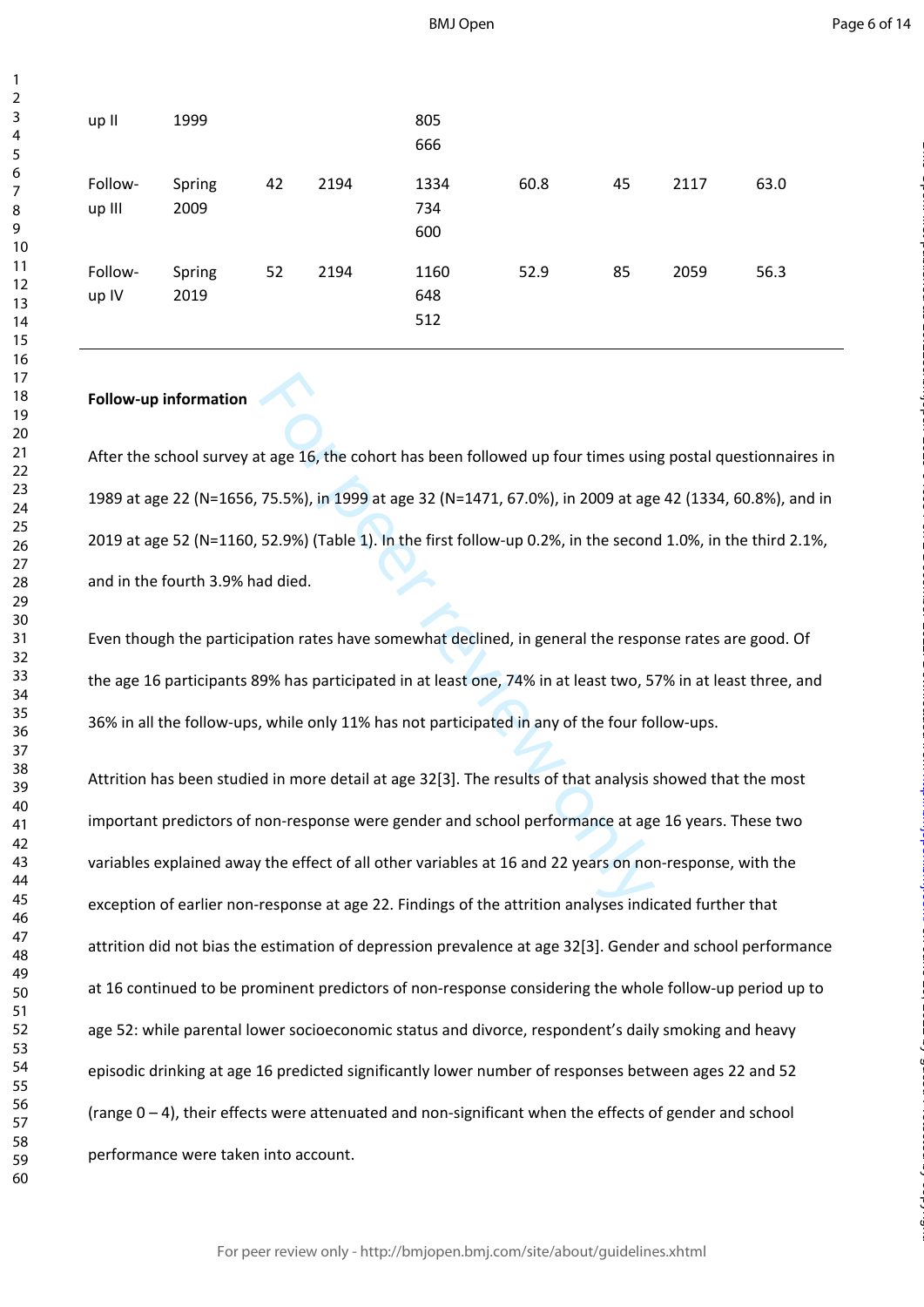123456789

 $\mathbf{1}$  $\overline{2}$ 3  $\overline{4}$ 5 6  $\overline{7}$ 8 9

#### **Measurements**

A summary of the measures in the questionnaires is presented in Table 2. Questionnaires are available in English on the cohort's webpages[4]. Data on the deaths of the study participants was provided by Statistics Finland and are linked to the data from the questionnaires using a unique personal identity number. Information on causes of deaths was classified based on the World Health Organization's International Classification of Diseases and Related Health Problems (ICD). In the years 1983-1986 ICD-8 was used, in the years 1987-1995 ICD-9 was used and from 1996 ICD-10. Changes in the classification system have not

on June 29, 2022 by guest. Protected by copyright. <http://bmjopen.bmj.com/> BMJ Open: first published as 10.1136/bmjopen-2020-046654 on 2 December 2021. Downloaded from

| Classification of Diseases and Related Health Problems (ICD). In the years 1983-1986 ICD-8 was used, in the                                                              |                |                           |                    |                         |                    |                |                    |
|--------------------------------------------------------------------------------------------------------------------------------------------------------------------------|----------------|---------------------------|--------------------|-------------------------|--------------------|----------------|--------------------|
| years 1987-1995 ICD-9 was used and from 1996 ICD-10. Changes in the classification system have not                                                                       |                |                           |                    |                         |                    |                |                    |
| changed their comparability.                                                                                                                                             |                |                           |                    |                         |                    |                |                    |
| Table 2. Summary of the measures collected on the Stress, development and mental health (TAM) -study in<br>seven study phases (1981, 1982, 1983, 1989, 1999, 2009, 2019) |                |                           |                    |                         |                    |                |                    |
| Variable                                                                                                                                                                 | Data collected |                           |                    |                         |                    |                |                    |
|                                                                                                                                                                          | 1981           | 1982                      | 1983               | 1989                    | 1999               | 2009           | 2019               |
| <b>Family factors</b>                                                                                                                                                    |                | ۰                         |                    |                         |                    |                |                    |
| Parental SEP, education, employment status                                                                                                                               | $\pmb{\times}$ |                           | $\pmb{\mathsf{X}}$ |                         |                    |                |                    |
| Parental divorce, death                                                                                                                                                  |                |                           | $\pmb{\mathsf{X}}$ | X                       | $\pmb{\mathsf{X}}$ | X              | X                  |
| Family adversities (before age 16)                                                                                                                                       |                |                           |                    |                         |                    | X              |                    |
| Siblings                                                                                                                                                                 | $\mathsf{x}$   |                           |                    |                         |                    |                |                    |
| Health                                                                                                                                                                   |                |                           |                    |                         |                    |                |                    |
| Self-perceived health                                                                                                                                                    | $\mathsf{X}$   | $\boldsymbol{\mathsf{X}}$ | X                  | $\overline{\mathsf{x}}$ | $\pmb{\chi}$       | X              | X                  |
| Chronic illness                                                                                                                                                          |                |                           | $\pmb{\mathsf{X}}$ | X                       | X                  | $\pmb{\times}$ | $\pmb{\mathsf{X}}$ |
| Psychosomatic symptoms                                                                                                                                                   | X              | X                         | X                  | X                       | X                  | X              | X                  |
| Depressive symptoms (R-BDI)                                                                                                                                              |                |                           |                    | X                       | X                  | $\pmb{\times}$ | X                  |
| Mental health (GHQ-12)                                                                                                                                                   |                |                           |                    |                         | $\mathsf{X}$       | X              | X                  |
| Psychological distress (K10)                                                                                                                                             |                |                           |                    |                         |                    | X              | $\pmb{\mathsf{X}}$ |
| Headache / migraine                                                                                                                                                      |                |                           |                    | X                       | $\pmb{\mathsf{X}}$ | X              |                    |
| Learning, memory, memory problems                                                                                                                                        |                |                           |                    |                         |                    | x              | X                  |
|                                                                                                                                                                          |                |                           |                    |                         |                    |                |                    |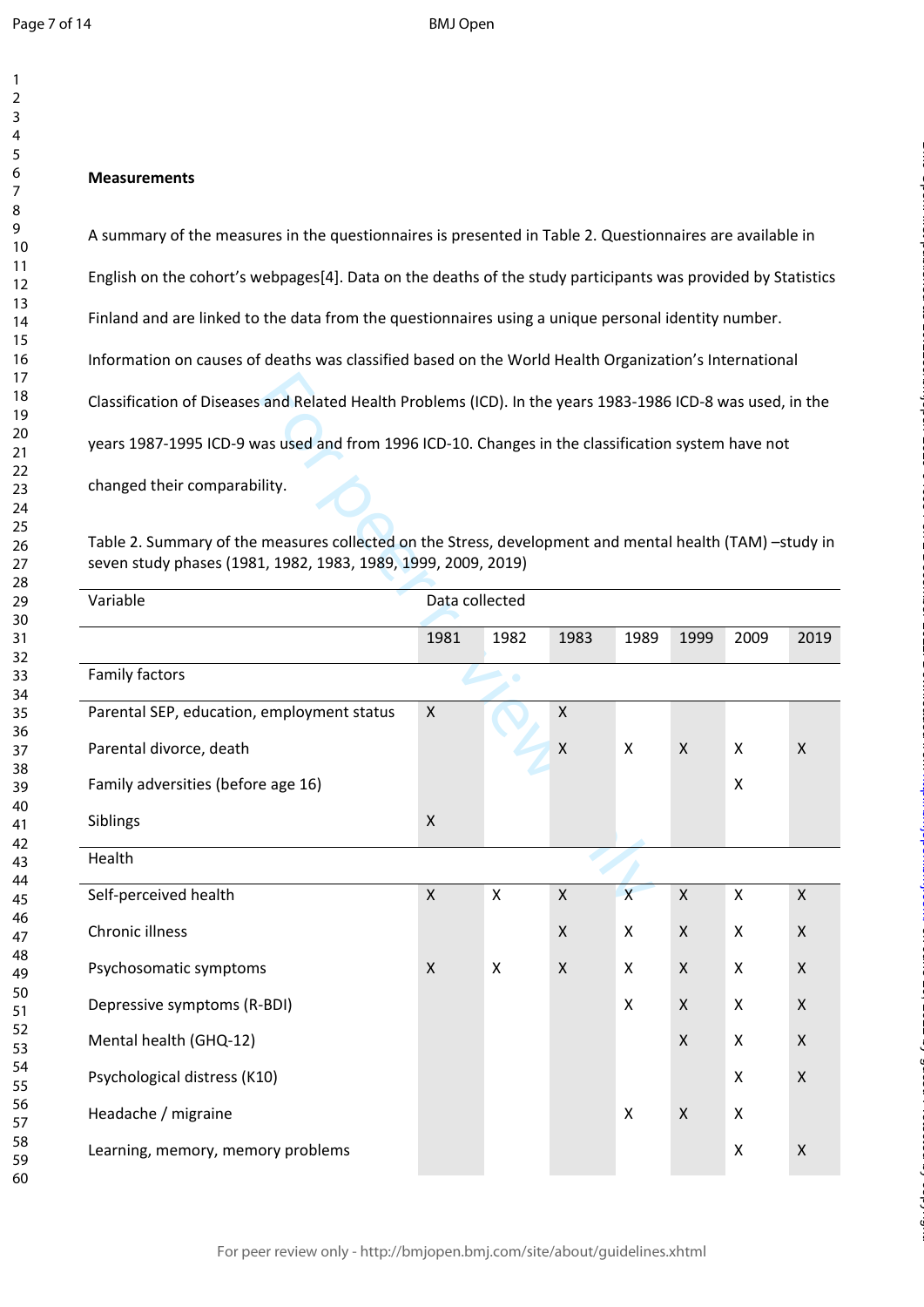BMJ Open

123456789

 $\mathbf{1}$  $\overline{2}$  $\overline{3}$  $\overline{4}$ 5 6  $\overline{7}$ 8  $\overline{9}$ 

on June 29, 2022 by guest. Protected by copyright. <http://bmjopen.bmj.com/> BMJ Open: first published as 10.1136/bmjopen-2020-046654 on 2 December 2021. Downloaded from

| Use and need of mental health services                                           |                    |                           |                           |                           |                    | Χ                         | X                  |
|----------------------------------------------------------------------------------|--------------------|---------------------------|---------------------------|---------------------------|--------------------|---------------------------|--------------------|
| Ability to work until old age pension                                            |                    |                           |                           |                           |                    |                           | $\pmb{\times}$     |
| Height / weight                                                                  | X                  | $\boldsymbol{\mathsf{X}}$ | X                         | X                         | $\mathsf{X}$       | $\boldsymbol{\mathsf{X}}$ | X                  |
| Menstruation                                                                     | $\pmb{\mathsf{X}}$ | $\boldsymbol{\mathsf{X}}$ | $\pmb{\times}$            | X                         |                    |                           |                    |
| Menopause                                                                        |                    |                           |                           |                           |                    |                           | $\pmb{\times}$     |
| Health behavior                                                                  |                    |                           |                           |                           |                    |                           |                    |
| Frequency of alcohol use and heavy episodic<br>drinking                          | $\pmb{\times}$     | $\boldsymbol{\mathsf{X}}$ | $\mathsf X$               | X                         | $\pmb{\times}$     | $\pmb{\mathsf{X}}$        | $\pmb{\mathsf{X}}$ |
| Alcohol use / alcohol disorder (AUDIT)                                           |                    |                           |                           |                           | X                  | X                         | X                  |
| Smoking                                                                          |                    | X                         | $\boldsymbol{\mathsf{X}}$ | $\boldsymbol{\mathsf{X}}$ | $\pmb{\times}$     | X                         | X                  |
| Gambling                                                                         |                    |                           |                           |                           |                    | X                         | X                  |
| Eating behaviours                                                                |                    |                           |                           |                           |                    | X                         | $\pmb{\mathsf{X}}$ |
| Leisure time physical activity                                                   |                    | $\boldsymbol{\mathsf{X}}$ |                           |                           |                    | X                         | X                  |
| Sleep duration, optimum sleep, chronotype                                        |                    |                           |                           |                           |                    | X                         | $\pmb{\times}$     |
| Social relationships                                                             |                    |                           |                           |                           |                    |                           |                    |
| Home atmosphere                                                                  |                    |                           | $\mathsf{X}$              |                           |                    |                           |                    |
| Relationship with mother / father                                                |                    |                           | X                         | X                         | X                  | X                         | X                  |
| School class atmosphere, relationship with<br>teacher and classmates             |                    |                           | $\pmb{\mathsf{X}}$        |                           |                    |                           |                    |
| Marital status                                                                   |                    |                           |                           | X                         | X                  | X                         | X                  |
| Dating                                                                           |                    |                           | $\pmb{\times}$            | X                         | X                  | X                         | X                  |
| Having children                                                                  |                    |                           |                           | $\overline{\mathsf{X}}$   | X                  | X                         | $\pmb{\times}$     |
| Quality of an intimate relationship                                              |                    |                           |                           | $\overline{X}$            | $\pmb{\mathsf{X}}$ | X                         | $\pmb{\mathsf{X}}$ |
| Someone to tell about difficulties / perceived<br>availability of social support |                    |                           | X                         | X                         | $\mathsf{X}$       | X                         | $\mathsf X$        |
| Availability and satisfaction with social<br>support                             |                    |                           |                           |                           | $\pmb{\times}$     | X                         | $\pmb{\times}$     |
| Size of social network                                                           |                    |                           | $\mathsf{X}$              | X                         | $\pmb{\times}$     | X                         | $\pmb{\mathsf{X}}$ |
| Education, occupation, employment                                                |                    |                           |                           |                           |                    |                           |                    |
| School achievement                                                               |                    | $\boldsymbol{\mathsf{X}}$ | $\mathsf{X}$              |                           |                    |                           |                    |
| Educational plans after 9th grade                                                |                    | X                         | $\pmb{\mathsf{X}}$        |                           |                    |                           |                    |
|                                                                                  |                    |                           |                           |                           |                    |                           |                    |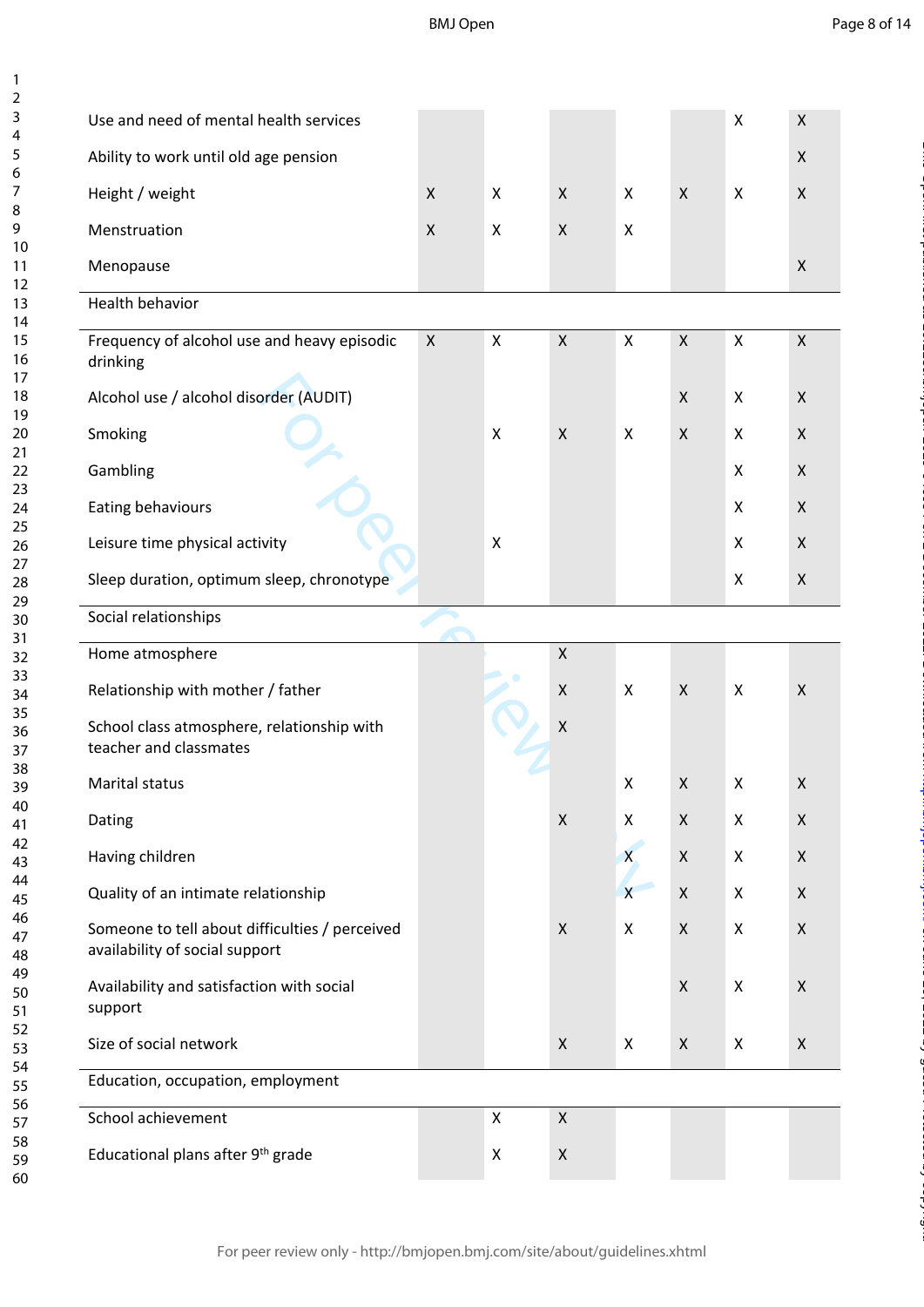123456789

 $\mathbf{1}$  $\overline{2}$  $\overline{3}$  $\overline{4}$ 5 6  $\overline{7}$ 8  $\overline{9}$ 

| Basic education, occupational education        |  |                    | X                  | $\pmb{\mathsf{X}}$ | $\pmb{\mathsf{X}}$        | $\pmb{\mathsf{X}}$ |
|------------------------------------------------|--|--------------------|--------------------|--------------------|---------------------------|--------------------|
| Current occupation, employment status          |  |                    | $\pmb{\mathsf{X}}$ | $\pmb{\mathsf{X}}$ | $\boldsymbol{\mathsf{X}}$ | $\mathsf{X}$       |
| Unemployment (duration, past 10 years)         |  |                    |                    | $\pmb{\mathsf{X}}$ | X                         | $\mathsf{X}$       |
| Spouse's occupation and employment status      |  |                    |                    | $\pmb{\mathsf{X}}$ | X                         | $\pmb{\times}$     |
| Economic situation                             |  |                    |                    |                    |                           |                    |
| Perceived household subsistence, covering      |  |                    |                    |                    | $\pmb{\mathsf{X}}$        | $\mathsf{X}$       |
| expenses with income, household income         |  |                    |                    |                    |                           |                    |
| Housing                                        |  |                    |                    |                    | X                         | X                  |
| Income support (past 12 months)                |  |                    |                    |                    |                           | $\pmb{\times}$     |
| Psychosocial resources                         |  |                    |                    |                    |                           |                    |
| Locus of control                               |  |                    | X                  | $\pmb{\mathsf{X}}$ | $\mathsf{X}$              | $\mathsf{X}$       |
| Social anxiety / sociability                   |  |                    |                    | $\pmb{\mathsf{X}}$ | $\boldsymbol{\mathsf{X}}$ | $\mathsf{X}$       |
| Self-esteem                                    |  | $\mathsf X$        | X                  | $\pmb{\mathsf{X}}$ | $\boldsymbol{\mathsf{X}}$ | $\mathsf{X}$       |
| Optimism                                       |  |                    |                    |                    | X                         | $\pmb{\times}$     |
| Meaningfulness                                 |  | $\mathsf X$        | X                  | X                  | $\boldsymbol{\mathsf{X}}$ | $\pmb{\times}$     |
| Self-image                                     |  | $\pmb{\times}$     |                    |                    |                           |                    |
| Satisfaction with different dimensions of life |  |                    | X                  | $\pmb{\mathsf{X}}$ | $\boldsymbol{\mathsf{X}}$ | $\mathsf{X}$       |
| Coping styles                                  |  |                    | X                  | $\pmb{\mathsf{X}}$ | X                         | $\pmb{\mathsf{X}}$ |
| Other                                          |  |                    |                    |                    |                           |                    |
| Living arrangements                            |  |                    | $\pmb{\mathsf{X}}$ | $\pmb{\mathsf{X}}$ | $\pmb{\mathsf{X}}$        | $\pmb{\mathsf{X}}$ |
| Hobbies                                        |  | $\pmb{\mathsf{X}}$ | $\mathsf{X}$       |                    | $\pmb{\mathsf{X}}$        | $\pmb{\mathsf{X}}$ |
| TV usage                                       |  | $\pmb{\mathsf{X}}$ |                    |                    |                           |                    |
| Excessive internet use                         |  |                    |                    |                    |                           | $\mathsf{X}$       |
| Life events (within past year)                 |  | $\pmb{\mathsf{X}}$ | $\mathsf X$        | $\pmb{\mathsf{X}}$ | X                         | $\pmb{\times}$     |
| Helping others (e.g. parents)                  |  |                    |                    |                    |                           | $\mathsf X$        |
| Worries                                        |  | $\pmb{\mathsf{X}}$ |                    |                    |                           |                    |
| Imagine life after five years from now         |  |                    | X                  |                    |                           |                    |
| Hopes for future                               |  | X                  | X                  |                    | X                         | $\mathsf X$        |

on June 29, 2022 by guest. Protected by copyright. <http://bmjopen.bmj.com/> BMJ Open: first published as 10.1136/bmjopen-2020-046654 on 2 December 2021. Downloaded from

#### **Patient and public involvement**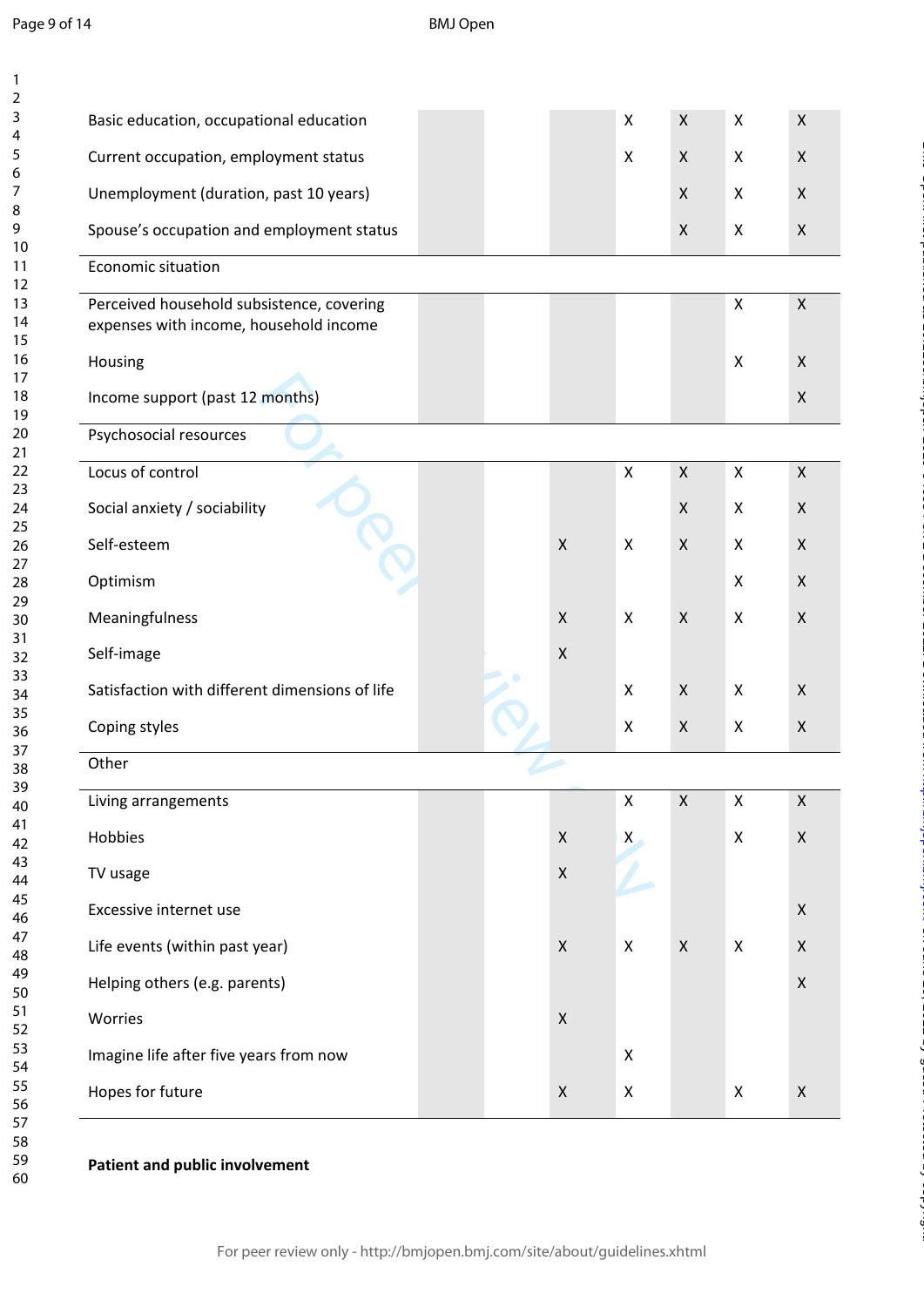Study participants were not involved in the design, conduct or reporting of the study.

#### **FINDINGS TO DATE**

An updated list of publications can be found in the cohort's webpages[5].

In this project main interests have been on examining the role of socioeconomic position (SEP), parental divorce, chronic diseases, psychosomatic symptoms, psychosocial resources and alcohol use on subsequent wellbeing. Gender differences have been examined in most of the studies. Main findings from some of these domains are reviewed shortly in the following.

#### **Socioeconomic differences**

ences have been examined in most of the studies. Main fi<br>wed shortly in the following.<br><br>**Example 1** wed shortly in the following.<br><br>**Example 1** were preview on the sum of the direction in<br>support for both social causation a Huurre et al.[6] examined the direction of association between psychosomatic symptoms and SEP at ages 16, 22 and 32 and found support for both social causation and health selection in women, and more for the health selection in men. Lower parental SEP was associated with smoking in both genders, not having a physical leisure time activity in males and lower self-esteem and higher BMI in females after controlling for the person's own SEP[7]. The strongest determinants for a person's educational level at age 32 were school achievement and parental SEP at age 16. In addition, in women, poor self-perceived health, spending less leisure time in hobbies and more on dating and in men, poor relationships with teachers and heavy drinking, predicted lower adult educational level [8]. Regarding SEP, social support and depression, we found that low SEP was associated with low social support from adolescence to adulthood, especially in women. In addition, we found some indications that low level of social support had a greater impact on depression among the lower SEP groups, but this association varied depending on the type of social support, life phase and gender. Social support did not significantly explain SEP differences in depression[9].

### **Psychosocial resources**

 $\mathbf{1}$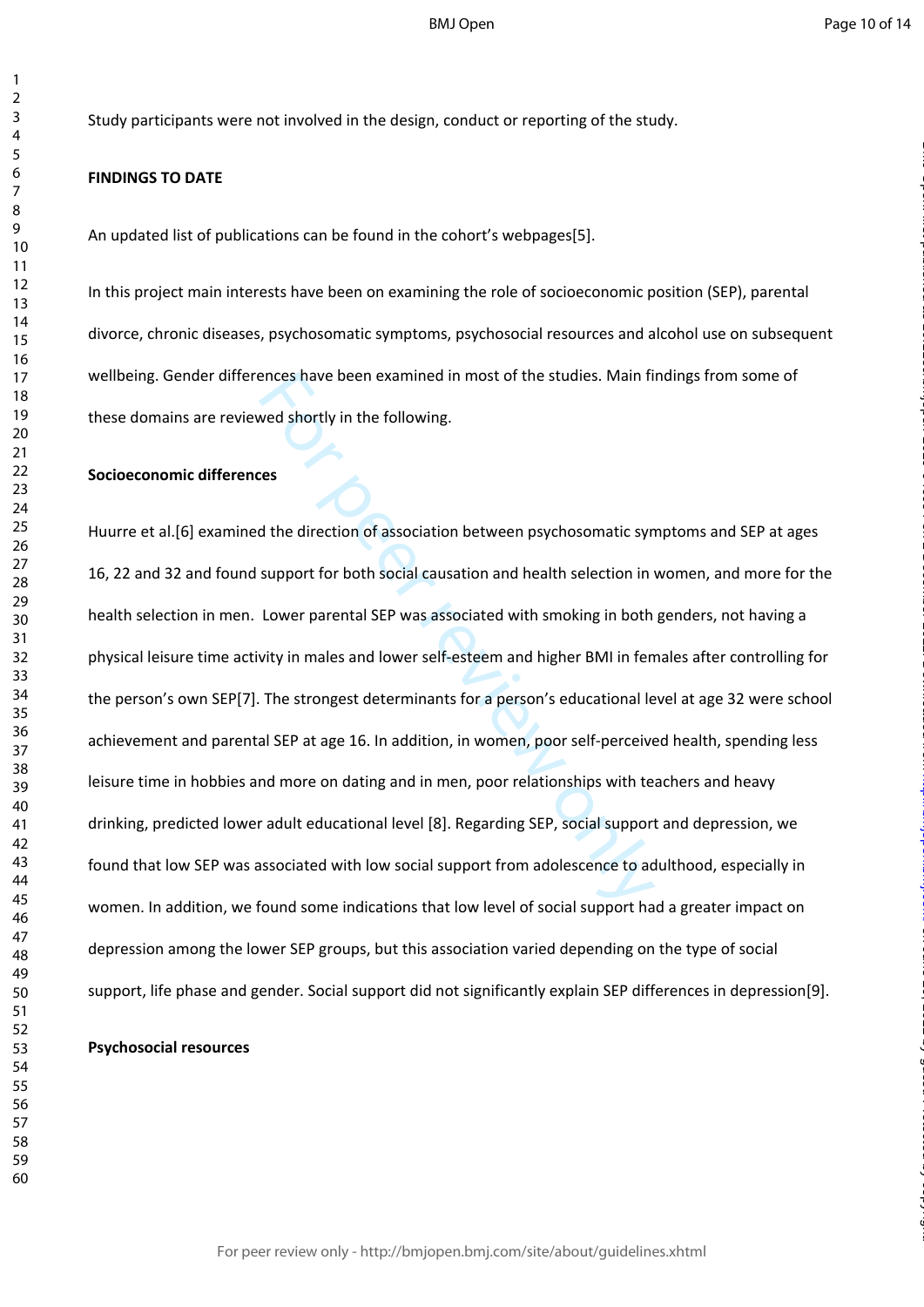$\mathbf{1}$  $\overline{2}$ 

#### BMJ Open

Another important theme in this project has been psychosocial resources and protective factors. For example good relationships with parents, good self-esteem and a close relationship protect from subsequent depression in young adulthood[10-11].

Self-esteem

achievement was associated with higher self-esteem and<br>mong boys were associated with poorer self-esteem in ad<br>also slower growth in self-esteem among men from adol<br>asing BMI was associated with lower and more slowly inc<br>r Results of this study project have also shown that self-esteem grew linearly between ages 16 and 32, but stopped thereafter. Men had a better self-esteem throughout the follow-up, but the growth rate was faster in women. Better school achievement was associated with higher self-esteem and parental divorce among girls and daily smoking among boys were associated with poorer self-esteem in adolescence. Daily smoking in adolescence predicted also slower growth in self-esteem among men from adolescence to midlife[12]. In women, higher and increasing BMI was associated with lower and more slowly increasing self-esteem and these associations got stronger with age[13]. In addition those who had an increasing number of interpersonal conflicts from adolescence to midlife also had the slowest development of self-esteem[14].

on June 29, 2022 by guest. Protected by copyright. <http://bmjopen.bmj.com/> BMJ Open: first published as 10.1136/bmjopen-2020-046654 on 2 December 2021. Downloaded from

Parental divorce and family relationships

Those who had experienced parental divorce before the age of 16 had more often lower education, more detrimental health behaviours, experienced more negative life events and were more often unemployed and divorced than those whose parents had not separated. Women who had experienced parental divorce had also more often psychological problems and difficulties in relationships[15]. In addition, parental divorce and poor home atmosphere predicted episodic and persistent depression[16-17]. Parental divorce was also associated with poorer quality of a person's own intimate relationship in women. Psychosocial resources such as mother-daughter relationship, social support and self-esteem partially mediated the association between parental divorce and quality of intimate relationship[18]. We also found that poor family relationships in adolescence were part of chains of risks all the way to midlife. The pathways from poor family relationships to midlife economic adversity were shaped by low education and poor mental health[19]. The pathways to poor midlife mental health were mainly shaped by mental health in early adulthood[20].

For peer review only - http://bmjopen.bmj.com/site/about/guidelines.xhtml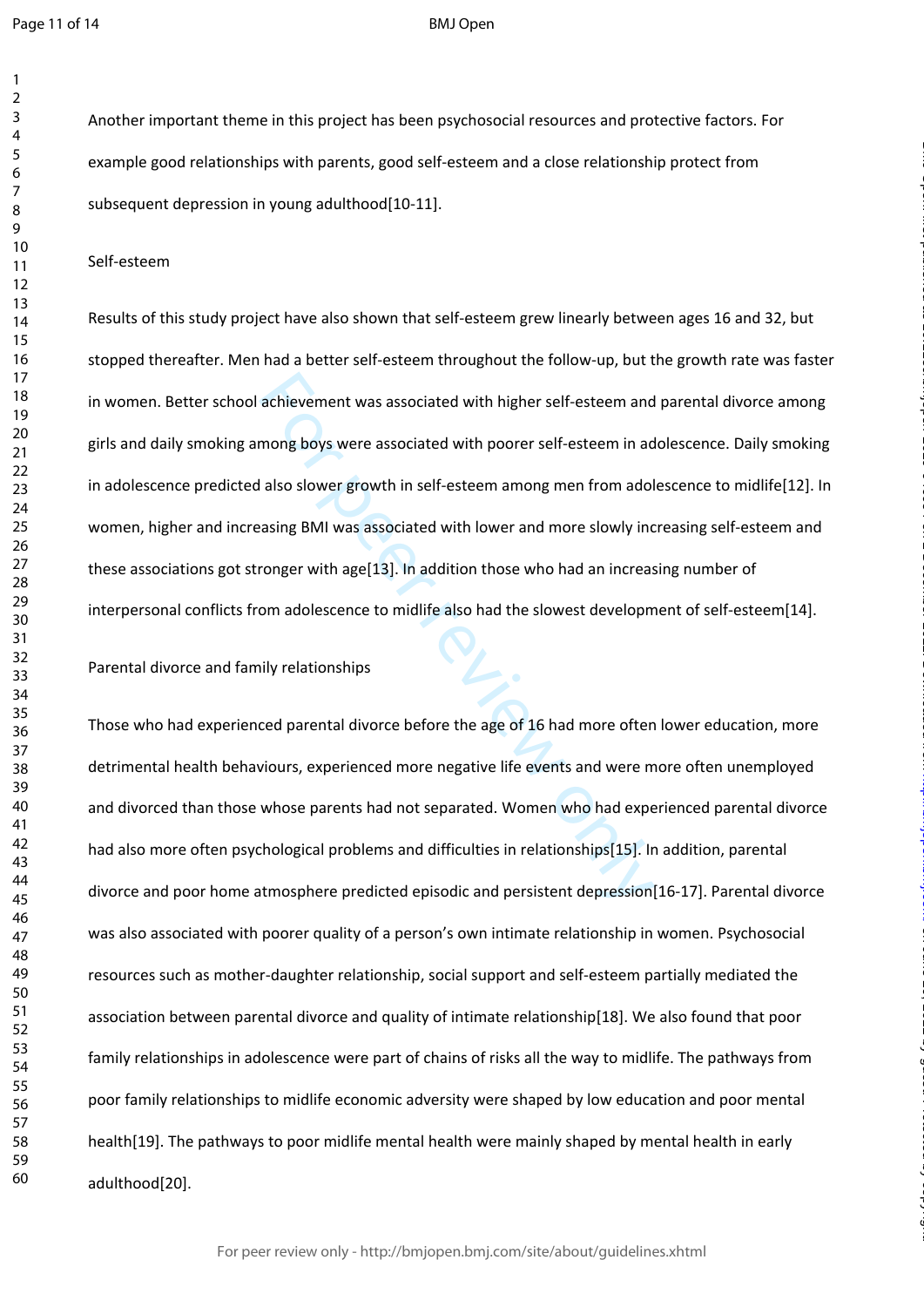#### Alcohol use

This study has also examined alcohol use from various perspectives. The most important determinants for age 32 alcohol use were male gender, parental divorce (before age 16), depressive symptoms, spending a lot of leisure time with friends and frequent and heavy episodic drinking at age 16[21]. Five different trajectory groups of heavy episodic drinking from adolescence to midlife were identified. The steady high and in men also increasing heavy drinking were associated with various disadvantages in midlife[22]. A study examining development of psychological symptoms and heavy drinking from adolescence to midlife concluded that the more the drinking trajectory indicated frequent heavy drinking, the higher was the level of symptoms throughout the follow-up. Results support the self-medication hypothesis, suggesting that alcohol is used to ease the burden of psychological symptoms[23].

#### **STRENGTHS AND LIMITATIONS OF THIS STUDY**

ment of psychological symptoms and heavy drinking from<br>the drinking trajectory indicated frequent heavy drinking<br>the follow-up. Results support the self-medication hypot<br>ne burden of psychological symptoms[23].<br>TIONS OF TH The main strengths of this study are an almost complete coverage of one age cohort of one city at baseline and the long follow-up time covering several life phases in a 36-year follow-up. The follow-up can be continued even further. Another strength is a rather holistic perspective covering several different dimensions of life. The data can be used to address many cross-disciplinary study questions. However, if the study would be initiated now, more detailed information on the childhood and family conditions and wellbeing (before age 14) as well as biological measures, would likely be covered.

Although there is attrition, the follow-up rates are reasonably good compared to postal surveys in general. Nevertheless, attrition (mainly related to male gender and poor school achievement) needs to be taken into account when interpreting the findings. However, the high participation rate at baseline (practically comprising the whole target group), enables elaborate examination of attrition (see [3]).

All the measures (except mortality) are self-reported and thus prone to the general problems of selfreporting. For example, clinical interviews would have provided more detailed information on the diagnoses of mental disorders. In addition, when the theoretical perspectives have widened, we have

For peer review only - http://bmjopen.bmj.com/site/about/guidelines.xhtml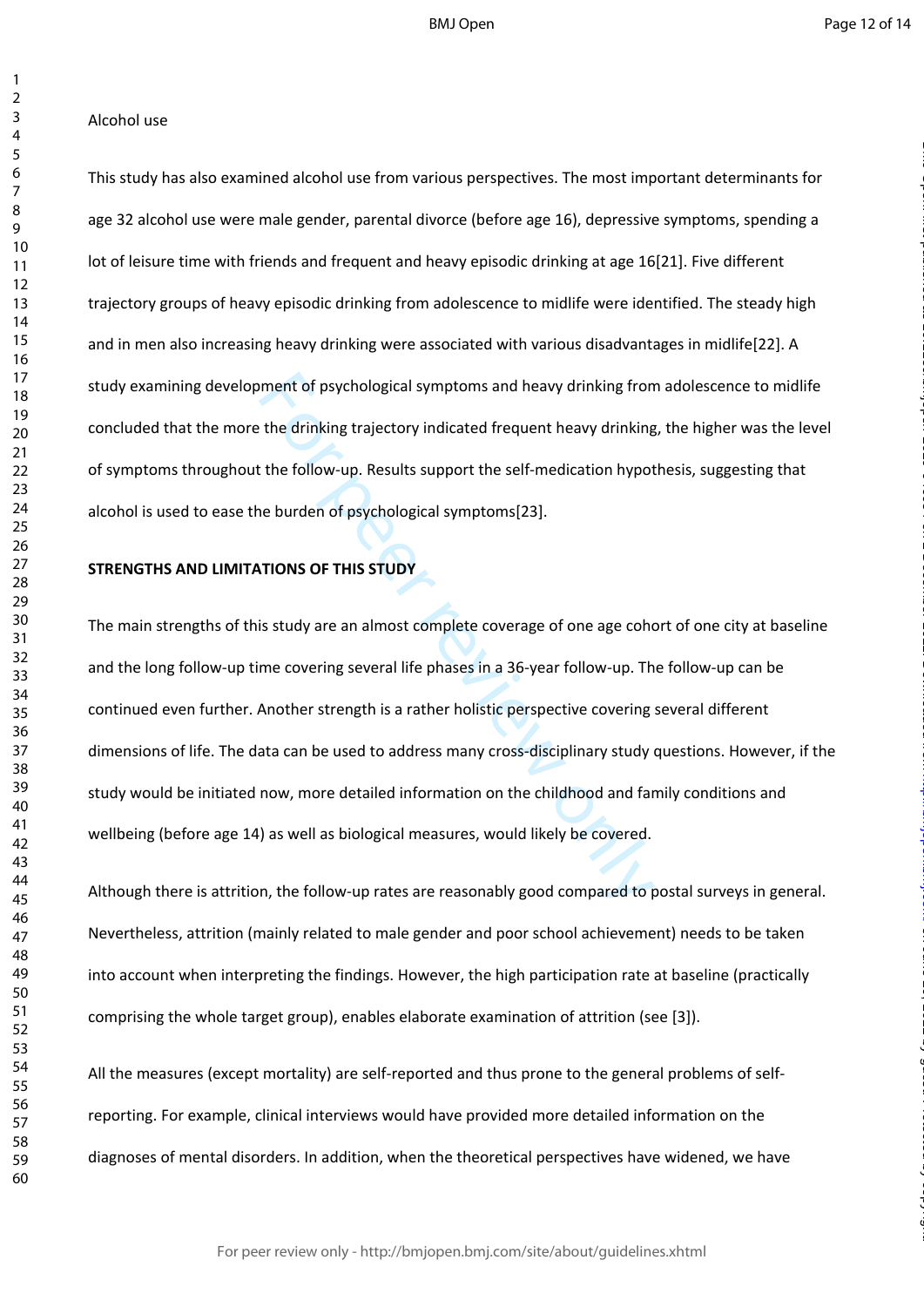$\mathbf{1}$  $\overline{2}$  BMJ Open

included some new validated measures in the follow-ups. Thus, we don't have all the information from every study phase and there have been some changes in the measurements.

#### **COLLABORATION**

The TAM-data are stored and maintained at the THL in Finland. These data are not freely available due to legal restrictions and the nature of the data. Suggestions for collaboration are welcome. The main contact persons are senior researcher Olli Kiviruusu, at olli.kiviruusu@thl.fi and senior researcher Noora Berg, at noora.berg@thl.fi.

#### **FURTHER DETAILS**

#### **Data availability statement**

ent<br>
Example 12 and a public repository or given as supporting files due to<br>
redividual level data). Although the data have been analyse<br>
the data with participants exists and has not been destroy<br>
le data cannot be made p The data cannot be placed on a public repository or given as supporting files due to legal restrictions and the nature of the data (individual level data). Although the data have been analysed as pseudonymised, the original code for linking the data with participants exists and has not been destroyed for follow-up purposes. Individual-level data cannot be made publicly available in case the original linkage can still be retrieved, even though the actual linking information would not be made public. Data are available upon request. Data requests are reviewed in the Finnish Institute for Health and Welfare for compliance with the original research purposes of the study project. Requests for the data may be sent to: Noora Berg or Olli Kiviruusu, Finnish Institute for Health and Welfare, P.O. Box 30, 00271 Helsinki, Finland (contact: noora.berg@thl.fi / olli.kiviruusu@thl.fi).

on June 29, 2022 by guest. Protected by copyright. <http://bmjopen.bmj.com/> BMJ Open: first published as 10.1136/bmjopen-2020-046654 on 2 December 2021. Downloaded from

#### **Funding declaration**

This research project has received funding from various sources throughout the years. The main funders have been Academy of Finland, the Signe and Ane Gyllenberg Foundation and the Yrjö Jahnsson Foundation. This present work was supported by the Signe and Ane Gyllenberg Foundation, grant number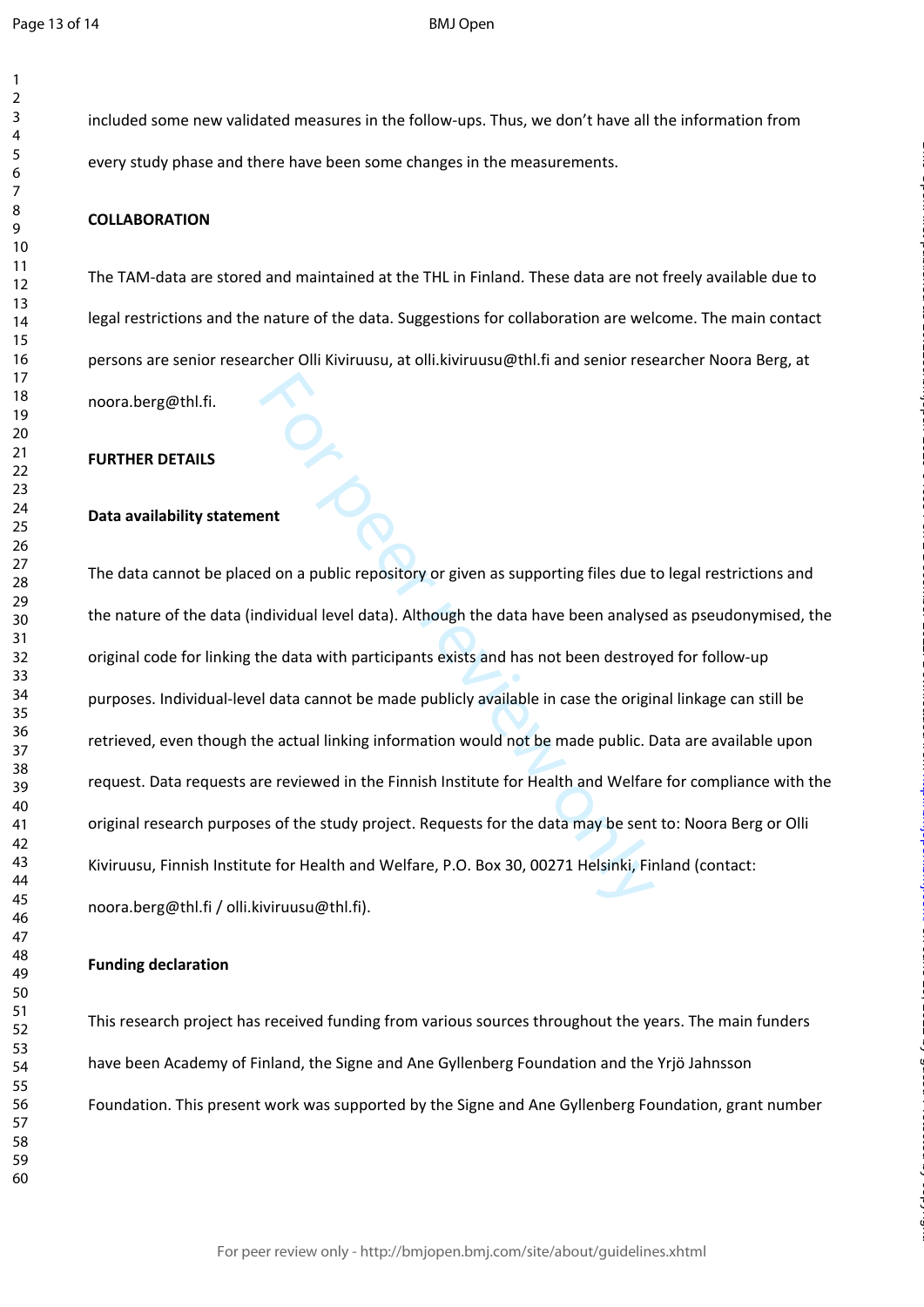[N/A], the Juho Vainio Foundation, grant number [N/A] and the Finnish Foundation for Alcohol Studies,

grant number [N/A].

123456789

 $\mathbf{1}$  $\overline{2}$  $\overline{3}$  $\overline{4}$ 5 6  $\overline{7}$ 8 9

#### **Competing interests**

None declared.

#### **Author contributions**

NB drafted the manuscript, with contributions from OK and JG. All authors commented on the manuscript.

MM acted as the PI for the cohort. OK was responsible for data management. All authors reviewed and

approved the final version of the manuscript.

#### **REFERENCES**

1 Aro H. Stress, development and psychosomatic symptoms in adolescence. Academic Dissertation. Acta Universitatis Tamperensis ser A vol 242. Tampere 1988, 134p.

2 Rutter M. Psychosocial resilience and protective mechanisms. *Am J Orthopsychiatry* 1987;57:316-331.

3 Eerola M, Huurre T, Aro H. The problem of attrition in a Finnish longitudinal survey on depression. *Eur J Epidemiol* 2005;20:113-120.

pt, with contributions from OK and JG. All authors comme<br>
ne cohort. OK was responsible for data management. All a<br>
n of the manuscript.<br>
Notice for data management. All a<br>
notic manuscript.<br>
Notice manuscript.<br>
The manusc 4 Questionnaires on cohort's webpage. https://thl.fi/en/web/thlfi-en/research-and-expertwork/projectsand-programmes/stress-development-and-mental-health-the-tam-project-/questions-asked-on-thesurveys.

5 List of publications on cohort's webpage. https://thl.fi/en/web/thlfi-en/research-andexpertwork/projects-and-programmes/stress-development-and-mental-health-the-tam-project- /publications.

6 Huurre T, Rahkonen O, Komulainen E, et al. Socioeconomic status as a cause and consequence of psychosomatic symptoms from adolescence to adulthood. *Soc Psychiatry Psychiatr Epidemiol* 2005;40:580- 587.

7 Huurre T, Aro H, Rahkonen O. Well-being and health behavior by parental socioeconomic status. A Follow-up study of adolescents aged 16 until 32 years of age. *Soc Psychiatry Psychiatr Epidemiol*  2003;38:249-255.

8 Huurre T, Aro H, Rahkonen O, et al. Health, lifestyle, family and school factors in adolescence predicting adult educational level. *Educ Res* 2006;48:41-53.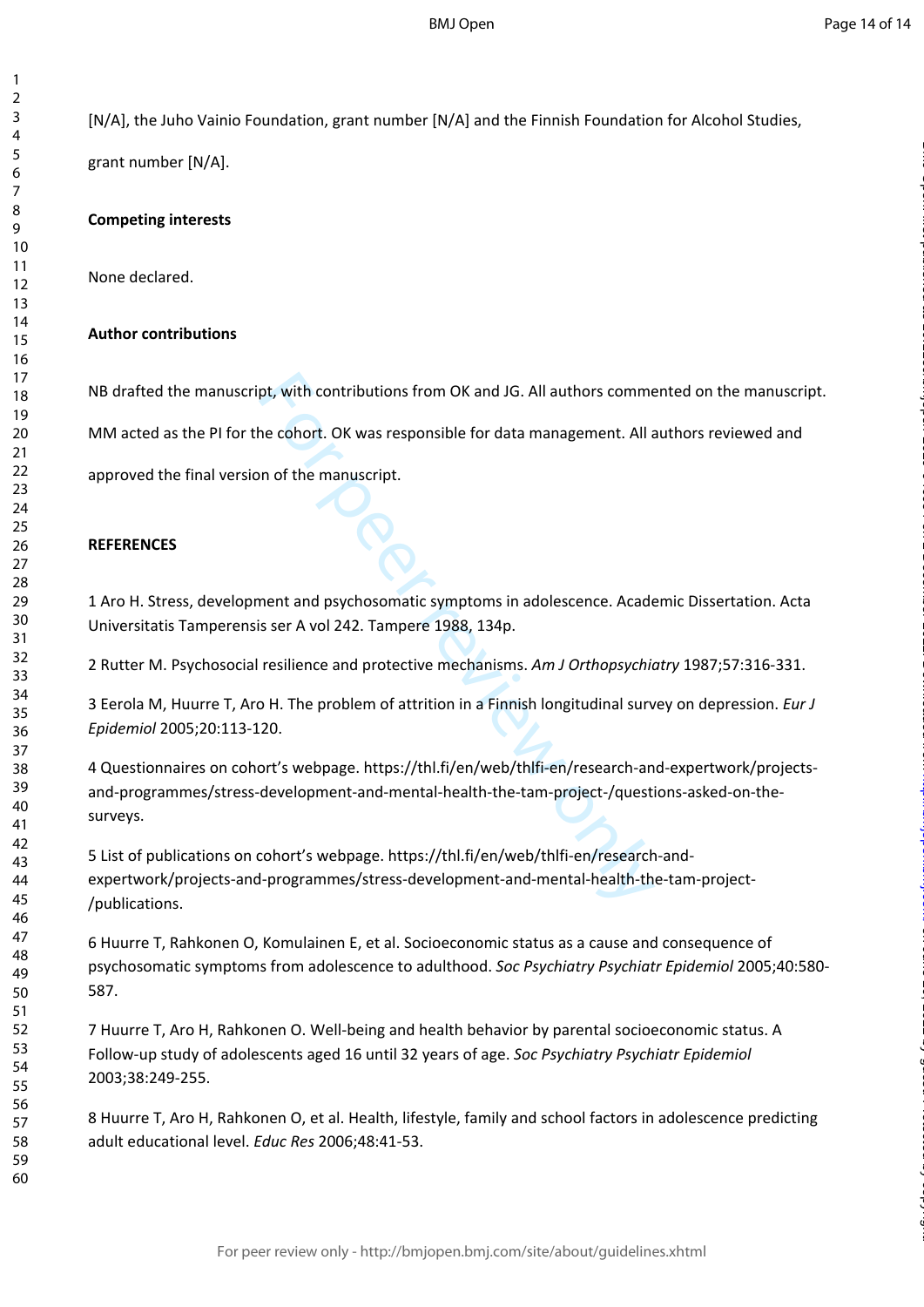$\mathbf{1}$ 

60

9 Huurre T, Eerola M, Rahkonen O, et al. Does social support affect the relationship between socioeconomic status and depression? A longitudinal study from adolescence to adulthood. *J Affect Disord* 2007;100:55-64.

10 Palosaari U, Aro H. Parental divorce, self-esteem and depression: An intimate relationship as a protective factor in young adulthood. *J Affect Disord* 1995;35:91-96.

11 Palosaari U, Aro H, Laippala P. Parental divorce and depression in young adulthood: Adolescents' closeness to parents and self-esteem as mediating factors. *Acta Psychiatr Scand* 1996;93:20-26.

12 Kiviruusu O, Huurre T, Aro H, et al. Self-esteem growth trajectory from adolescence to mid-adulthood and its predictors in adolescence. *Adv Life Course Res* 2015;23:29-43..

13 Kiviruusu O, Konttinen H, Huurre T, et al. Self-esteem and body mass index from adolescence to midadulthood. A 26-year Follow-up. *Int J Behav Med* 2016;23(3):355-363.

14 Kiviruusu O, Berg N, Huurre T, et al. 2016b. Interpersonal Conflicts and Development of Self-esteem from Adolescence to Mid-adulthood. A 26-year Follow-up. *PLOS ONE* 2016*.* 

15 Huurre T, Junkkari H, Aro H. Long-term psychosocial effects of parental divorce. A follow-up study from adolescence to adulthood. *Eur Arch Psych Clin Neurosci* 2006;256(4):256-263.

16 Pelkonen M, Marttunen M, Aro H. Risk for depression: a 6-year follow-up of Finnish adolescents*. J Affect Disord* 2003;77:41-51.

n H, Huurre T, et al. Self-esteem and body mass index fro<br>Iow-up. *Int J Behav Med* 2016;23(3):355-363.<br>Iuurre T, et al. 2016b. Interpersonal Conflicts and Develop-<br>I-adulthood. A 26-year Follow-up. *PLOS ONE* 2016.<br>Aro H. 17 Pelkonen M, Marttunen M, Kaprio J, Huurre T, Aro H. Adolescent risk factors for episodic and persistent depression in adulthood. A 16-year prospective follow-up study.of adolescents. *J Affect Disord* 2008;106:123-131.

on June 29, 2022 by guest. Protected by copyright. <http://bmjopen.bmj.com/> BMJ Open: first published as 10.1136/bmjopen-2020-046654 on 2 December 2021. Downloaded from

18 Mustonen U, Huurre T, Kiviruusu O, et al. Long-term impact of parental divorce on intimate relationship quality in adulthood and the mediating role of psychosocial resources. *J Fam Psycho* 2011;25:615-619.

19 Berg N, Kiviruusu O, Karvonen S, Rahkonen O, Huurre T. Pathways from family relationships in adolescence to economic adversity in mid-adulthood. *Adv Life Course Res* 2017;38:65-78.

20 Berg N, Kiviruusu O, Karvonen S, Rahkonen O, Huurre T. Pathways from problems in adolescent family relationships to midlife mental health via early adulthood disadvantages – a 26-year longitudinal study. *PLOS ONE* 2017.

21 Huurre T, Lintonen T, Kaprio J, et al. Adolescent risk factors for excessive alcohol use. A 16-year prospective follow-up study. *Soc Psychiatry Psychiatr Epidemiol* 2010;45:125-134.

22 Berg N, Kiviruusu O, Karvonen S, et al. A 26-year follow-up study of heavy drinking trajectories from adolescence to mid-adulthood and adult disadvantage. *Alcohol Alcohol* 2013;48(4):452-457.

23 Berg N, Kiviruusu O, Lintonen T, et al. Longitudinal prospective associations between psychological symptoms and heavy episodic drinking from adolescence to midlife. *Scand J Public Health* 2019;47(4):420- 427.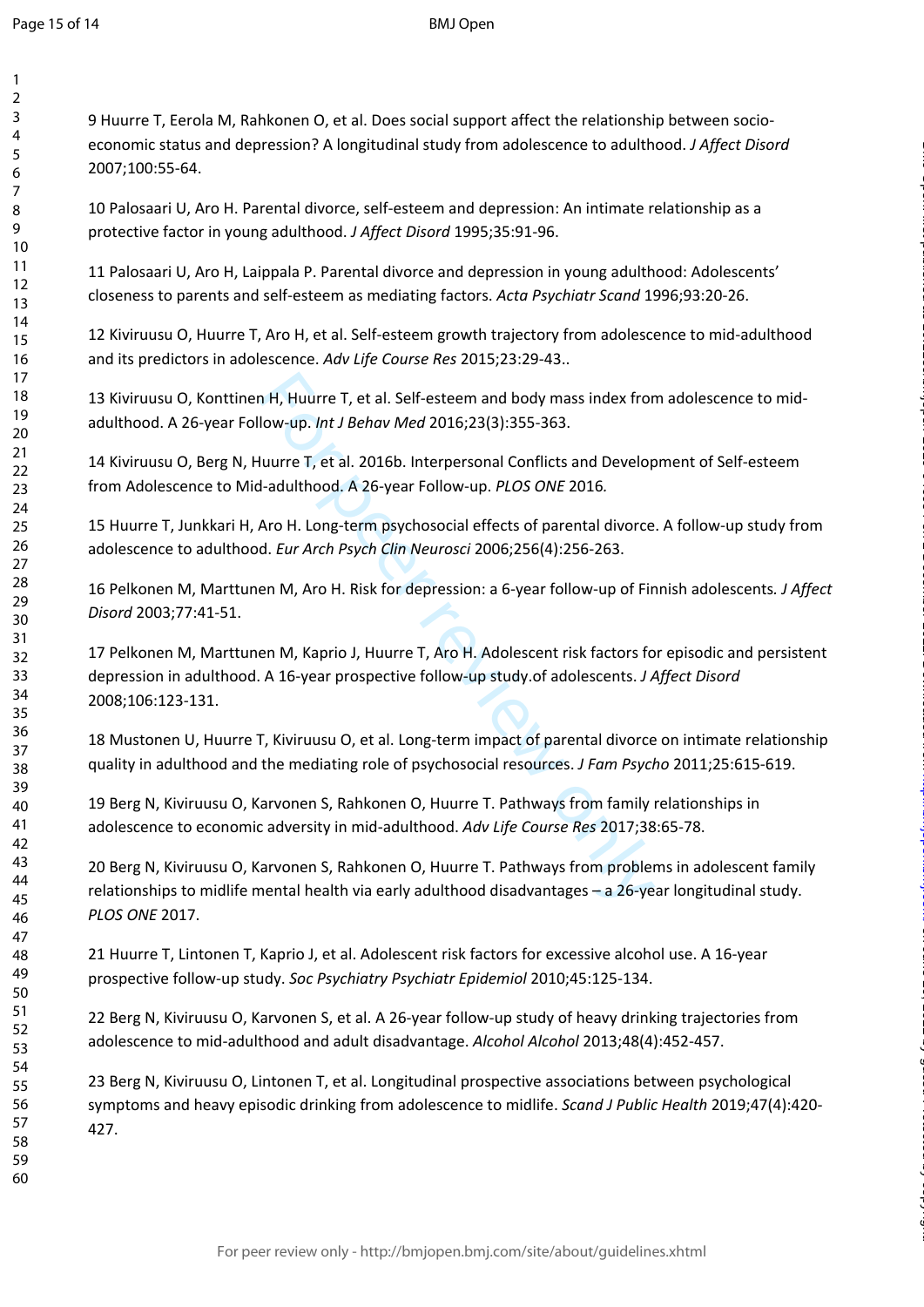# **BMJ Open**

## **Cohort Profile: Stress, development and mental health study, the follow-up study of Finnish TAM cohort from adolescence to midlife**

| Journal:                                                   | <b>BMJ</b> Open                                                                                                                                                                                                                                                                                                                                                                                                                                                                                                                                                                                                                                                                                                                                                                     |
|------------------------------------------------------------|-------------------------------------------------------------------------------------------------------------------------------------------------------------------------------------------------------------------------------------------------------------------------------------------------------------------------------------------------------------------------------------------------------------------------------------------------------------------------------------------------------------------------------------------------------------------------------------------------------------------------------------------------------------------------------------------------------------------------------------------------------------------------------------|
| Manuscript ID                                              | bmjopen-2020-046654.R1                                                                                                                                                                                                                                                                                                                                                                                                                                                                                                                                                                                                                                                                                                                                                              |
| Article Type:                                              | Cohort profile                                                                                                                                                                                                                                                                                                                                                                                                                                                                                                                                                                                                                                                                                                                                                                      |
| Date Submitted by the<br>Author:                           | 18-May-2021                                                                                                                                                                                                                                                                                                                                                                                                                                                                                                                                                                                                                                                                                                                                                                         |
| Complete List of Authors:                                  | Berg, Noora; Finnish Institute for Health and Welfare, Department of<br>Public Health and Welfare; Uppsala University, Department of Public<br>Health and Caring Sciences<br>Kiviruusu, Olli; Finnish Institute for Health and Welfare, Department of<br>Public Health and Welfare<br>Grundström, Jenna; Finnish Institute for Health and Welfare, Department<br>of Public Health and Welfare; University of Helsinki, Faculty of social<br>sciences<br>Huurre, Taina; Finnish Institute for Health and Welfare, Department of<br>Public Health and Welfare; City of Vantaa, Department of Education and<br>Learning<br>Marttunen, Mauri; Finnish Institute for Health and Welfare, Department<br>of Public Health and Welfare; University of Helsinki, Department of<br>Psychiatry |
| <b>Primary Subject<br/>Heading<math>&lt;</math>/b&gt;:</b> | Public health                                                                                                                                                                                                                                                                                                                                                                                                                                                                                                                                                                                                                                                                                                                                                                       |
| Secondary Subject Heading:                                 | Mental health, Epidemiology, Research methods, Smoking and tobacco                                                                                                                                                                                                                                                                                                                                                                                                                                                                                                                                                                                                                                                                                                                  |
| Keywords:                                                  | MENTAL HEALTH, Depression & mood disorders < PSYCHIATRY, Anxiety<br>disorders < PSYCHIATRY, PUBLIC HEALTH, SOCIAL MEDICINE,<br><b>PSYCHIATRY</b>                                                                                                                                                                                                                                                                                                                                                                                                                                                                                                                                                                                                                                    |
|                                                            |                                                                                                                                                                                                                                                                                                                                                                                                                                                                                                                                                                                                                                                                                                                                                                                     |

# **SCHOLARONE™** Manuscripts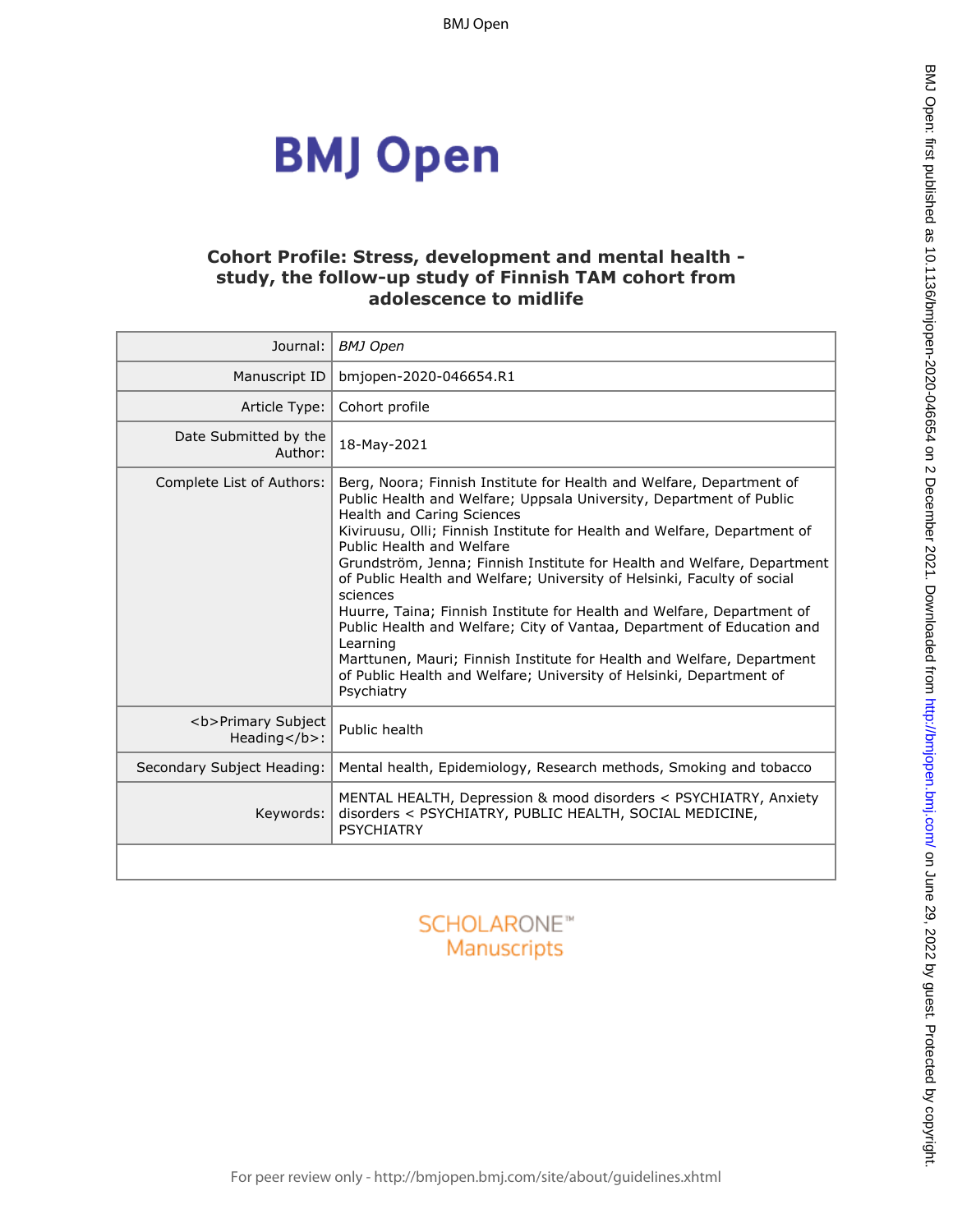

*I*, the Submitting Author has the right to grant and does grant on behalf of all authors of the Work (as defined *in the below author licence), an exclusive licence and/or a non-exclusive licence for contributions from authors who are: i) UK Crown employees; ii) where BMJ has agreed a CC-BY licence shall apply, and/or iii) in accordance with the terms applicable for US Federal Government officers or employees acting as part of their official duties; on a worldwide, perpetual, irrevocable, royalty-free basis to BMJ Publishing Group Ltd ("BMJ") its licensees and where the relevant Journal is co-owned by BMJ to the co-owners of the Journal, to publish the*  Work in this journal and any other BMJ products and to exploit all rights, as set out in our *[licence](https://authors.bmj.com/wp-content/uploads/2018/11/BMJ_Journals_Combined_Author_Licence_2018.pdf)*.

*The Submitting Author accepts and understands that any supply made under these terms is made by BMJ to the Submitting Author unless you are acting as an employee on behalf of your employer or a postgraduate student of an affiliated institution which is paying any applicable article publishing charge ("APC") for Open Access articles. Where the Submitting Author wishes to make the Work available on an Open Access basis (and intends to pay the relevant APC), the terms of reuse of such Open Access shall be governed by a Creative Commons licence – details of these licences and which Creative Commons licence will apply to this Work are set out in our licence referred to above.* 

*Other than as permitted in any relevant BMJ Author's Self Archiving Policies, I confirm this Work has not been accepted for publication elsewhere, is not being considered for publication elsewhere and does not duplicate material already published. I confirm all authors consent to publication of this Work and authorise the granting of this licence.*

For Prince

on June 29, 2022 by guest. Protected by copyright. <http://bmjopen.bmj.com/> BMJ Open: first published as 10.1136/bmjopen-2020-046654 on 2 December 2021. Downloaded from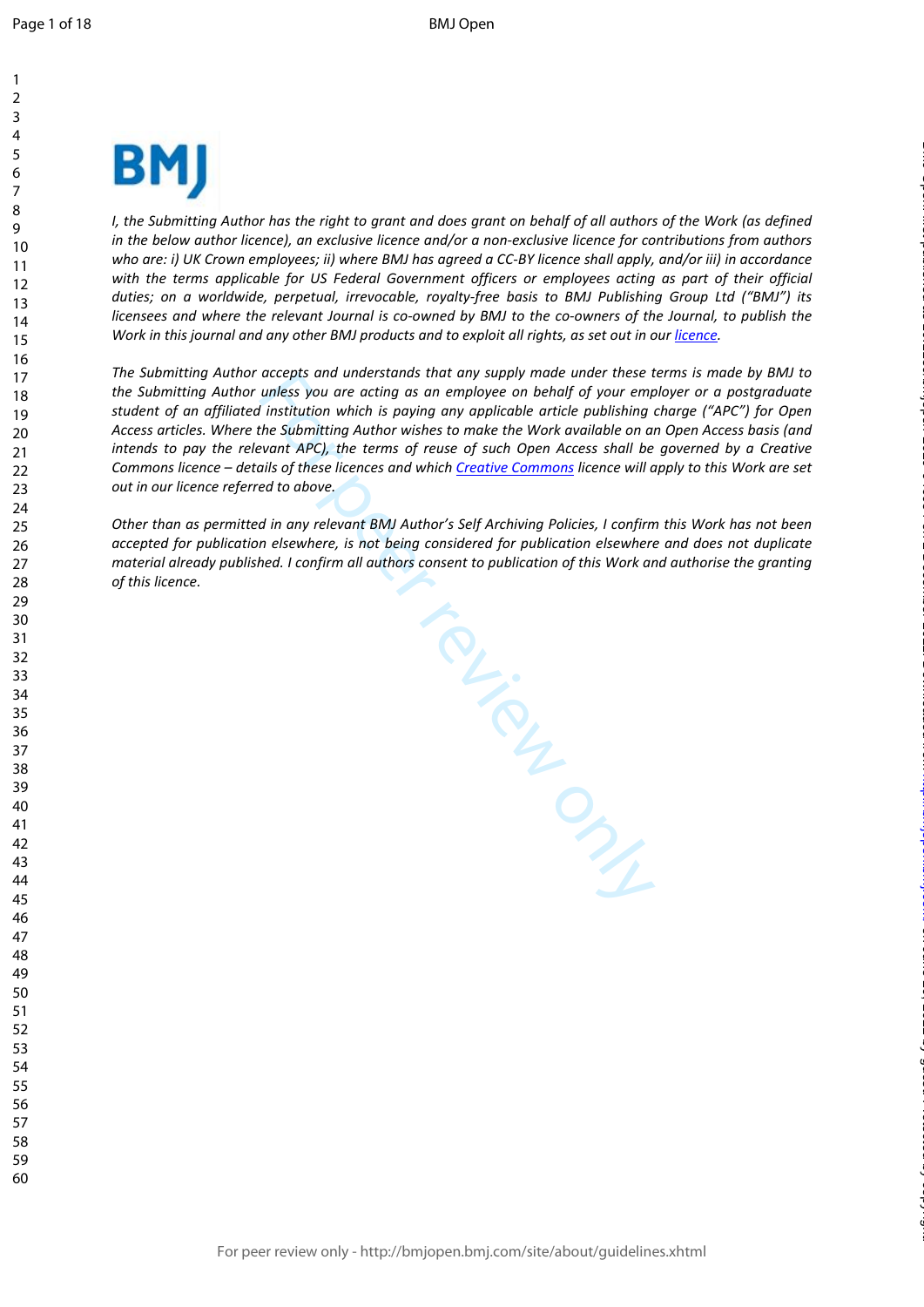# Cohort Profile: Stress, development and mental health -study, the follow-up study of Finnish TAM cohort from adolescence to midlife

1 Department of Public Health and Welfare, Finnish Institute for Health and Welfare, Helsinki, Finland

2 Department of Public Health and Caring Sciences, Uppsala University, Uppsala, Sweden

3 Faculty of Social Sciences, University of Helsinki, Helsinki, Finland

4 Department of Education and learning, City of Vantaa, Vantaa, Finland

5 Department of psychiatry, University of Helsinki, Helsinki, Finland

\*Corresponding author

Noora Berg

Finnish Institute for Health and Welfare

P.O. Box 30, 00271 Helsinki, Finland

+35829 5248519

noora.berg@thl.fi

Keywords: depression & mood disorders, mental health, psychiatry, public health, social medicine,

substance misuse

Word count: 2202

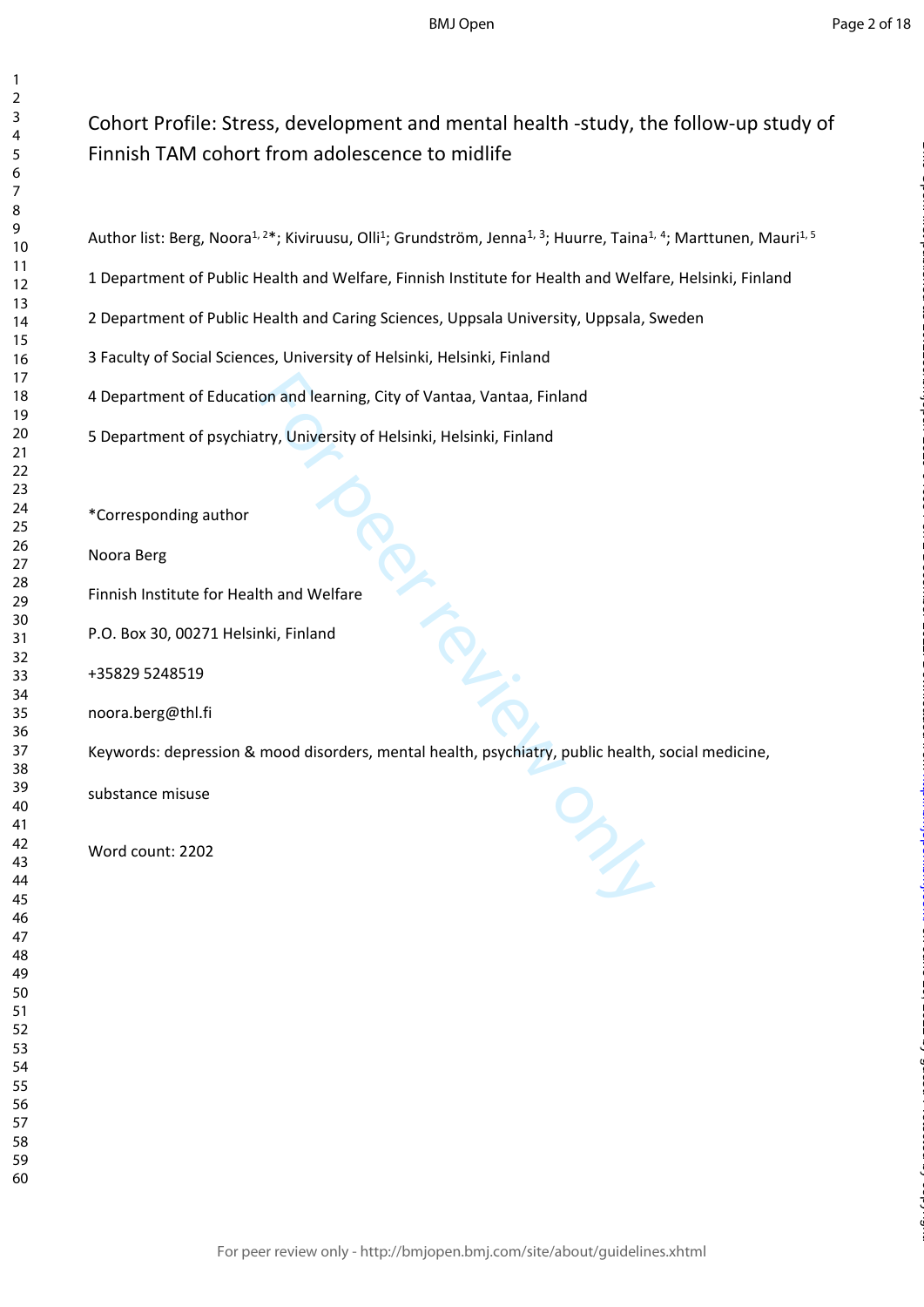$\mathbf{1}$  $\overline{2}$ 

#### $\overline{4}$  $\overline{7}$

#### **Abstract**

Purpose: This cohort profile describes the Stress, development and mental health (TAM) -study, which is a cohort study investigating risk and protective factors as well as longitudinal associations regarding mental health and well-being from adolescence to midlife. This interdisciplinary cohort study operates e.g. in the fields of public health, social medicine, psychiatry, and the life course perspective.

Participants: In 1981 (N=2242, 98.0% of the target population), 1982 (N=2191, 95.6%) and 1983 (N=2194, 96.7%) during school classes surveys were conducted to all Finnish-speaking pupils (mostly born 1967) in the Tampere region in Finland. Participants of the school study at age 16 in 1983 (N=2194) comprised the base population for the longitudinal data and were followed up using postal questionnaires in the years 1989, 1999, 2009 and 2019 at ages 22 (N=1656, 75.5% of the age 16 participants), 32 (N=1471, 67.0%), 42 (N=1334, 60.8%), and 52 (N=1160, 52.9%).

sses surveys were conducted to all Finnish-speaking pupils<br>
nland. Participants of the school study at age 16 in 1983 (<br>
ongitudinal data and were followed up using postal quest<br>
19 at ages 22 (N=1656, 75.5% of the age 16 Findings to date: The self-reported questionnaires include information on physical and mental health (e.g. depression & mood disorders, anxiety disorders), health behaviour and substance misuse (e.g. alcohol, tobacco, exercise), socioeconomic conditions, psychosocial resources (e.g. self-esteem), social relationships and support, life events etc. The numerous studies published to date have examined mental health and various factors from several perspectives such as risk and protective factors, individual developmental paths (e.g. trajectories) and pathway models (mediation and moderation).

on June 29, 2022 by guest. Protected by copyright. <http://bmjopen.bmj.com/> BMJ Open: first published as 10.1136/bmjopen-2020-046654 on 2 December 2021. Downloaded from

Future plans: Current and future research areas include e.g. longitudinal associations between mental health (e.g. depressive symptoms, self-esteem) and 1) substance use (alcohol and tobacco), 2) family transitions (e.g. parenthood, relationship status) and 3) retirement. Next follow-up is planned to be conducted at the latest at age 62 in 2029. Before that it is possible to link the data with cause-of-death register.

#### **Strengths and limitations of this study**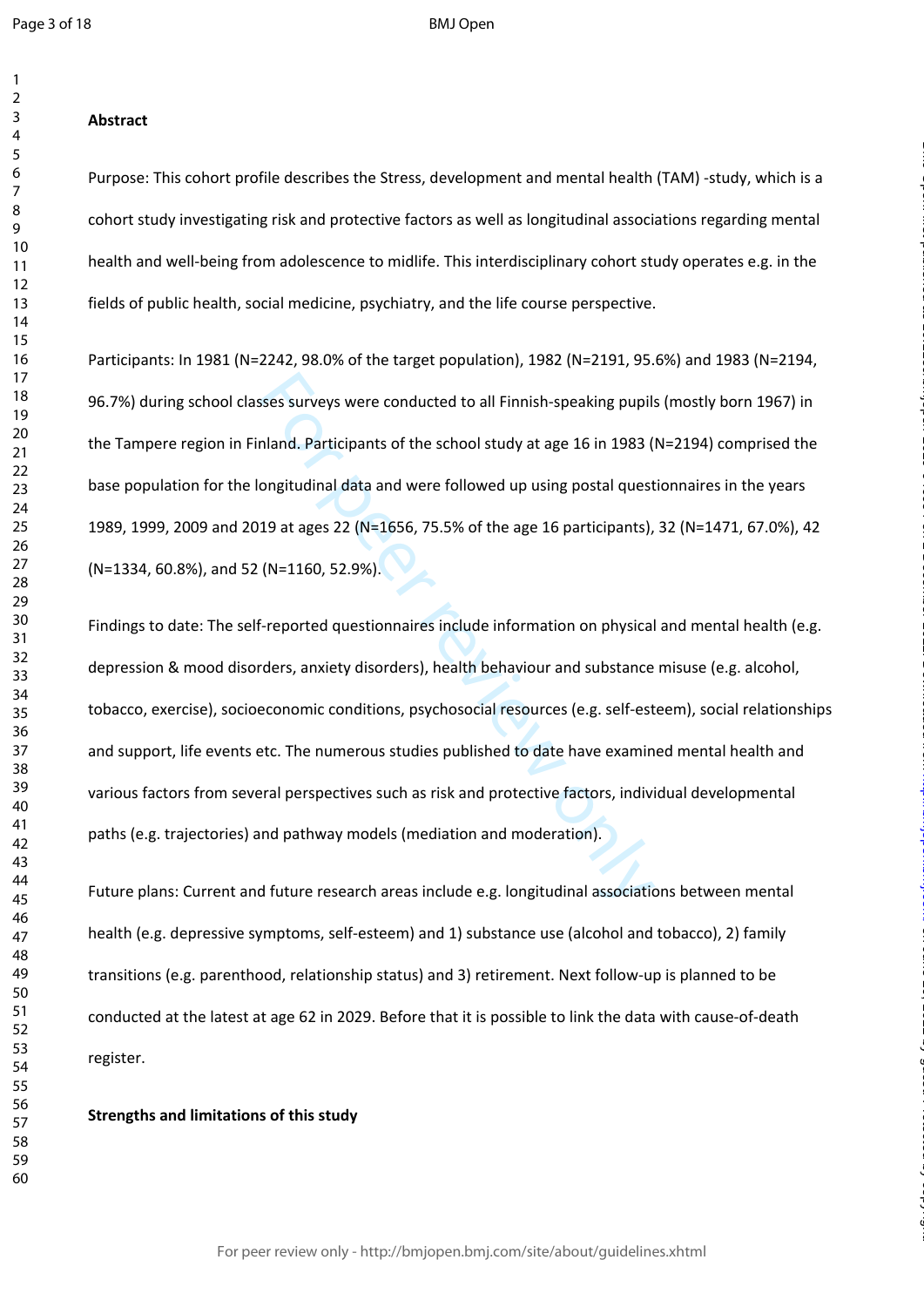BMJ Open

on June 29, 2022 by guest. Protected by copyright. <http://bmjopen.bmj.com/> BMJ Open: first published as 10.1136/bmjopen-2020-046654 on 2 December 2021. Downloaded from

- $\bullet$ This cohort covers almost completely one age cohort of one city at baseline and has a long followup time covering several life phases from adolescence to midlife in a 36-year follow-up.
	- The data has been collected using a holistic perspective and it includes information on physical and mental health, health behaviours, socioeconomic conditions, psychosocial resources, social relationships and support, life events etc.
- The response rates at follow-ups (52.9-75.5%) are reasonably good compared to postal surveys in general and 89% of the participants have participated in at least one follow-up.
- The limitations of the cohort include rather long gaps between the follow-ups (6-10 years) and the data confining nearly only to self-reported measures.

#### **INTRODUCTION**

 $\mathbf{1}$  $\overline{2}$  $\overline{4}$  $\overline{7}$  $\mathsf{Q}$ 

of the participants have participated in at least one follow<br>
f the cohort include rather long gaps between the follow-<br>
sarly only to self-reported measures.<br>
and mental health (TAM) –cohort was set up to investiga<br>
diffi The Stress, development and mental health (TAM) –cohort was set up to investigate how people experiencing stress and difficulties, could be supported in their development and how to prevent problems in health and well-being [1]. Originally the cohort study was based on concepts and theories on developmental psychopathology, stress, psychosomatic symptoms and morbidity in the framework of child and adolescent psychiatry and social medicine. In public health research, subjective health had increased interest and this study was built along with this interest. The original study questions in the 1980s dealt with the association between stress, development and psychosomatic symptoms in adolescence and were examined by the project's long standing principal investigator prof. Hillevi Aro in her PhD project[2]. Not many previous studies on stress and development had focused on adolescents and this study was set up to add knowledge on this developmentally important age phase. Already from the beginning the aim has been to examine development from a holistic perspective covering several different dimensions of life (e.g. health, health behaviour, socioeconomic factors, social relationships, psychosocial resources and life events). Some other Nordic longitudinal cohort studies with similar or longer follow-up time have been conducted [3-5], but in these studies the starting point has not been mental health perspective. TAM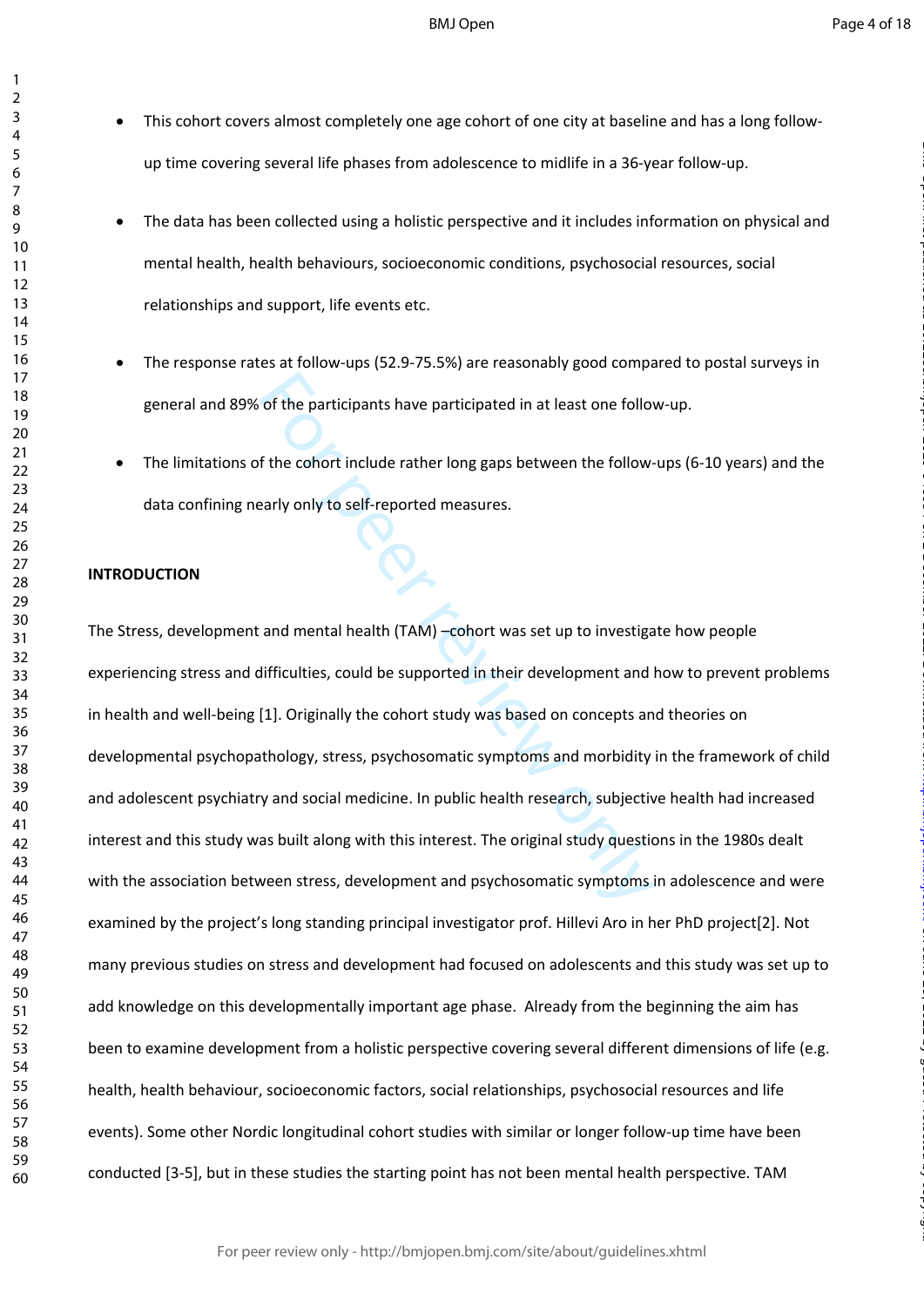$\mathbf{1}$ 

#### BMJ Open

cohort study is particularly focused on mental health (broadly defined) and on the role of risk and protective factors in the development of mental health during the life course, and the data is based on a whole age cohort of one region.

thronic diseases, psychosomatic symptoms, psychosocial ure research areas include various perspectives associated<br>tance use (alcohol and tobacco), family transitions (e.g. prossibilities to link the survey data with nation After the 1980s the focus of the study has been broadened to include a life course perspective. Interest has been on both risk and protective factors[6] and their interplay through the life course and associations with health and especially mental health. Risk and protective factors have included e.g. socioeconomic position (SEP), parental divorce, chronic diseases, psychosomatic symptoms, psychosocial resources and alcohol use. The current and future research areas include various perspectives associated with mental health and its development e.g. substance use (alcohol and tobacco), family transitions (e.g. parenthood, relationship status) and retirement. Possibilities to link the survey data with national registers (e.g. tax registers, health services) as well as conducting a substudy targeting participants children is at discretion. The project was started at the Department of Public Health in the University of Tampere and later phases have been carried out at the Finnish Institute for Health and Welfare, THL (formerly National Public Health Institute), in Finland.

on June 29, 2022 by guest. Protected by copyright. <http://bmjopen.bmj.com/> BMJ Open: first published as 10.1136/bmjopen-2020-046654 on 2 December 2021. Downloaded from

#### **COHORT DESCRIPTION**

The origins of this follow-up study are three school surveys studying psychosomatic symptoms and health behaviour among adolescents that were conducted in 1981-1983 at the Department of Public Health in the University of Tampere (Table 1). In these school surveys the target population included all Finnish speaking<br>8<sup>th</sup> (Autumn 1981 and Spring 1982) and 9<sup>th</sup> (Spring 1983) grade pupils (mainly in 1967 born cohort) attending comprehensive schools in Tampere, an industrial and university city in Southern Finland, with some 166 000 inhabitants at that time. In the 1980s nearly all Tampere residents were Caucasian and Finnish-speaking (one Swedish-speaking school class was excluded from the cohort). Most people in Finland attend public schools, and very few private schools exist. Educational level among Tampere residents resembled levels in other cities in Finland[7]. The target population was 2287 adolescents in 1981, 2291 in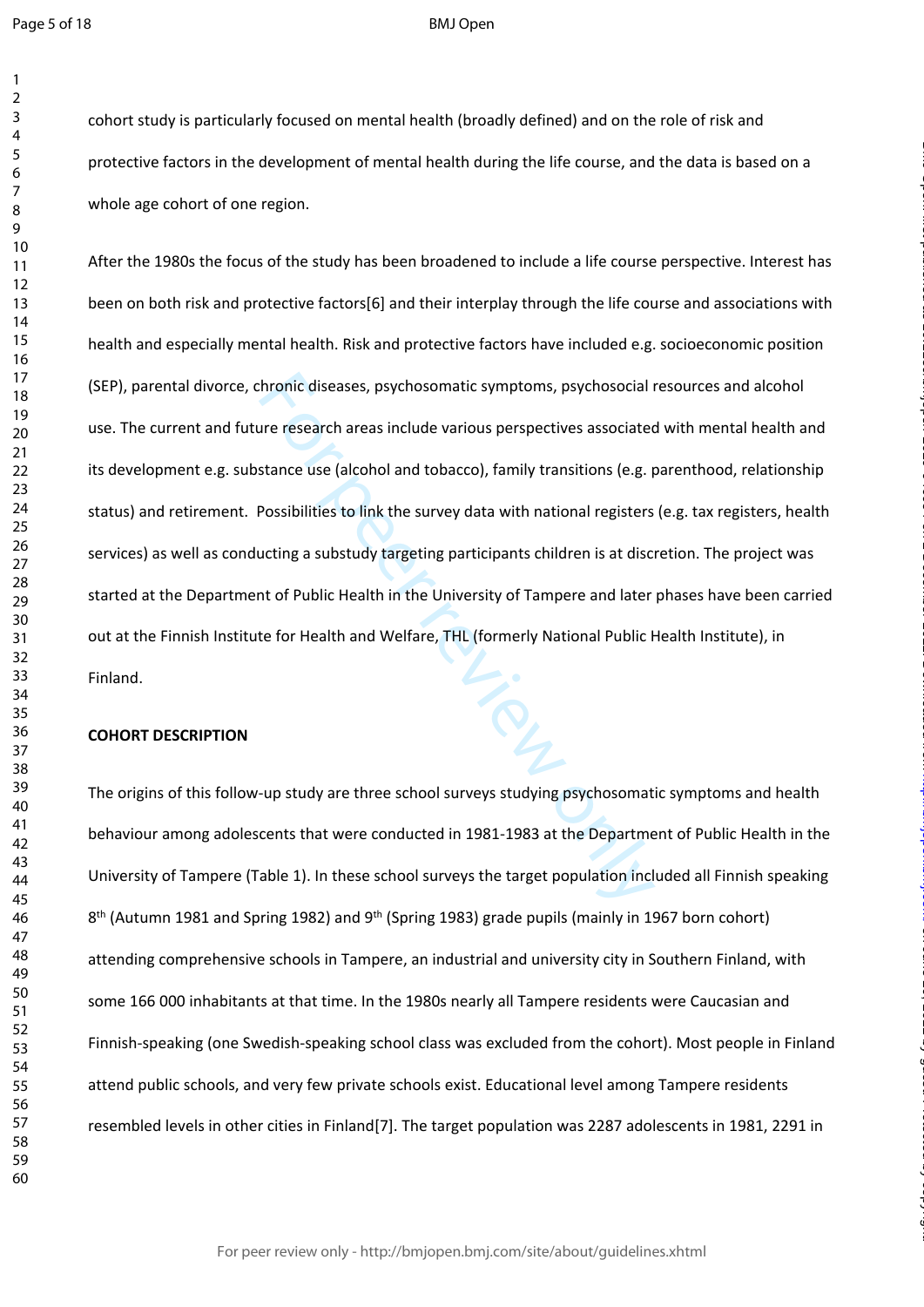#### BMJ Open

Page 6 of 18

on June 29, 2022 by guest. Protected by copyright. <http://bmjopen.bmj.com/> BMJ Open: first published as 10.1136/bmjopen-2020-046654 on 2 December 2021. Downloaded from

1982 and 2269 in 1983. The participants of the 1983 survey (N=2194, 96.7%) formed the base population for the follow-up studies (mean age 15.9, SD 0.3). (Table 1.)

Table 1. Target population and response rates in three school surveys and in four follow-ups

| Survey               | Time             | Age | Target<br>population<br>(N) | Number of<br>respondents<br>(N)<br>Total<br>Women<br>Men | Response<br>rate for<br>the target<br>population<br>(%) | Died<br>(N) | Address<br>was<br>available<br>(N) | Response<br>rate for the<br>contacted<br>population<br>(%) |
|----------------------|------------------|-----|-----------------------------|----------------------------------------------------------|---------------------------------------------------------|-------------|------------------------------------|------------------------------------------------------------|
| School<br>survey I   | December<br>1981 | 14  | 2287                        | 2242<br>1095<br>1147                                     | 98.0                                                    |             |                                    | $\overline{a}$                                             |
| School<br>survey II  | May 1982         | 15  | 2291                        | 2191<br>1074<br>1117                                     | 95.6                                                    |             |                                    |                                                            |
| School<br>survey III | May 1983         | 16  | 2269                        | 2194<br>1071<br>1123                                     | 96.7                                                    |             |                                    |                                                            |
| Follow-<br>up I      | Spring<br>1989   | 22  | 2194                        | 1656<br>890<br>766                                       | 75.5                                                    | $\pmb{4}$   | 2139                               | 77.4                                                       |
| Follow-<br>up II     | Spring<br>1999   | 32  | 2194                        | 1471<br>805<br>666                                       | 67.0                                                    | 22          | 2091                               | 70.4                                                       |
| Follow-<br>up III    | Spring<br>2009   | 42  | 2194                        | 1334<br>734<br>600                                       | 60.8                                                    | 45          | 2117                               | 63.0                                                       |
| Follow-<br>up IV     | Spring<br>2019   | 52  | 2194                        | 1160<br>648<br>512                                       | 52.9                                                    | 85          | 2059                               | 56.3                                                       |
|                      |                  |     |                             |                                                          |                                                         |             |                                    |                                                            |

**Follow-up information**

After the school survey at age 16, the cohort has been followed up four times using postal questionnaires in 1989 at age 22 (N=1656, 75.5%), in 1999 at age 32 (N=1471, 67.0%), in 2009 at age 42 (1334, 60.8%), and in

For peer review only - http://bmjopen.bmj.com/site/about/guidelines.xhtml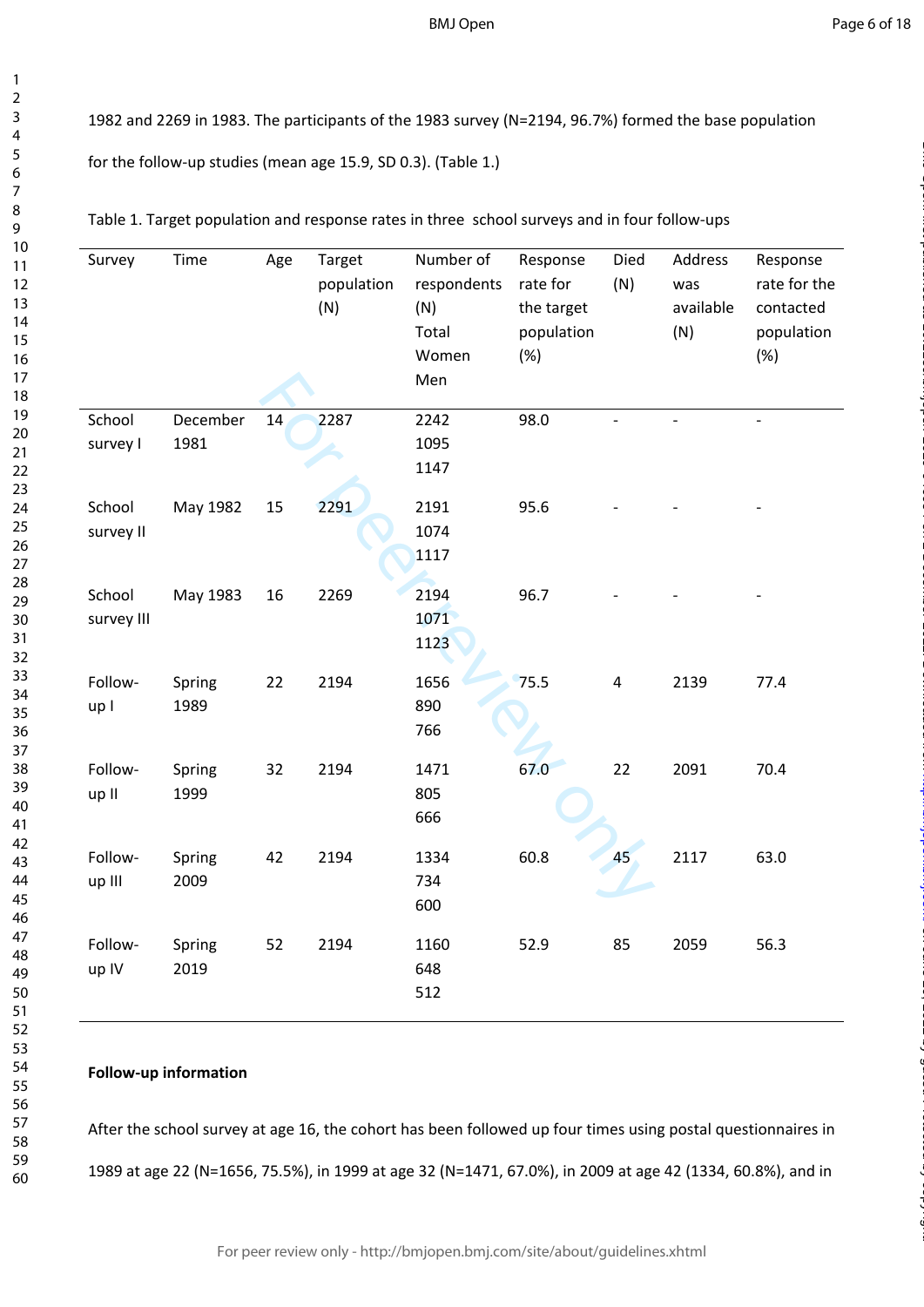$\mathbf{1}$  $\overline{2}$ 

#### BMJ Open

2019 at age 52 (N=1160, 52.9%) (Table 1). In the first follow-up 0.2%, in the second 1.0%, in the third 2.1%, and in the fourth 3.9% had died.

Even though the participation rates have somewhat declined, the response rates are good compared to postal questionnaires in general[8-9]. Of the age 16 participants 89% has participated in at least one, 74% in at least two, 57% in at least three, and 36% in all the follow-ups, while only 11% has not participated in any of the four follow-ups.

d in more detail at age 32[10]. The results of that analysis<br>non-response were male gender and poor school perform<br>ained away the effect of all other variables at 16 and 22 y<br>rlier non-response at age 22. Findings of the a Attrition has been studied in more detail at age 32[10]. The results of that analysis showed that the most important predictors of non-response were male gender and poor school performance at age 16 years. These two variables explained away the effect of all other variables at 16 and 22 years on non-response, with the exception of earlier non-response at age 22. Findings of the attrition analyses indicated further that attrition did not bias the estimation of depression prevalence at age 32[10]. Gender and school performance at 16 continued to be prominent predictors of non-response considering the whole follow-up period up to age 52: while parental lower socioeconomic status and divorce, respondent's daily smoking and heavy episodic drinking at age 16 predicted significantly lower number of responses between ages 22 and 52 (range  $0 - 4$ ), their effects were attenuated and non-significant when the effects of gender and school performance were taken into account. During the follow-ups the participants represented well the whole age cohort in Finland, e.g. in terms of marital status[11]. Compared to Finnish population in general the cohort was more educated, but in comparison to population living in cities the educational level was similar[7].

on June 29, 2022 by guest. Protected by copyright. <http://bmjopen.bmj.com/> BMJ Open: first published as 10.1136/bmjopen-2020-046654 on 2 December 2021. Downloaded from

| Variable                                   | Data collected |      |      |      |              |      |      |
|--------------------------------------------|----------------|------|------|------|--------------|------|------|
|                                            | 1981           | 1982 | 1983 | 1989 | 1999         | 2009 | 2019 |
| <b>Family factors</b>                      |                |      |      |      |              |      |      |
| Parental SEP, education, employment status | $\times$       |      | X    |      |              |      |      |
| Parental divorce, death                    |                |      | X    | X    | $\mathsf{X}$ | х    | Χ    |

Table 2. Summary of the measures collected on the Stress, development and mental health (TAM) –study in seven study phases (1981, 1982, 1983, 1989, 1999, 2009, 2019)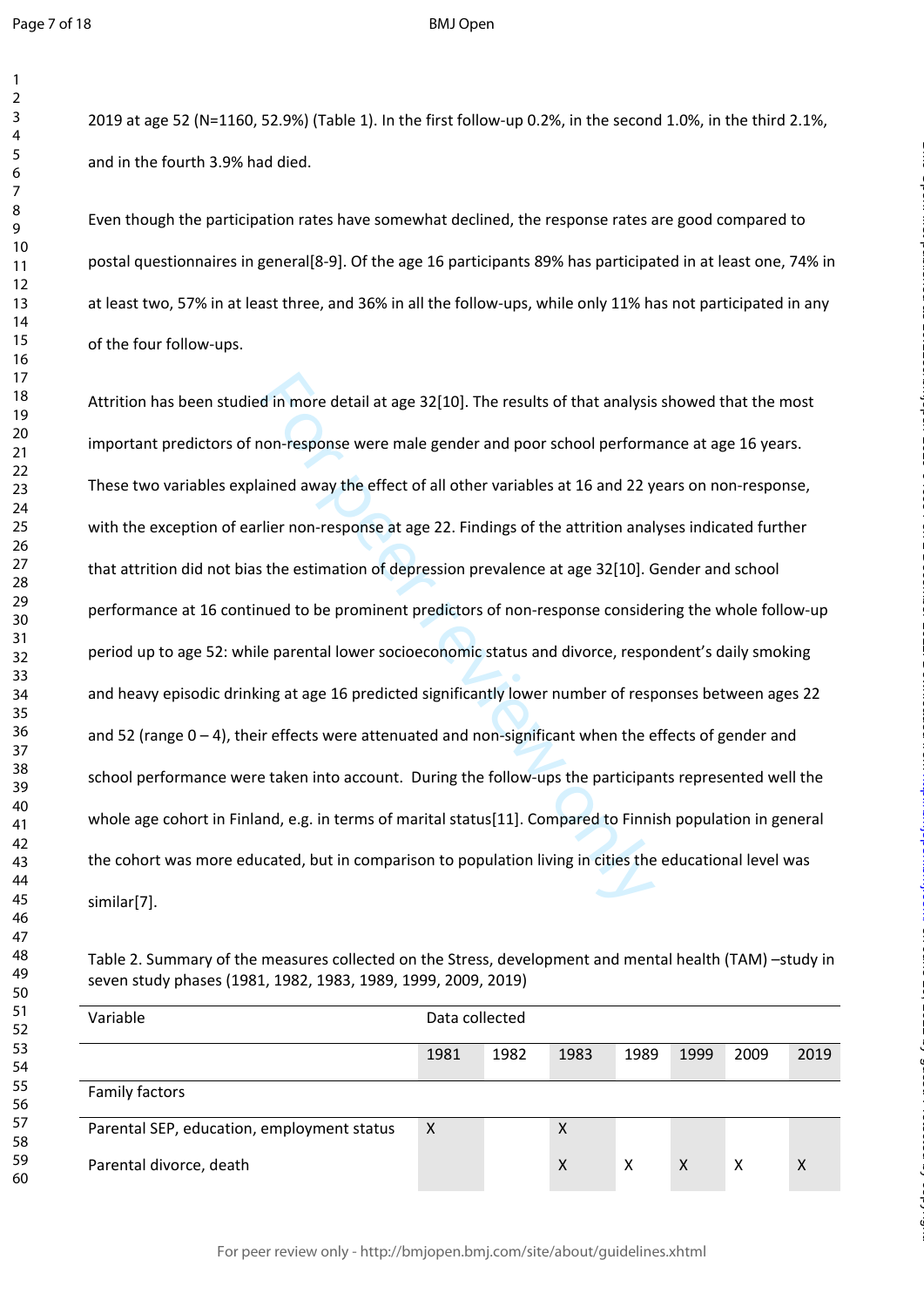BMJ Open

| Page 8 of 18 |  |  |
|--------------|--|--|
|              |  |  |

on June 29, 2022 by guest. Protected by copyright. <http://bmjopen.bmj.com/> BMJ Open: first published as 10.1136/bmjopen-2020-046654 on 2 December 2021. Downloaded from

| Family adversities (before age 16)                                   |                    |                |                    |                           |                    | X              |                           |
|----------------------------------------------------------------------|--------------------|----------------|--------------------|---------------------------|--------------------|----------------|---------------------------|
| Siblings                                                             | $\pmb{\times}$     |                |                    |                           |                    |                |                           |
| Health                                                               |                    |                |                    |                           |                    |                |                           |
| Self-perceived health                                                | $\mathsf X$        | $\pmb{\times}$ | $\pmb{\times}$     | $\mathsf X$               | $\pmb{\times}$     | $\pmb{\times}$ | $\mathsf{X}$              |
| Chronic illness (list of most common + other)                        |                    |                | $\pmb{\times}$     | X                         | X                  | X              | X                         |
| Psychosomatic symptoms[12]                                           | $\pmb{\mathsf{X}}$ | X              | X                  | X                         | X                  | X              | $\pmb{\times}$            |
| Depressive symptoms (R-BDI[13-15])                                   |                    |                |                    | X                         | X                  | X              | X                         |
| Mental health (GHQ-12[16])                                           |                    |                |                    |                           | $\pmb{\times}$     | X              | $\pmb{\times}$            |
| Psychological distress (K10[17])                                     |                    |                |                    |                           |                    | X              | $\pmb{\times}$            |
| Headache / migraine                                                  |                    |                |                    | $\mathsf{X}$              | X                  | X              |                           |
| Learning, memory, memory problems                                    |                    |                |                    |                           |                    | X              | $\boldsymbol{\mathsf{X}}$ |
| Use and need of mental health services                               |                    |                |                    |                           |                    | X              | X                         |
| Ability to work until old age pension                                |                    |                |                    |                           |                    |                | X                         |
| Height / weight                                                      | $\pmb{\mathsf{X}}$ | X              | $\pmb{\times}$     | X                         | $\pmb{\times}$     | X              | $\pmb{\times}$            |
| Menstruation                                                         | $\pmb{\mathsf{X}}$ | X              | $\pmb{\times}$     | X                         |                    |                |                           |
| Menopause                                                            |                    |                |                    |                           |                    |                | X                         |
| <b>Health behavior</b>                                               |                    |                |                    |                           |                    |                |                           |
| Frequency of alcohol use and heavy episodic<br>drinking              | $\pmb{\times}$     | $\mathsf{x}$   | $\mathsf X$        | $\boldsymbol{\mathsf{X}}$ | $\pmb{\times}$     | X              | $\mathsf{X}$              |
| Alcohol use / alcohol disorder (AUDIT[18])                           |                    |                |                    |                           | $\pmb{\mathsf{X}}$ | Χ              | $\pmb{\mathsf{X}}$        |
| Smoking                                                              |                    | X              | $\mathsf X$        | $\pmb{\mathsf{X}}$        | $\pmb{\mathsf{X}}$ | X              | $\pmb{\times}$            |
| Gambling                                                             |                    |                |                    |                           |                    | X              | $\pmb{\times}$            |
| Eating behaviours                                                    |                    |                |                    |                           |                    | X              | X                         |
| Leisure time physical activity                                       |                    | X              |                    |                           |                    | X              | X                         |
| Sleep duration, optimum sleep, chronotype                            |                    |                |                    |                           |                    | X              | $\pmb{\mathsf{X}}$        |
| Social relationships                                                 |                    |                |                    |                           |                    |                |                           |
| Home atmosphere                                                      |                    |                | X                  |                           |                    |                |                           |
| Relationship with mother / father                                    |                    |                | $\pmb{\mathsf{X}}$ | $\boldsymbol{\mathsf{X}}$ | $\mathsf{X}$       | X              | $\pmb{\times}$            |
| School class atmosphere, relationship with<br>teacher and classmates |                    |                | $\pmb{\mathsf{X}}$ |                           |                    |                |                           |

 $\mathbf{1}$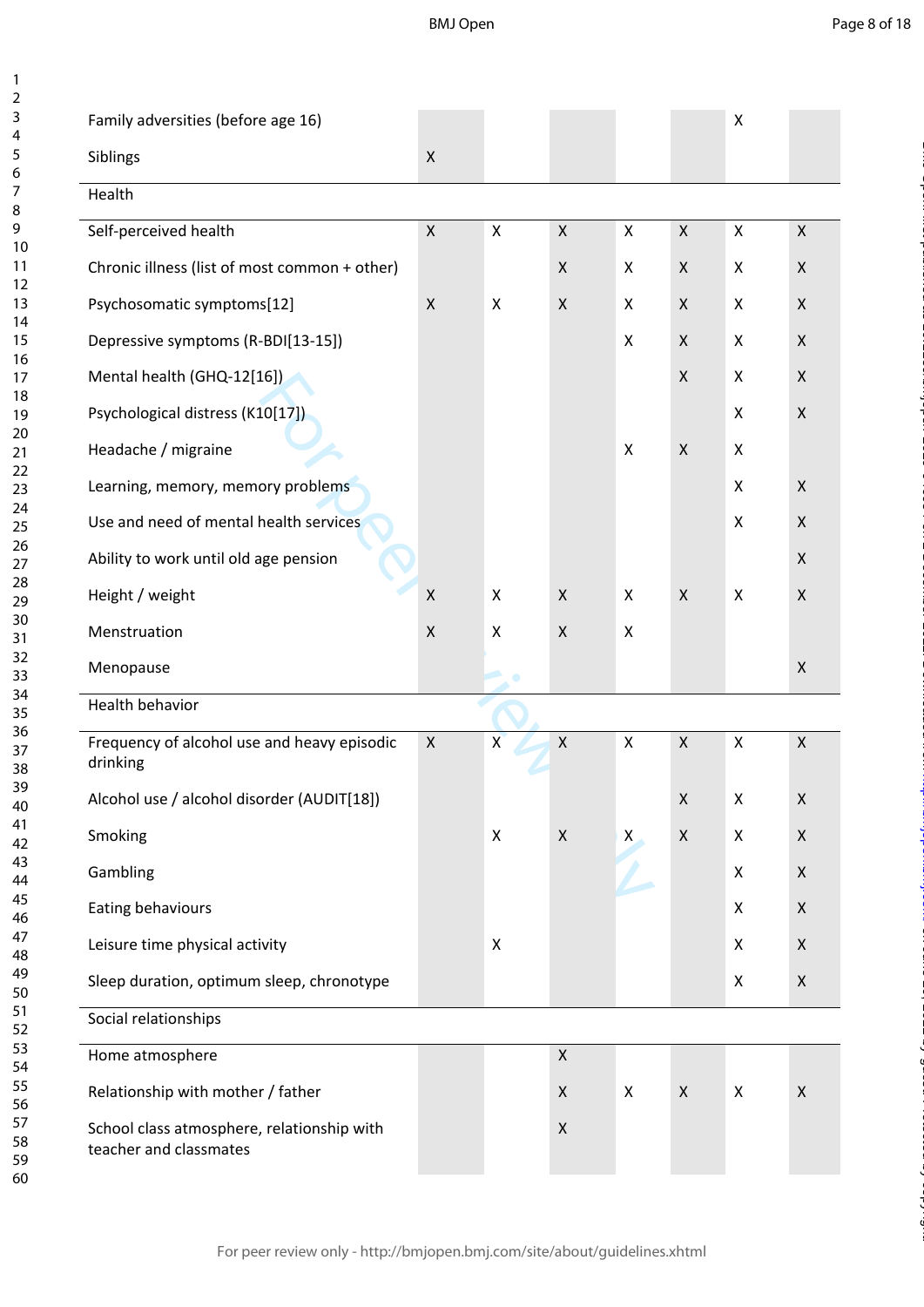123456789

 $\mathbf{1}$  $\overline{2}$  $\overline{3}$  $\overline{4}$ 5 6  $\overline{7}$ 8  $\overline{9}$ 

| Marital status                                                                      |                           |                           | X                         | $\pmb{\mathsf{X}}$ | $\pmb{\mathsf{X}}$        | $\pmb{\mathsf{X}}$ |
|-------------------------------------------------------------------------------------|---------------------------|---------------------------|---------------------------|--------------------|---------------------------|--------------------|
| Dating                                                                              |                           | $\mathsf{X}$              | X                         | $\pmb{\times}$     | $\mathsf{X}$              | $\pmb{\mathsf{X}}$ |
| Having children                                                                     |                           |                           | X                         | $\pmb{\times}$     | $\boldsymbol{\mathsf{X}}$ | $\pmb{\mathsf{X}}$ |
| Quality of an intimate relationship                                                 |                           |                           | X                         | $\pmb{\times}$     | $\pmb{\times}$            | $\pmb{\mathsf{X}}$ |
| Someone to tell about difficulties / perceived<br>availability of social support    |                           | $\boldsymbol{\mathsf{X}}$ | X                         | $\mathsf X$        | X                         | $\pmb{\mathsf{X}}$ |
| Availability and satisfaction with social<br>support                                |                           |                           |                           | $\pmb{\mathsf{X}}$ | $\pmb{\times}$            | $\pmb{\mathsf{X}}$ |
| Size of social network                                                              |                           | $\pmb{\times}$            | $\boldsymbol{\mathsf{X}}$ | $\pmb{\mathsf{X}}$ | Χ                         | $\pmb{\mathsf{X}}$ |
| Education, occupation, employment                                                   |                           |                           |                           |                    |                           |                    |
| School achievement                                                                  | $\pmb{\times}$            | $\mathsf{X}$              |                           |                    |                           |                    |
| Educational plans after 9th grade                                                   | $\boldsymbol{\mathsf{X}}$ | $\pmb{\times}$            |                           |                    |                           |                    |
| Basic education, occupational education                                             |                           |                           | X                         | $\pmb{\mathsf{X}}$ | $\pmb{\times}$            | $\pmb{\mathsf{X}}$ |
| Current occupation, employment status                                               |                           |                           | $\pmb{\times}$            | $\pmb{\times}$     | X                         | $\pmb{\mathsf{X}}$ |
| Unemployment (duration, past 10 years)                                              |                           |                           |                           | $\pmb{\times}$     | Χ                         | $\pmb{\mathsf{X}}$ |
| Spouse's occupation and employment status                                           |                           |                           |                           | $\pmb{\mathsf{X}}$ | X                         | $\pmb{\mathsf{X}}$ |
| Economic situation                                                                  | $\bullet$                 |                           |                           |                    |                           |                    |
| Perceived household subsistence, covering<br>expenses with income, household income |                           |                           |                           |                    | $\pmb{\mathsf{X}}$        | $\pmb{\mathsf{X}}$ |
| Housing                                                                             |                           |                           |                           |                    | $\pmb{\times}$            | $\pmb{\mathsf{X}}$ |
| Income support (past 12 months)                                                     |                           |                           |                           |                    |                           | $\pmb{\mathsf{X}}$ |
| Psychosocial resources                                                              |                           |                           |                           |                    |                           |                    |
| Locus of control                                                                    |                           |                           | $\boldsymbol{\mathsf{X}}$ | $\mathsf X$        | $\mathsf X$               | $\pmb{\mathsf{X}}$ |
| Social anxiety / sociability                                                        |                           |                           |                           | $\pmb{\times}$     | X                         | $\pmb{\mathsf{X}}$ |
| Self-esteem                                                                         |                           | $\pmb{\times}$            | X                         | X                  | X                         | $\pmb{\mathsf{X}}$ |
| Optimism                                                                            |                           |                           |                           |                    | X                         | X                  |
| Meaningfulness                                                                      |                           | X                         | $\boldsymbol{\mathsf{X}}$ | $\pmb{\times}$     | X                         | X                  |
| Self-image                                                                          |                           | $\pmb{\times}$            |                           |                    |                           |                    |
| Satisfaction with different dimensions of life                                      |                           |                           | X                         | $\pmb{\times}$     | X                         | $\pmb{\mathsf{X}}$ |
|                                                                                     |                           |                           |                           |                    |                           |                    |

on June 29, 2022 by guest. Protected by copyright. <http://bmjopen.bmj.com/> BMJ Open: first published as 10.1136/bmjopen-2020-046654 on 2 December 2021. Downloaded from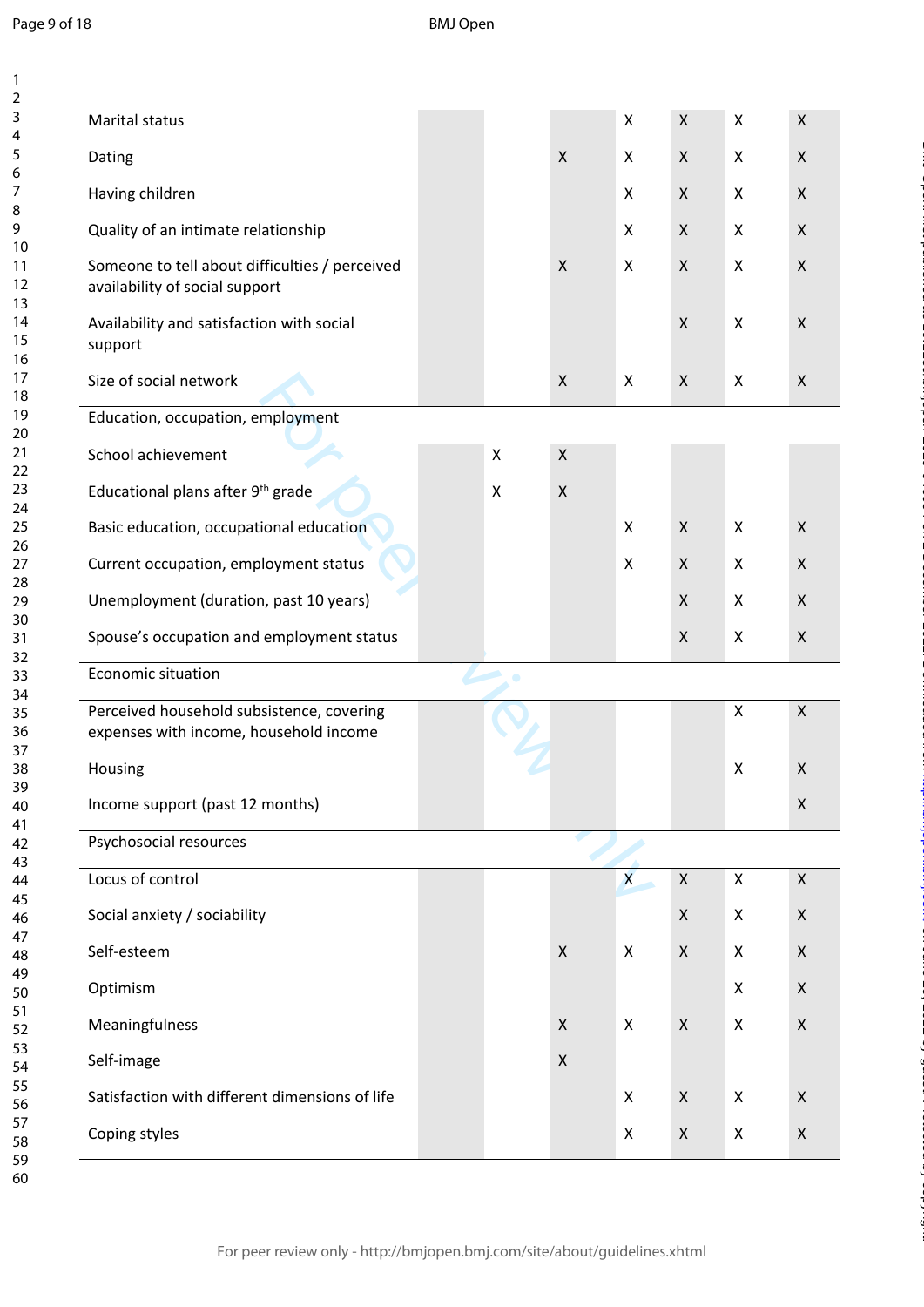| Other                                  |  |                    |                           |                           |              |                           |
|----------------------------------------|--|--------------------|---------------------------|---------------------------|--------------|---------------------------|
| Living arrangements                    |  |                    | $\boldsymbol{\mathsf{X}}$ | $\boldsymbol{\mathsf{X}}$ | $\mathsf{X}$ | $\mathsf{X}$              |
| Hobbies                                |  | $\mathsf{X}$       | $\boldsymbol{\mathsf{X}}$ |                           | X            | $\boldsymbol{\mathsf{X}}$ |
| TV usage                               |  | $\pmb{\mathsf{X}}$ |                           |                           |              |                           |
| Excessive internet use                 |  |                    |                           |                           |              | $\pmb{\times}$            |
| Life events (within past year)         |  | $\mathsf{X}$       | $\boldsymbol{\mathsf{X}}$ | $\boldsymbol{\mathsf{X}}$ | X            | $\mathsf{X}$              |
| Helping others (e.g. parents)          |  |                    |                           |                           |              | $\mathsf{X}$              |
| Worries                                |  | $\mathsf{X}$       |                           |                           |              |                           |
| Imagine life after five years from now |  |                    | $\boldsymbol{\mathsf{X}}$ |                           |              |                           |
| Hopes for future                       |  | $\pmb{\mathsf{X}}$ | $\boldsymbol{\mathsf{X}}$ |                           | X            | X                         |

#### **Measurements**

For peer review only A summary of the measures in the questionnaires is presented in Table 2. Questionnaires are available in English on the cohort's webpages[19]. All measures are self-reported, apart from information on deaths. Data on the deaths of the study participants was provided by Statistics Finland and are linked to the data from the questionnaires using a unique personal identity number. Information on causes of deaths was classified based on the World Health Organization's International Classification of Diseases and Related Health Problems (ICD). In the years 1983-1986 ICD-8[20] was used, in the years 1987-1995 ICD-9[21] was used and from 1996 ICD-10[22]. Changes in the classification system have not changed their comparability.

#### **Characteristics of the participants**

The age 52 follow-up characteristics of the TAM cohort are shown in table 3. Majority of the women (61%) had completed high school and 70% had polytechnic level or higher education, while for the men the respective figures were 49% and 59%. Most participants were working full-time, were married or cohabiting and had children. Most participants (70%) perceived their health good, but one fifth reported depressive symptoms. About 13% smoked daily and a fifth of women and a third of men drank alcohol at least two times a week.

Table 3 Participant characteristics at age 52 follow-up in 2019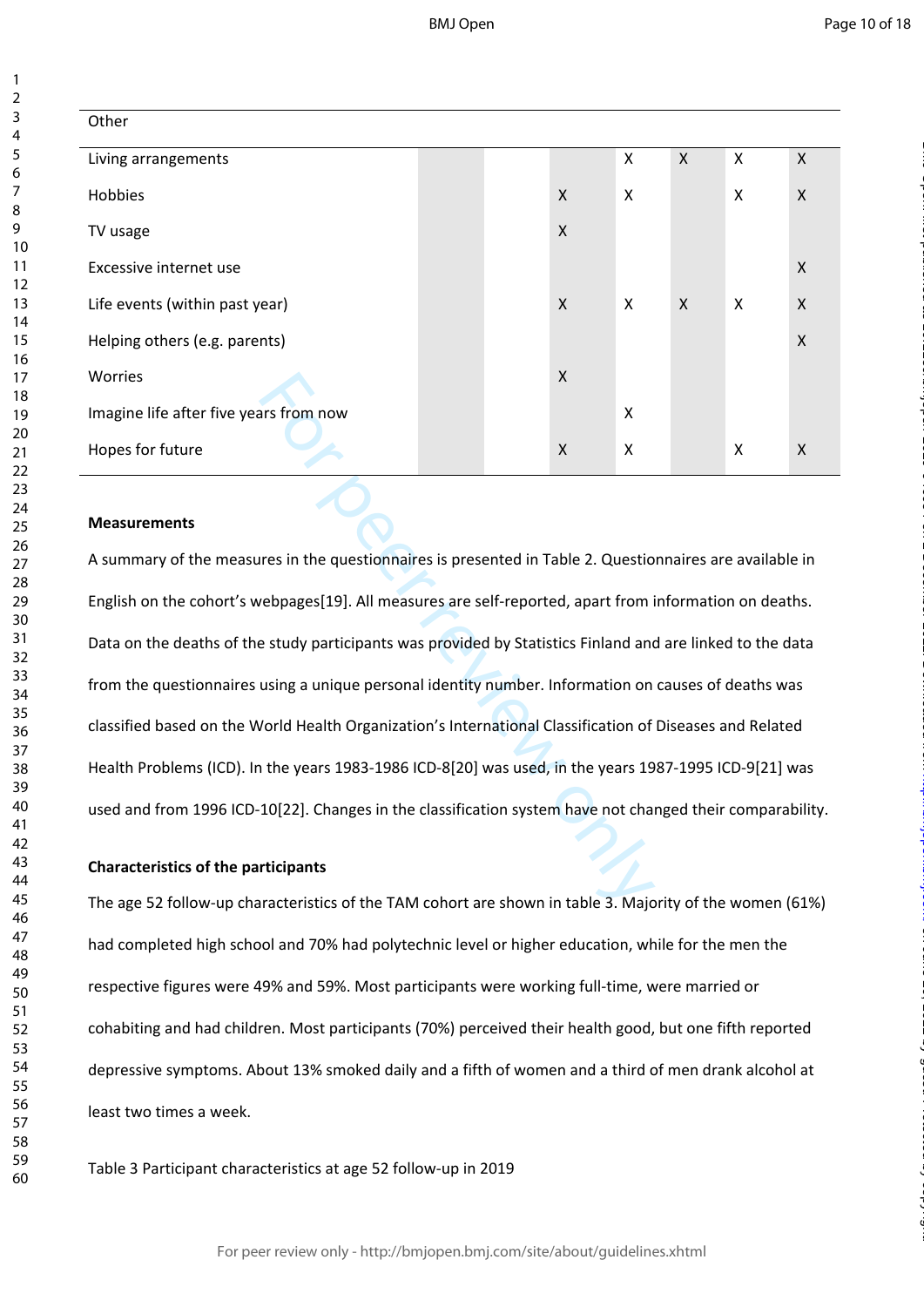$\mathbf{1}$ 

|                                                                          | Women (n=648)   |        | Men (n=512) |        | Total (n=1160) |        |
|--------------------------------------------------------------------------|-----------------|--------|-------------|--------|----------------|--------|
| Characteristic                                                           | ${\sf N}$       | %      | N           | %      | ${\sf N}$      | $\%$   |
| Age (mean, SD)                                                           | 51.9            | (0.33) | 51.9        | (0.37) | 51.9           | (0.35) |
| <b>Basic education</b>                                                   |                 |        |             |        |                |        |
| Completed high school,                                                   |                 |        |             |        |                |        |
| yes (12 years)                                                           | 392             | 60.7   | 250         | 49.0   | 642            | 55.5   |
| no (9 years)                                                             | 254             | 39.3   | 260         | 51.0   | 514            | 44.5   |
| Highest level of education                                               |                 |        |             |        |                |        |
| University level                                                         | 152             | 23.6   | 123         | 24.2   | 275            | 23.9   |
| Polytechnic or equivalent                                                | 299             | 46.4   | 177         | 34.8   | 476            | 41.3   |
| institution                                                              |                 |        |             |        |                |        |
| Vocational school or less                                                | 194             | 30.1   | 208         | 40.9   | 402            | 34.9   |
| <b>Employment status</b>                                                 |                 |        |             |        |                |        |
| Working full-time                                                        | 511             | 79.0   | 431         | 84.7   | 942            | 81.5   |
| Working part-time                                                        | 50              | 7.7    | 13          | 2.6    | 63             | 5.4    |
| Unemployed                                                               | 42              | 6.5    | 26          | 5.1    | 68             | 5.9    |
| Disability pension, retired                                              | 27 <sup>°</sup> | 4.2    | 31          | 6.1    | 58             | 5.0    |
| or long-term sick leave                                                  |                 |        |             |        |                |        |
| Other                                                                    | 17              | 2.6    | 8           | 1.6    | 25             | 2.2    |
| Household income (EUR)                                                   |                 |        |             |        |                |        |
| $0 - 1999$                                                               | 91              | 14.2   | 62          | 12.2   | 153            | 13.4   |
| $2000 - 3999$                                                            | 232             | 36.3   | 153         | 30.2   | 385            | 33.6   |
| $4000 - 6999$                                                            | 257             | 40.2   | 223         | 44.0   | 480            | 41.9   |
| $7000 -$                                                                 | 59              | 9.2    | 69          | 13.6   | 128            | 11.2   |
| Housing                                                                  |                 |        |             |        |                |        |
| Owner-occupied                                                           | 513             | 79.3   | 413         | 81.3   | 926            | 80.2   |
| flat/house                                                               |                 |        |             |        |                |        |
| Right of                                                                 | 20              | 3.1    | 13          | 2.6    | 33             | 2.9    |
| residence apartments or                                                  |                 |        |             |        |                |        |
| part-ownership dwelling                                                  |                 |        |             |        |                |        |
| <b>Rented flat</b>                                                       | 110             | 17.0   | 79          | 15.6   | 189            | 16.4   |
| Other                                                                    | 4               | 0.6    | 3           | 0.6    | 7              | 0.6    |
| Marital status                                                           |                 |        |             |        |                |        |
| Unmarried                                                                | 76              | 11.7   | 69          | 13.5   | 145            | 12.5   |
| Married                                                                  | 387             | 59.7   | 316         | 61.7   | 703            | 60.6   |
| Co-habiting                                                              | 93              | 14.4   | 84          | 16.4   | 177            | 15.3   |
| Divorced or separated                                                    | 82              | 12.7   | 42          | 8.2    | 124            | 10.7   |
| Widowed                                                                  | 10              | 1.5    | $1\,$       | 0.2    | 11             | 0.9    |
| Having children                                                          |                 |        |             |        |                |        |
| 0                                                                        | 120             | 18.9   | 99          | 19.6   | 219            | 19.2   |
| 1                                                                        | 87              | 13.7   | 77          | 15.3   | 164            | 14.4   |
| $\overline{2}$                                                           | 233             | 36.8   | 167         | 33.1   | 400            | 35.1   |
| 3 or more                                                                | 194             | 30.6   | 161         | 31.9   | 355            | 31.2   |
| Good self-perceived health <sup>1</sup>                                  | 466             | 72.6   | 341         | 66.7   | 807            | 70.0   |
| Depressed <sup>2</sup>                                                   |                 | 22.5   | 80          | 15.7   | 226            | 19.5   |
|                                                                          | 146             |        |             |        |                |        |
| Body mass index (mean, SD)                                               | 27.3            | (5.52) | 28.2        | (4.75) | 27.7           | (5.21) |
| Daily smoking                                                            | 84              | 13.0   | 70          | 13.9   | 154            | 13.4   |
| Alcohol use                                                              |                 |        |             |        |                |        |
| 2 times/week or more                                                     | 124             | 19.2   | 166         | 32.5   | 290            | 25.1   |
| often<br><sup>1</sup> Self-perceived health "rather good" or "very good" |                 |        |             |        |                |        |

on June 29, 2022 by guest. Protected by copyright. <http://bmjopen.bmj.com/> BMJ Open: first published as 10.1136/bmjopen-2020-046654 on 2 December 2021. Downloaded from

For peer review only - http://bmjopen.bmj.com/site/about/guidelines.xhtml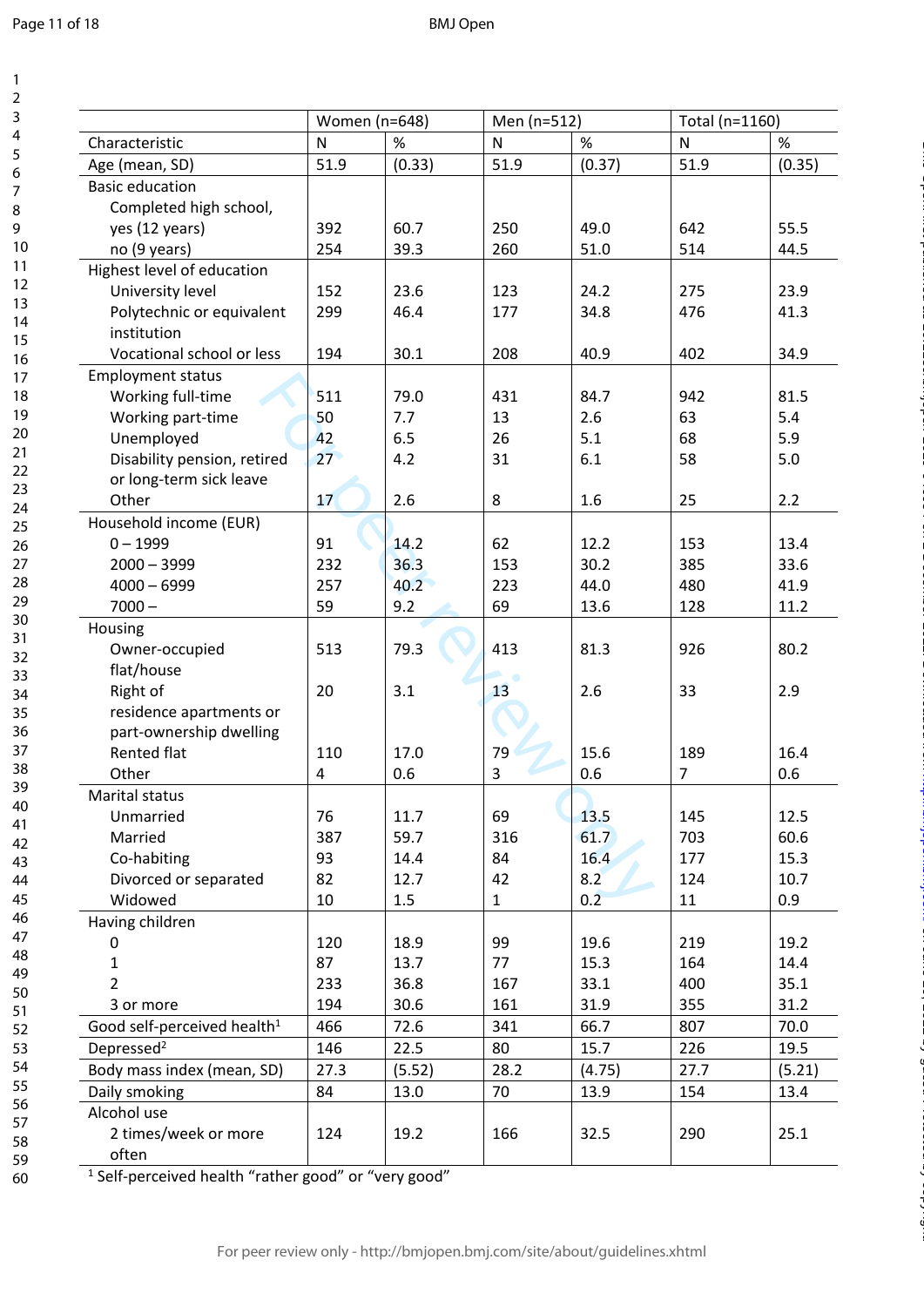$\mathbf{1}$  $\overline{2}$ 

<sup>2</sup> Short 13-item Beck Depression Inventory score ≥ 5

#### **Patient and public involvement**

Study participants were not involved in the design, conduct or reporting of the study.

#### **FINDINGS TO DATE**

An updated list of publications can be found in the cohort's webpages[23].

In this project main interests have been on examining the role of socioeconomic position (SEP), parental divorce, chronic diseases, psychosomatic symptoms, psychosocial resources and alcohol use on subsequent wellbeing. Gender differences have been examined in most of the studies. Main findings from some of these domains are reviewed shortly in the following.

#### **Socioeconomic differences**

ests have been on examining the role of socioeconomic p<br>i, psychosomatic symptoms, psychosocial resources and a<br>ences have been examined in most of the studies. Main fi<br>wed shortly in the following.<br><br>**escending**<br>ded the di Huurre et al.[24] examined the direction of association between psychosomatic symptoms and SEP at ages 16, 22 and 32 and found support for both social causation (SEP predicts symptoms) and health selection (symptoms predict SEP) in women, and more for the health selection in men. Lower parental SEP in adolescence was associated with smoking in early adulthood in both genders, not having a physical leisure time activity in early adulthood in males and lower self-esteem and higher BMI at ages 22 and 32 in females after controlling for the person's own SEP[25]. The strongest determinants for a person's educational level at age 32 were school achievement and parental SEP at age 16. In addition, in women, poor self-perceived health, spending less leisure time in hobbies and more on dating and in men, poor relationships with teachers and heavy drinking in adolescence, predicted lower adult educational level at age 32[26]. Regarding SEP, social support and depression, we found that low SEP was associated with low social support from adolescence to adulthood, especially in women. In addition, we found some indications that low level of social support had a greater impact on depression among the lower SEP groups, but this association varied depending on the type of social support, life phase and gender. Social support did not significantly explain SEP differences in depression[27].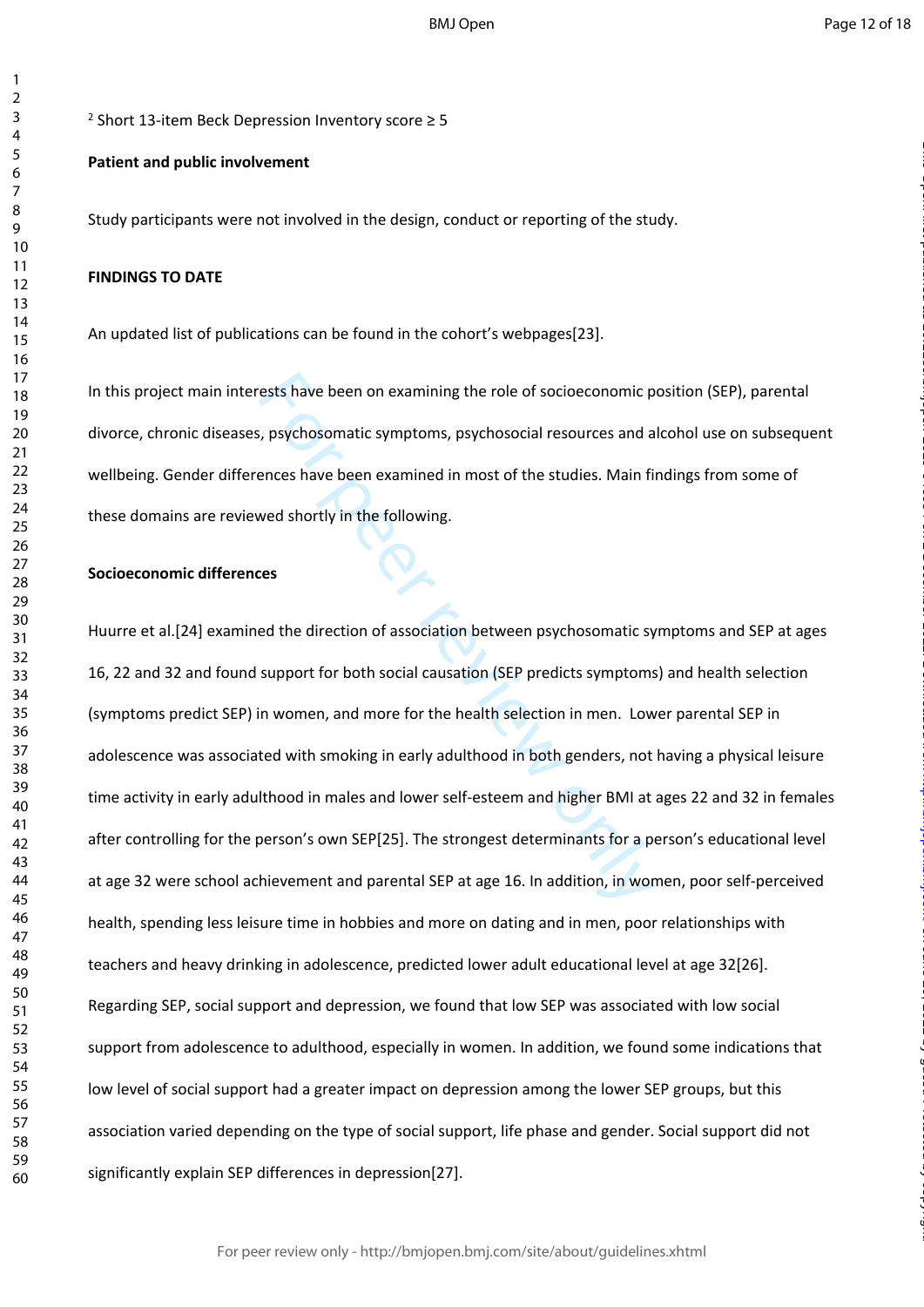$\mathbf{1}$ 

BMJ Open

#### **Psychosocial resources**

Another important theme in this project has been psychosocial resources and protective factors. For example good relationships with parents, high self-esteem in adolescence and a close relationship protect from subsequent depression in young adulthood[28-29].

#### Self-esteem

ect have also, using latent growth curve models, shown the and 32, but stopped thereafter. Men had a higherself-es<br>h rate was faster in women. Good school achievement at<br>and parental divorce among girls and daily smoking a Results of this study project have also, using latent growth curve models, shown that self-esteem grew linearly between ages 16 and 32, but stopped thereafter. Men had a higherself-esteem throughout the follow-up, but the growth rate was faster in women. Good school achievement at age 16 was associated with higher self-esteem and parental divorce among girls and daily smoking among boys were associated with lower self-esteem in adolescence. Daily smoking in adolescence predicted also slower growth in selfesteem among men from adolescence to midlife[30]. In women, higher and increasing BMI was associated with lower and more slowly increasing self-esteem between ages 16 and 42 and these associations got stronger with age[31]. In addition those who had an increasing number of interpersonal conflicts from adolescence to midlife also had the slowest development of self-esteem[32].

on June 29, 2022 by guest. Protected by copyright. <http://bmjopen.bmj.com/> BMJ Open: first published as 10.1136/bmjopen-2020-046654 on 2 December 2021. Downloaded from

#### Parental divorce and family relationships

Those who had experienced parental divorce before the age of 16 had more often in adulthood lower education, more detrimental health behaviours, experienced more negative life events and were more often unemployed and divorced than those whose parents had not separated. Women who had experienced parental divorce had also more often psychological problems and difficulties in relationships at age 32[33]. In addition, parental divorce and poor home atmosphere in adolescence predicted episodic and persistent depression in adulthood[34-35]. Parental divorce was also associated with poorer quality of a person's own intimate relationship at age 32 in women. Psychosocial resources such as mother-daughter relationship, social support and self-esteem partially mediated the association between parental divorce and quality of intimate relationship[36]. By analyzing mediation in path analysis we also found that poor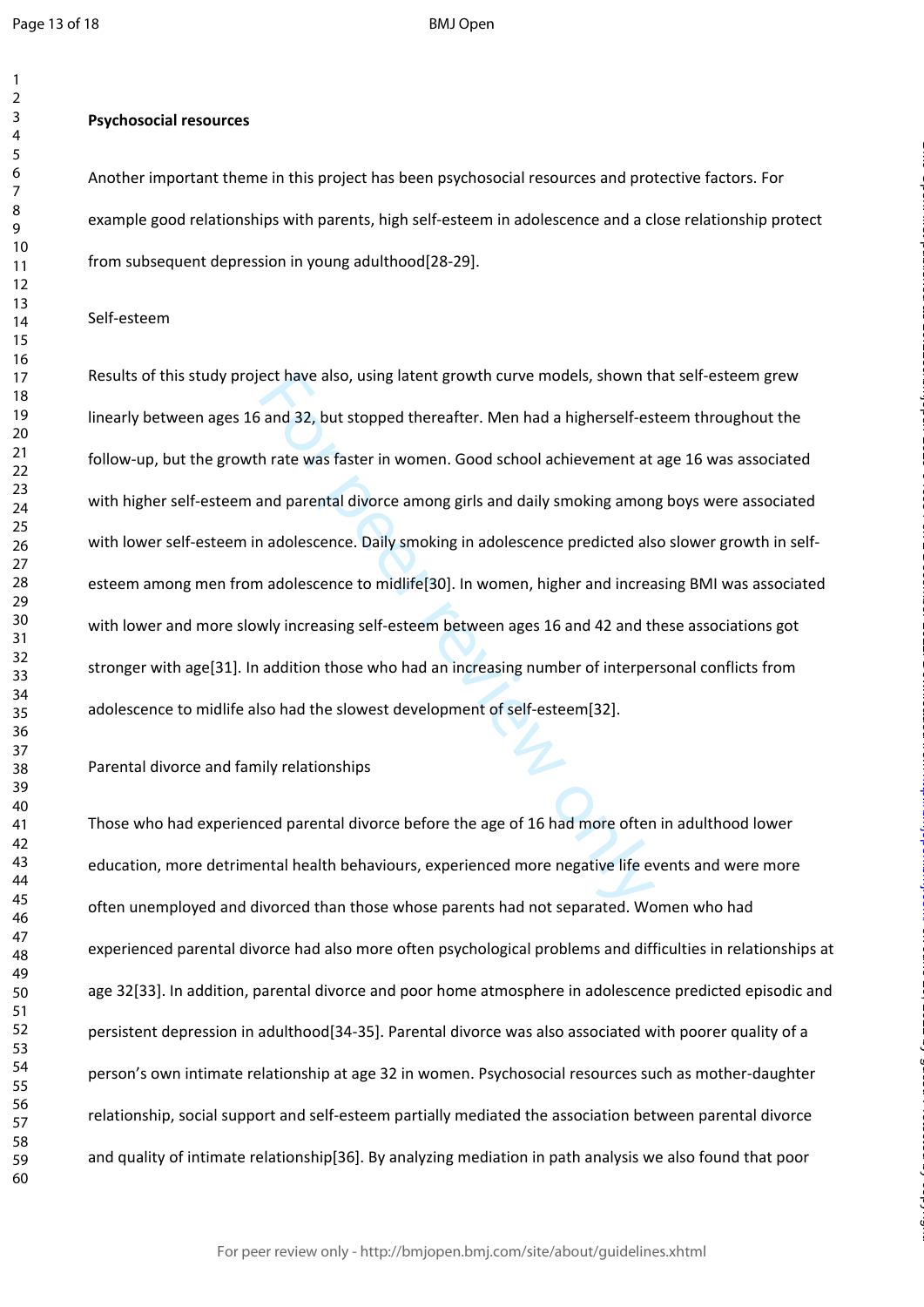family relationships in adolescence were part of chains of risks all the way to midlife. The pathways from poor family relationships to midlife economic adversity were shaped by low education and poor mental health in adulthood[37]. The pathways from adolescence to poor midlife mental health were mainly shaped by mental health in early adulthood[38].

#### Alcohol use

male gender, parental divorce (before age 16), depressive<br>iends and frequent and heavy episodic drinking at age 16<br>vy episodic drinking from adolescence to midlife were ide<br>dy high and in men also increasing heavy drinking This study has also examined alcohol use from various perspectives. The most important determinants for age 32 alcohol use were male gender, parental divorce (before age 16), depressive symptoms, spending a lot of leisure time with friends and frequent and heavy episodic drinking at age 16[39]. Five different trajectory groups of heavy episodic drinking from adolescence to midlife were identified using latent class growth analysis. The steady high and in men also increasing heavy drinking were associated with various disadvantages in midlife[40]. A study examining development of psychological symptoms and heavy drinking from adolescence to midlife combined latent class analysis and latent growth modelling and concluded that the more the drinking trajectory indicated frequent heavy drinking, the higher was the level of symptoms throughout the follow-up. Results of cross-lagged autoregressive analysis support the selfmedication hypothesis, suggesting that alcohol is used to ease the burden of psychological symptoms[41].

In conclusion, the results of these various studies show that adolescent risk and protective factors have long lasting mental health and well-being effects into adulthood. However, these effects seldom work directly, but by intertwining with later risk and protective factors and via various life course mechanisms such as accumulation and chain of risks [42].

#### **STRENGTHS AND LIMITATIONS OF THIS STUDY**

The main strengths of this study are an almost complete coverage of one age cohort of one city at baseline and the long follow-up time covering several life phases in a 36-year follow-up. The follow-up can be continued even further. Another strength is a rather holistic perspective covering several different dimensions of life. The data can be used to address many cross-disciplinary study questions. However, if the

For peer review only - http://bmjopen.bmj.com/site/about/guidelines.xhtml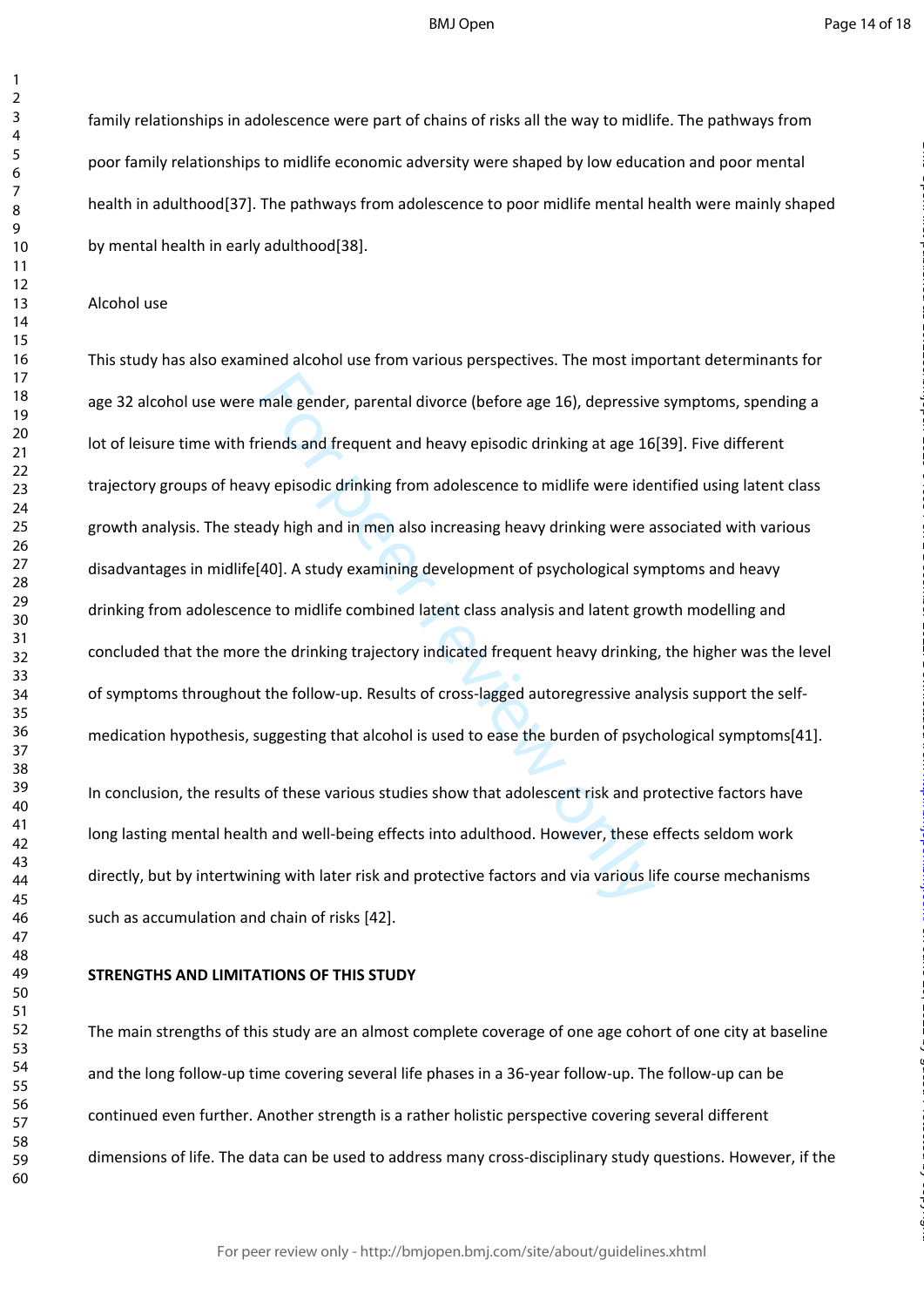$\mathbf{1}$ 

BMJ Open

study would be initiated now, more detailed information on the childhood and family conditions and wellbeing (before age 14) would likely be covered.

Although there is attrition, the follow-up rates are reasonably good compared to postal surveys in general. Nevertheless, attrition (mainly related to male gender and poor school achievement) needs to be taken into account when interpreting the findings. However, the high participation rate at baseline (practically comprising the whole target group), enables elaborate examination of attrition (see [10]).

mortality) are self-reported and thus prone to the general contractions in a self-reported and thus prone to the general contraction of the self-reported more detailed informations. In addition, when the theoretical perspe All the measures (except mortality) are self-reported and thus prone to the general problems of selfreporting. For example, clinical interviews would have provided more detailed information on the diagnoses of mental disorders. In addition, when the theoretical perspectives have widened, we have included some new validated measures in the follow-ups. Thus, we don't have all the information from every study phase and there have been some changes in the measurements.

#### **COLLABORATION**

The TAM-data are stored and maintained at the THL in Finland. These data are not freely available due to legal restrictions and the nature of the data. Suggestions for collaboration are welcome. The main contact persons are senior researcher Olli Kiviruusu, at olli.kiviruusu@thl.fi and senior researcher Noora Berg, at noora.berg@thl.fi.

on June 29, 2022 by guest. Protected by copyright. <http://bmjopen.bmj.com/> BMJ Open: first published as 10.1136/bmjopen-2020-046654 on 2 December 2021. Downloaded from

#### **FURTHER DETAILS**

#### **Data availability statement**

The data cannot be placed on a public repository or given as supporting files due to legal restrictions and the nature of the data (individual level data). Although the data have been analysed as pseudonymised, the original code for linking the data with participants exists (stored separately) and has not been destroyed for follow-up purposes. Individual-level data cannot be made publicly available in case the original linkage can still be retrieved, even though the actual linking information would not be made public. Suggestions for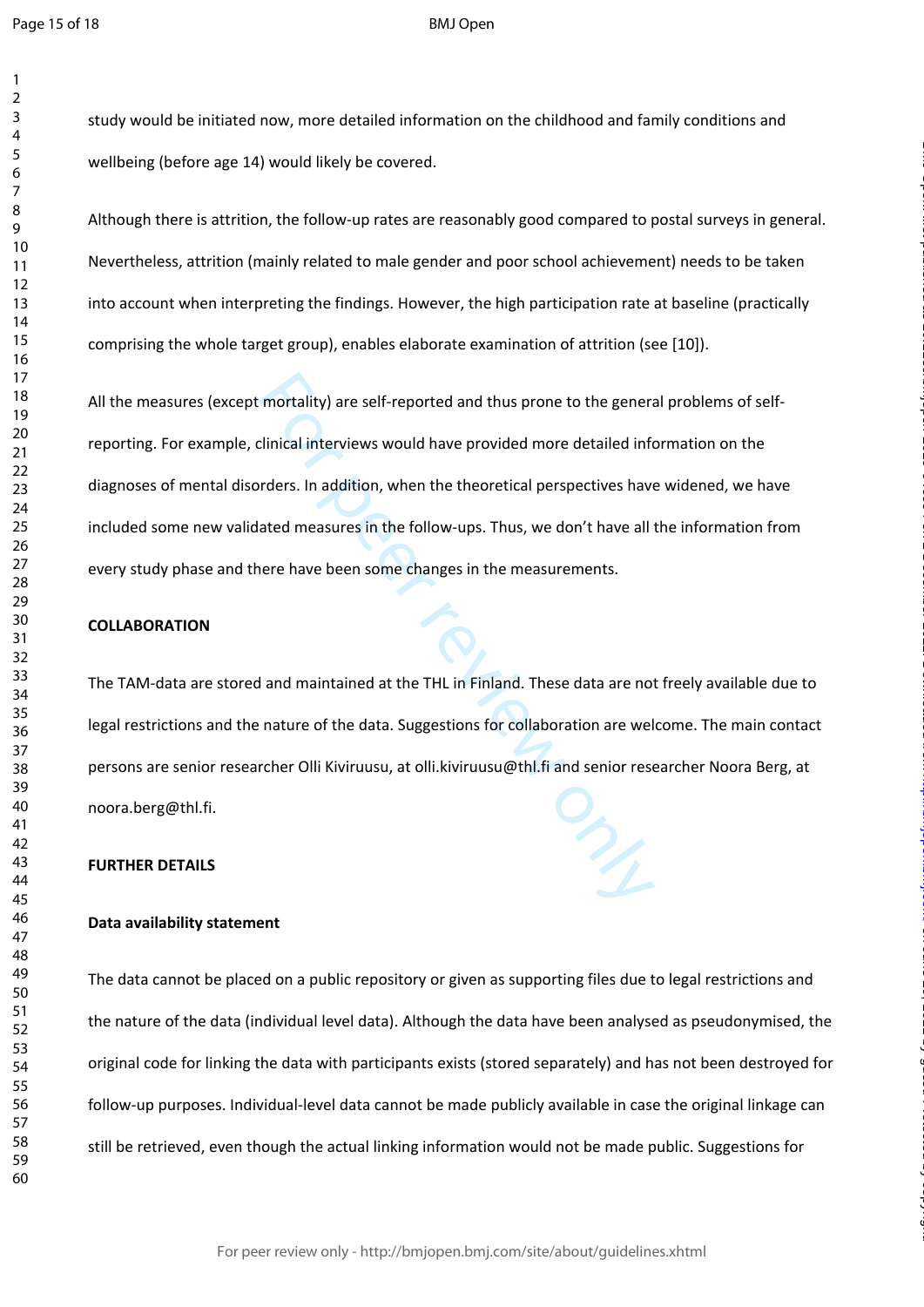scientific collaboration are welcome. Data requests are reviewed in the Finnish Institute for Health and Welfare for compliance with the original research purposes of the study project. Suggestions for collaboration may be sent to: Noora Berg or Olli Kiviruusu, Finnish Institute for Health and Welfare, P.O. Box 30, 00271 Helsinki, Finland (contact: noora.berg@thl.fi / olli.kiviruusu@thl.fi).

#### **Funding declaration**

France This research project has received funding from various sources throughout the years. The main funders have been Academy of Finland, the Signe and Ane Gyllenberg Foundation and the Yrjö Jahnsson Foundation. This present work was supported by the Signe and Ane Gyllenberg Foundation, grant number [N/A], the Juho Vainio Foundation, grant number [N/A] and the Finnish Foundation for Alcohol Studies, grant number [N/A].

#### **Competing interests**

None declared.

#### **Ethics approval**

The study protocol was approved by the Ethics Committee of Tampere University Hospital and the Institutional review board (IRB) of The Finnish Institute for Health and Welfare (THL) (formerly National Public Health Institute). Participants were informed of the purposes of the study and that participation was voluntary. They were requested to indicate their consent by answering the survey questionnaire.

#### **Author contributions**

NB drafted the manuscript, with contributions from OK and JG. All authors commented on the manuscript. NB, JG, TH, OK and MM participated in the acquisition and interpretation of data. MM acted as the PI for the cohort. OK was responsible for data management and analyses. All authors reviewed and approved the final version of the manuscript.

 $\mathbf{1}$  $\overline{2}$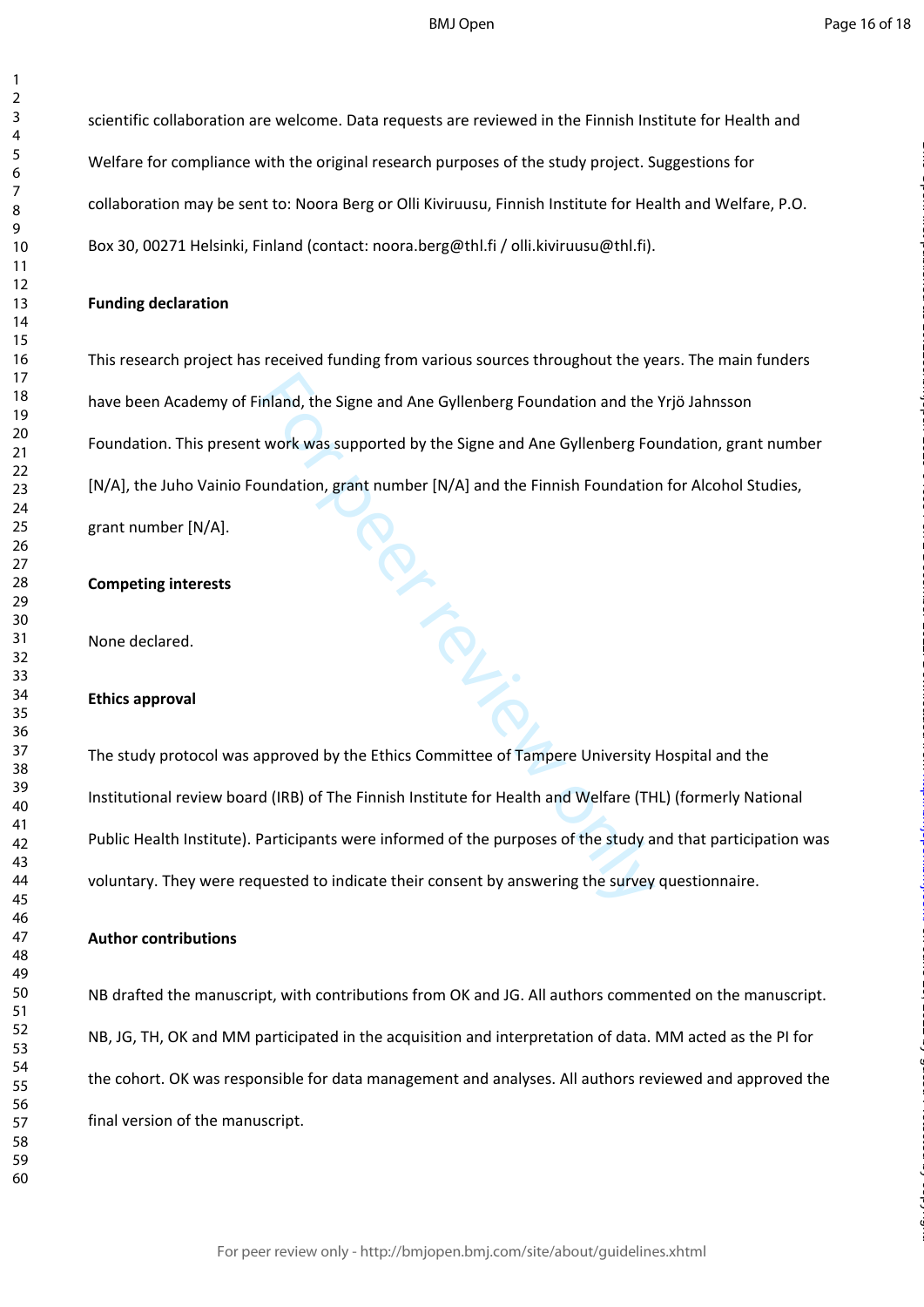$\mathbf{1}$  $\overline{2}$ 

#### 123456789  $\overline{3}$  $\overline{4}$ 5 6  $\overline{7}$ 8 9 10 11 12 13 14 15 16 17 18 19 20 21  $22$ 23 24 25 26 27 28 29 30 31 32 33 34 35 36 37 38 39 40 41 42 43 44 45 46 47 48 49 50 51 52 53 54 55 56 57 58 59 60

# **REFERENCES**

1 Aro H. Suojaavien tekijöiden tutkimus lastenpsykiatriassa. *Duodecim* 1989; 105:1520–1522.

2 Aro H. Stress, development and psychosomatic symptoms in adolescence. Academic Dissertation. Acta Universitatis Tamperensis ser A vol 242. Tampere 1988, 134p.

3 Pulkkinen L. (2006). The Jyväskylä longitudinal study of personality and social development (JYLS). In L. Pulkkinen, J. Kaprio, & R. J. Rose (eds.). Socioemotional Development and Health from Adolescence to Adulthood (pp. 29-55). New York: Cambridge University Press.

4 University of Oulu: Northern Finland Birth Cohort 1966. University of Oulu. http://urn.fi/urn:nbn:fi:att:bc1e5408-980e-4a62-b899-43bec3755243.

5 Raitakari OT, Juonala M, Rönnemaa T, et al. Cohort Profile: The Cardiovascular Risk in Young Finns Study. *Int J Epidemiol* 2008;37:1220-6.

6 Rutter M. Psychosocial resilience and protective mechanisms. *Am J Orthopsychiatry* 1987;57:316-331.

Intertmentale and contract the Carlin Practicles and Health Related Behaviour. A phone and protective mechanisms. Am J Orthopsychic and (OSF): Educational structure of population [e-publical deferred: 12.5.2021]. http://ww 7 Official Statistics of Finland (OSF): Educational structure of population [e-publication]. ISSN=2242-2919. Helsinki: Statistics Finland [referred: 12.5.2021]. http://www.stat.fi/til/vkour/meta\_en.html.

8 Nohr EA, Liew Z. How to investigate and adjust for selection bias in cohort studies. *Acta Obstet Gynecol Scand* 2018; 97:407–416.

9 Galea S, Tracy M. Participation Rates in Epidemiologic Studies. *Ann Epidemiol* 2007;17:643–653.

10 Eerola M, Huurre T, Aro H. The problem of attrition in a Finnish longitudinal survey on depression. *Eur J Epidemiol* 2005;20:113-120.

on June 29, 2022 by guest. Protected by copyright. <http://bmjopen.bmj.com/> BMJ Open: first published as 10.1136/bmjopen-2020-046654 on 2 December 2021. Downloaded from

11 Official Statistics of Finland (OSF): Population structure [e-publication]. ISSN=1797-5395. Helsinki: Statistics Finland [referred: 12.5.2021]. http://www.stat.fi/til/vaerak/meta\_en.html

12 Aro S. Stress, Morbidity, and Health-Related Behaviour. A Five-Year Follow-Up Study among Metal Industry Employees. *Scand. J. Soc. Med.* Supplementum 1981;25:1-130

13 Beck, A. T. and R. W. Beck. Screening Depressed Patients in Family Practice. A Rapid Technic. *Postgrad. Med.* 1972;52:81-85.

14 Kaltiala-Heino R, Rimpelä M, Rantanen P et al. Finnish Modification of the 13-Item Beck Depression Inventory in Screening an Adolescent Population for Depressiveness and Positive Mood. *Nord. J. Psychiatry* 1999;53:451-457.

15 Raitasalo R. Mood Questionnaire. Finnish Modification of the Short Form of the Beck Depression Inventory Measuring Depression Symptoms and Self-Esteem. Helsinki 2007: The Social Insurance Institution.

16 Goldberg DP. The detection of psychiatric illness by questionnaire. Maudsley Monographs No. 21. Oxford University Press, London. 1972.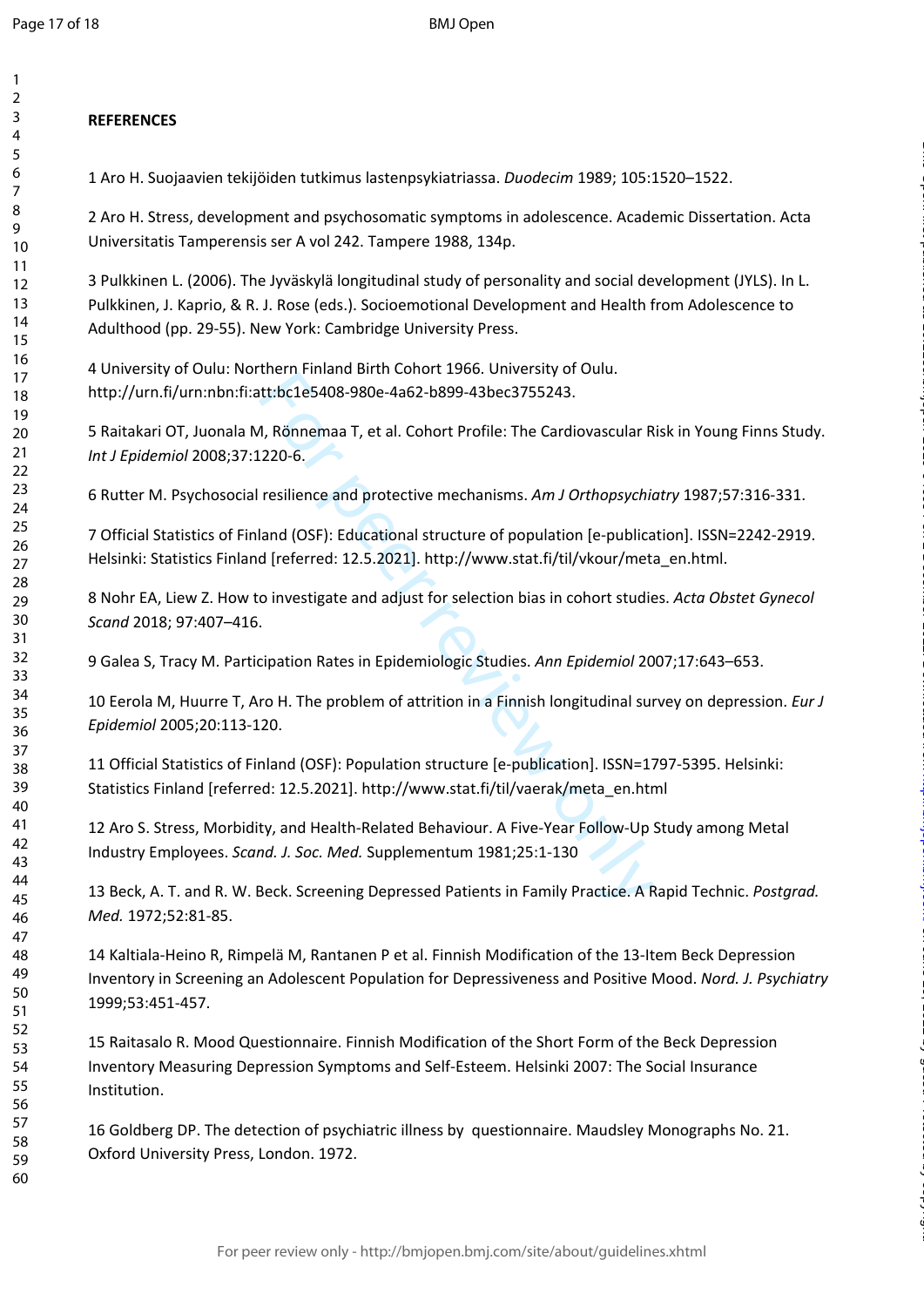17 Kessler RC, Andrews G, Colpe LJ, et al.Short Screening Scales to Monitor Population Prevalences and Trends in Non-Specific Psychological Distress. *Psychol. Med.* 2002;32:959-976.

123456789

 $\mathbf{1}$  $\overline{2}$  $\overline{3}$  $\overline{4}$ 5 6  $\overline{7}$ 8 9

18 Babor TF, de la Fuente JR, Saunders JB, et al. AUDIT - the Alcohol use Disorders Identification Test: Guidelines for use in Primary Care. Second Edition. Geneva: 2001. World Health Organization.

19 Questionnaires on cohort's webpage. https://thl.fi/en/web/thlfi-en/research-and-expertwork/projectsand-programmes/stress-development-and-mental-health-the-tam-project-/questions-asked-on-thesurveys.

20 World Health Organization. Manual of the international statistical classification of disease, injuries, and causes of death. Based on the recommendations of the eighth revision conference, 1965, and adopted by the Nineteenth World Health Assembly. 1967. World Health Organization. https://apps.who.int/iris/handle/10665/70934

ealth Assembly. 1967. World Health Organization.<br>
/handle/10665/70934<br>
ation & International Conference for the Ninth Revision o<br>
(1975 : Geneva). Manual of the international statistical c<br>
eath : based on the recommendati 21 World Health Organization & International Conference for the Ninth Revision of the International Classification of Diseases (1975 : Geneva). Manual of the international statistical classification of diseases, injuries, and causes of death : based on the recommendations of the ninth revision conference, 1975, and adopted by the Twenty-ninth World Health Assembly, 1975 revision. 1977. World Health Organization. https://apps.who.int/iris/handle/10665/40492

22 World Health Organization. International statistical classification of diseases and related health problems, 10th rev. 1994. World Health Organization. https://apps.who.int/iris/handle/10665/38450

23 List of publications on cohort's webpage. https://thl.fi/en/web/thlfi-en/research-andexpertwork/projects-and-programmes/stress-development-and-mental-health-the-tam-project- /publications.

24 Huurre T, Rahkonen O, Komulainen E, et al. Socioeconomic status as a cause and consequence of psychosomatic symptoms from adolescence to adulthood. *Soc Psychiatry Psychiatr Epidemiol* 2005;40:580- 587.

25 Huurre T, Aro H, Rahkonen O. Well-being and health behavior by parental socioeconomic status. A Follow-up study of adolescents aged 16 until 32 years of age. *Soc Psychiatry Psychiatr Epidemiol*  2003;38:249-255.

26 Huurre T, Aro H, Rahkonen O, et al. Health, lifestyle, family and school factors in adolescence predicting adult educational level. *Educ Res* 2006;48:41-53.

27 Huurre T, Eerola M, Rahkonen O, et al. Does social support affect the relationship between socioeconomic status and depression? A longitudinal study from adolescence to adulthood. *J Affect Disord* 2007;100:55-64.

28 Palosaari U, Aro H. Parental divorce, self-esteem and depression: An intimate relationship as a protective factor in young adulthood. *J Affect Disord* 1995;35:91-96.

29 Palosaari U, Aro H, Laippala P. Parental divorce and depression in young adulthood: Adolescents' closeness to parents and self-esteem as mediating factors. *Acta Psychiatr Scand* 1996;93:20-26.